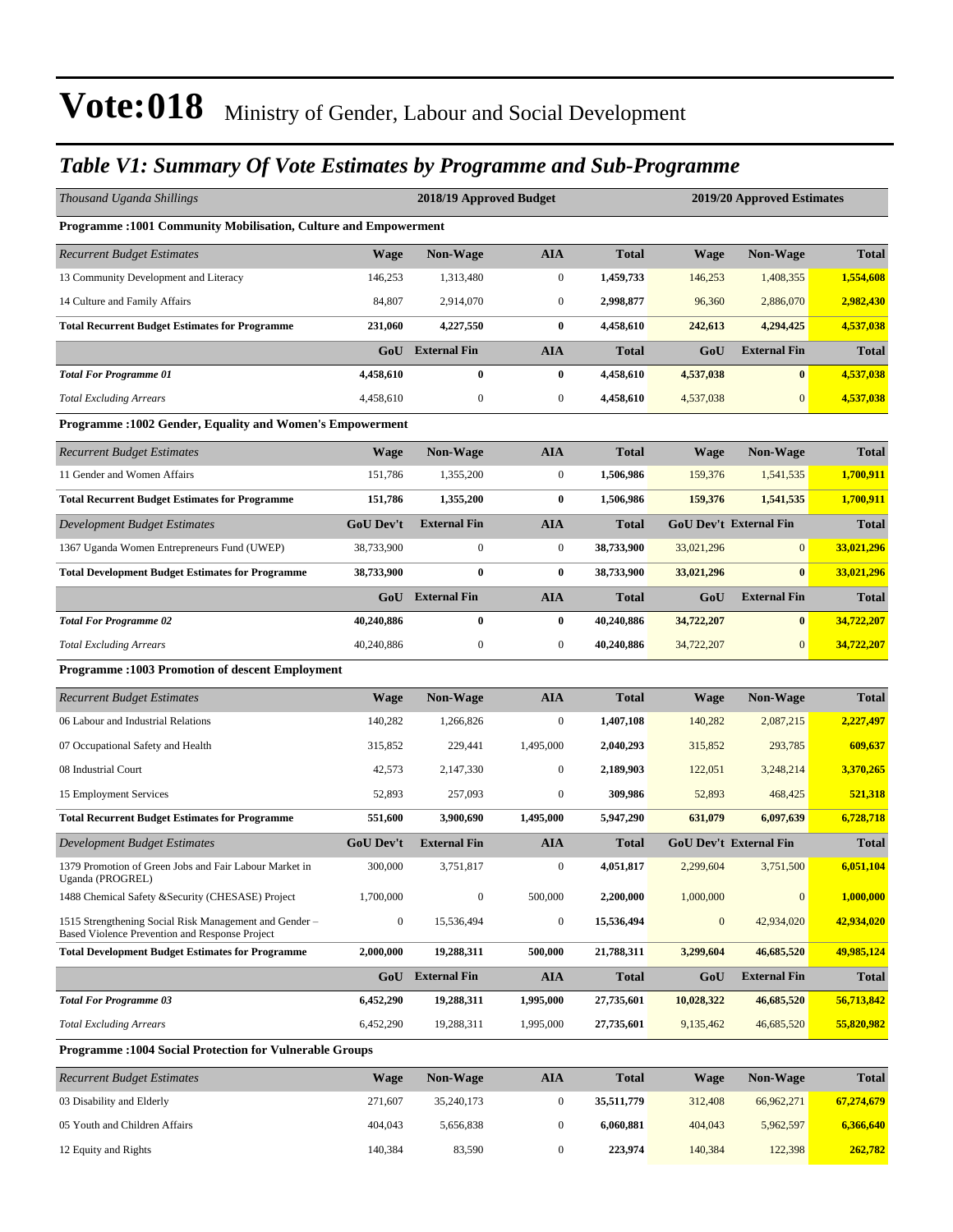| <b>Total Recurrent Budget Estimates for Programme</b>       | 816,034          | 40,980,600          | $\bf{0}$         | 41,796,634   | 856,835     | 73,047,266                    | 73,904,101   |
|-------------------------------------------------------------|------------------|---------------------|------------------|--------------|-------------|-------------------------------|--------------|
| <b>Development Budget Estimates</b>                         | <b>GoU Dev't</b> | <b>External Fin</b> | <b>AIA</b>       | <b>Total</b> |             | <b>GoU Dev't External Fin</b> | <b>Total</b> |
| 1557 Youth Livelihood Project Phase II                      | $\overline{0}$   | $\boldsymbol{0}$    | $\boldsymbol{0}$ | $\bf{0}$     | 3,300,000   | $\overline{0}$                | 3,300,000    |
| <b>Total Development Budget Estimates for Programme</b>     | $\bf{0}$         | $\bf{0}$            | $\bf{0}$         | $\bf{0}$     | 3,300,000   | $\mathbf{0}$                  | 3,300,000    |
|                                                             | GoU              | <b>External Fin</b> | <b>AIA</b>       | <b>Total</b> | GoU         | <b>External Fin</b>           | <b>Total</b> |
| <b>Total For Programme 04</b>                               | 41,796,634       | $\bf{0}$            | $\bf{0}$         | 41,796,634   | 77,204,101  | $\mathbf{0}$                  | 77,204,101   |
| <b>Total Excluding Arrears</b>                              | 41,796,634       | $\boldsymbol{0}$    | $\boldsymbol{0}$ | 41,796,634   | 77,204,101  | $\mathbf{0}$                  | 77,204,101   |
| Programme: 1049 General Administration, Policy and Planning |                  |                     |                  |              |             |                               |              |
| <b>Recurrent Budget Estimates</b>                           | <b>Wage</b>      | Non-Wage            | <b>AIA</b>       | <b>Total</b> | <b>Wage</b> | Non-Wage                      | <b>Total</b> |
| 01 Headquarters, Planning and Policy                        | 2,233,598        | 8,035,612           | $\mathbf{0}$     | 10,269,210   | 2,039,400   | 12.191.666                    | 14,231,066   |
| 09 Office of the D/G&CD D/SP and D/L                        | 42,072           | 35,850              | $\mathbf{0}$     | 77,922       | 42,072      | 230,921                       | 272,993      |
| 16 Internal Audit                                           | 26,608           | 40,000              | $\mathbf{0}$     | 66,608       | 26,608      | 60,000                        | 86,608       |
| 17 Human Resource Management Department                     | $\mathbf{0}$     | $\mathbf{0}$        | $\mathbf{0}$     | $\bf{0}$     | 54,776      | 7,495,408                     | 7,550,183    |
| <b>Total Recurrent Budget Estimates for Programme</b>       | 2,302,278        | 8,111,462           | $\bf{0}$         | 10,413,739   | 2,162,855   | 19,977,994                    | 22,140,849   |
| <b>Development Budget Estimates</b>                         | <b>GoU Dev't</b> | <b>External Fin</b> | <b>AIA</b>       | <b>Total</b> |             | <b>GoU Dev't External Fin</b> | <b>Total</b> |
| 0345 Strengthening MSLGD                                    | 5,187,084        | $\overline{0}$      | $\mathbf{0}$     | 5,187,084    | 4,187,084   | $\Omega$                      | 4,187,084    |
| <b>Total Development Budget Estimates for Programme</b>     | 5,187,084        | $\bf{0}$            | $\bf{0}$         | 5,187,084    | 4,187,084   | $\mathbf{0}$                  | 4,187,084    |
|                                                             | G <sub>0</sub> U | <b>External Fin</b> | <b>AIA</b>       | <b>Total</b> | GoU         | <b>External Fin</b>           | <b>Total</b> |
| <b>Total For Programme 49</b>                               | 15,600,823       | $\bf{0}$            | $\bf{0}$         | 15,600,823   | 26,327,933  | $\mathbf{0}$                  | 26,327,933   |
| <b>Total Excluding Arrears</b>                              | 14,884,979       | $\mathbf{0}$        | $\mathbf{0}$     | 14,884,979   | 25,033,193  | $\Omega$                      | 25,033,193   |
| <b>Total Vote 018</b>                                       | 108,549,243      | 19,288,311          | 1,995,000        | 129,832,554  | 152,819,601 | 46,685,520                    | 199,505,121  |
| <b>Total Excluding Arrears</b>                              | 107,833,399      | 19,288,311          | 1,995,000        | 129,116,710  | 150,632,002 | 46,685,520                    | 197,317,522  |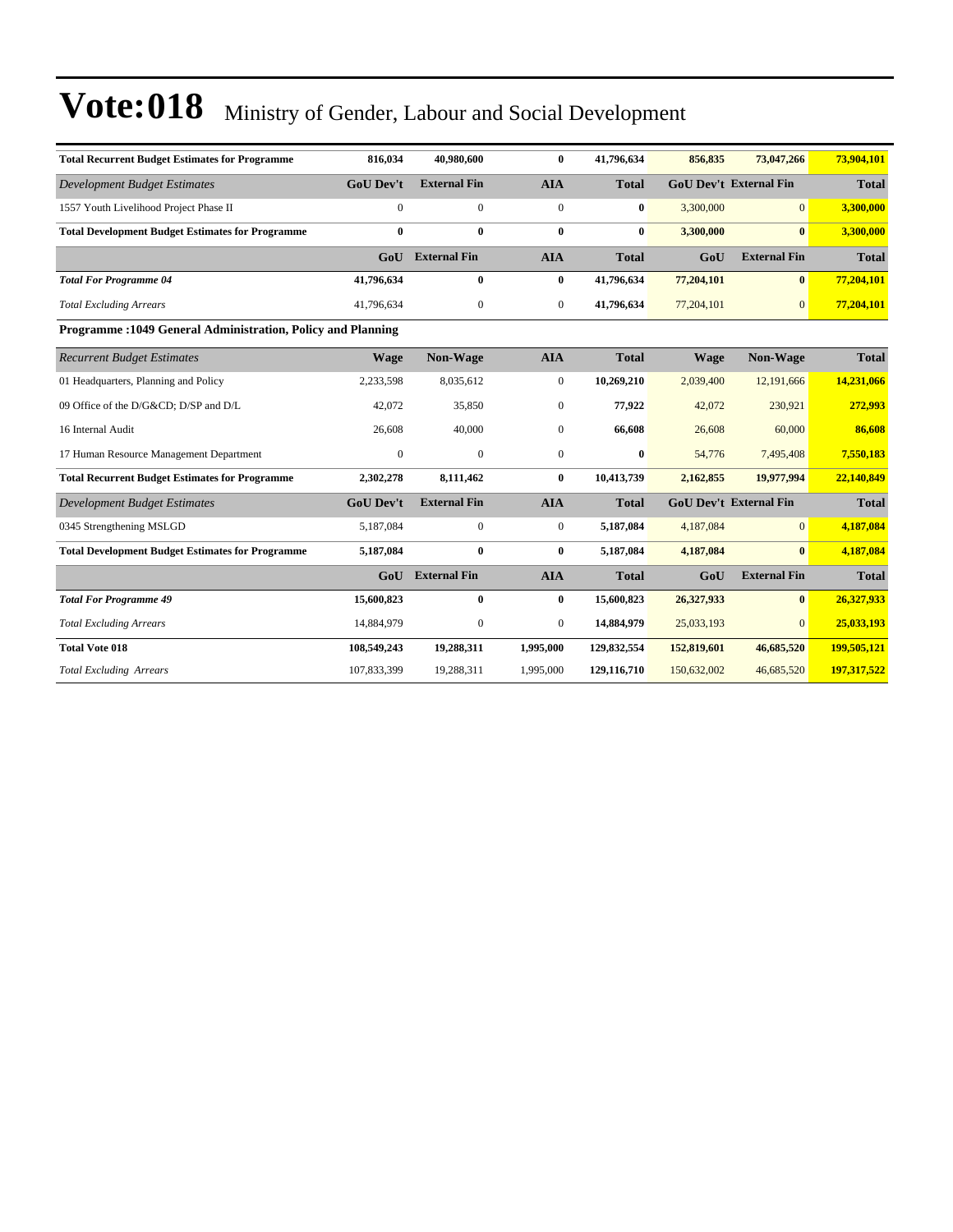### *Table V2: Summary Vote Estimates by Item*

| Thousand Uganda Shillings                                   |            | 2018/19 Approved Budget<br>2019/20Approved Estimates |           |                  |            |                     |                         |
|-------------------------------------------------------------|------------|------------------------------------------------------|-----------|------------------|------------|---------------------|-------------------------|
|                                                             | GoU        | <b>External Fin</b>                                  | AIA       | <b>Total</b>     | GoU        | <b>External Fin</b> | <b>Total</b>            |
| <b>Employees, Goods and Services (Outputs Provided)</b>     | 26,335,952 | 13,076,490                                           | 1,495,000 | 40,907,443       | 40,607,658 | 40,303,894          | 80,911,552              |
| 211101 General Staff Salaries                               | 4,010,185  | $\bf{0}$                                             | 0         | 4,010,185        | 3,930,706  | $\bf{0}$            | 3,930,706               |
| 211102 Contract Staff Salaries                              | 3,641,340  | 2,351,720                                            | $\bf{0}$  | 5,993,060        | 5,982,451  | 3,145,411           | 9,127,862               |
| 211103 Allowances (Inc. Casuals, Temporary)                 | 1,325,767  | 490,194                                              | $\bf{0}$  | 1,815,961        | 2,676,689  | 504,273             | 3,180,961               |
| 212101 Social Security Contributions                        | 375,194    | 14,400                                               | 0         | 389,594          | 690,940    | 314,541             | 1,005,481               |
| 212102 Pension for General Civil Service                    | 3,354,954  | $\bf{0}$                                             | $\bf{0}$  | 3,354,954        | 3,746,389  | $\bf{0}$            | 3,746,389               |
| 213001 Medical expenses (To employees)                      | 0          | $\bf{0}$                                             | 0         | 0                | $\bf{0}$   | 117,430             | 117,430                 |
| 213002 Incapacity, death benefits and funeral expenses      | 0          | $\bf{0}$                                             | $\bf{0}$  | 0                | 80,000     | $\bf{0}$            | 80,000                  |
| 213004 Gratuity Expenses                                    | 714,172    | $\bf{0}$                                             | 0         | 714,172          | 715,000    | $\bf{0}$            | 715,000                 |
| 221001 Advertising and Public Relations                     | 412,176    | 2,342,000                                            | $\bf{0}$  | 2,754,176        | 148,983    | 403,157             | 552,140                 |
| 221002 Workshops and Seminars                               | 903,376    | 1,584,903                                            | 100,000   | 2,588,280        | 1,761,332  | 3,458,900           | 5,220,232               |
| 221003 Staff Training                                       | 160,993    | $\bf{0}$                                             | 20,000    | 180,993          | 413,500    | 311,734             | 725,234                 |
| 221004 Recruitment Expenses                                 | 0          | $\bf{0}$                                             | $\bf{0}$  | $\boldsymbol{0}$ | $\bf{0}$   | 63,600              | 63,600                  |
| 221005 Hire of Venue (chairs, projector, etc)               | 92,025     | $\bf{0}$                                             | $\bf{0}$  | 92,025           | 2,330      | $\bf{0}$            | 2,330                   |
| 221007 Books, Periodicals & Newspapers                      | 47,882     | $\bf{0}$                                             | $\bf{0}$  | 47,882           | 114,318    | $\bf{0}$            | 114,318                 |
| 221008 Computer supplies and Information Technology<br>(TT) | $\bf{0}$   | $\bf{0}$                                             | $\bf{0}$  | 0                | 514,000    | 22,929              | 536,929                 |
| 221009 Welfare and Entertainment                            | 790,809    | 264,002                                              | $\bf{0}$  | 1,054,811        | 970,620    | 612,525             | 1,583,144               |
| 221011 Printing, Stationery, Photocopying and Binding       | 616,183    | 629,430                                              | 67,000    | 1,312,613        | 1,220,369  | 1,093,553           | 2,313,922               |
| 221012 Small Office Equipment                               | 0          | 400,547                                              | $\bf{0}$  | 400,547          | $\bf{0}$   | $\bf{0}$            | $\overline{\mathbf{0}}$ |
| 221016 IFMS Recurrent costs                                 | 58         | $\bf{0}$                                             | $\bf{0}$  | 58               | 200,000    | $\bf{0}$            | 200,000                 |
| 221020 IPPS Recurrent Costs                                 | 12,958     | $\bf{0}$                                             | $\bf{0}$  | 12,958           | 160,000    | $\bf{0}$            | <b>160,000</b>          |
| 222001 Telecommunications                                   | 128,000    | $\bf{0}$                                             | $\bf{0}$  | 128,000          | 239,200    | $\bf{0}$            | 239,200                 |
| 222002 Postage and Courier                                  | 9,067      | $\bf{0}$                                             | $\bf{0}$  | 9,067            | 12,000     | $\bf{0}$            | 12,000                  |
| 222003 Information and communications technology<br>(ICT)   | 100,000    | $\bf{0}$                                             | $\bf{0}$  | 100,000          | 224,000    | $\bf{0}$            | 224,000                 |
| 223003 Rent – (Produced Assets) to private entities         | 2,432,000  | $\bf{0}$                                             | $\bf{0}$  | 2,432,000        | 3,342,000  | $\bf{0}$            | 3,342,000               |
| 223004 Guard and Security services                          | 70,682     | $\bf{0}$                                             | $\bf{0}$  | 70,682           | 105,000    | $\bf{0}$            | 105,000                 |
| 223005 Electricity                                          | 120,000    | $\bf{0}$                                             | $\bf{0}$  | 120,000          | 271,000    | $\bf{0}$            | 271,000                 |
| 223006 Water                                                | 120,000    | $\bf{0}$                                             | $\bf{0}$  | 120,000          | 166,000    | $\bf{0}$            | 166,000                 |
| 224001 Medical Supplies                                     | 0          | 1,187,568                                            | $\bf{0}$  | 1,187,568        | $\bf{0}$   | 2,553,326           | 2,553,326               |
| 224004 Cleaning and Sanitation                              | 66,102     | $\bf{0}$                                             | $\bf{0}$  | 66,102           | 126,300    | $\bf{0}$            | 126,300                 |
| 224005 Uniforms, Beddings and Protective Gear               | 0          | 100,501                                              | 0         | 100,501          | 10,040     | $\bf{0}$            | 10,040                  |
| 224006 Agricultural Supplies                                | 0          | $\bf{0}$                                             | 0         | 0                | $\bf{0}$   | 150,000             | 150,000                 |
| 225001 Consultancy Services- Short term                     | 338,917    | 1,355,619                                            | $\bf{0}$  | 1,694,536        | 271,400    | 2,550,000           | 2,821,400               |
| 227001 Travel inland                                        | 3,067,104  | 1,115,448                                            | 1,000,000 | 5,182,552        | 6,159,653  | 15,126,141          | 21,285,794              |
| 227002 Travel abroad                                        | 360,162    | $\bf{0}$                                             | $\bf{0}$  | 360,162          | 1,575,112  | 1,141,066           | 2,716,178               |
| 227004 Fuel, Lubricants and Oils                            | 1,513,744  | 141,120                                              | 260,000   | 1,914,864        | 2,129,181  | 5,329,211           | 7,458,391               |
| 228001 Maintenance - Civil                                  | 7,200      | $\bf{0}$                                             | $\bf{0}$  | 7,200            | $\bf{0}$   | 1,051,333           | 1,051,333               |
| 228002 Maintenance - Vehicles                               | 227,007    | 1,091,038                                            | 48,000    | 1,366,045        | 1,236,000  | 551,083             | 1,787,083               |
| 228003 Maintenance – Machinery, Equipment $\&$<br>Furniture | 5,861      | 8,000                                                | $\bf{0}$  | 13,861           | 97,000     | 864,894             | 961,894                 |
| 228004 Maintenance – Other                                  | 0          | $\boldsymbol{0}$                                     | $\bf{0}$  | $\boldsymbol{0}$ | $\pmb{0}$  | 838,787             | 838,787                 |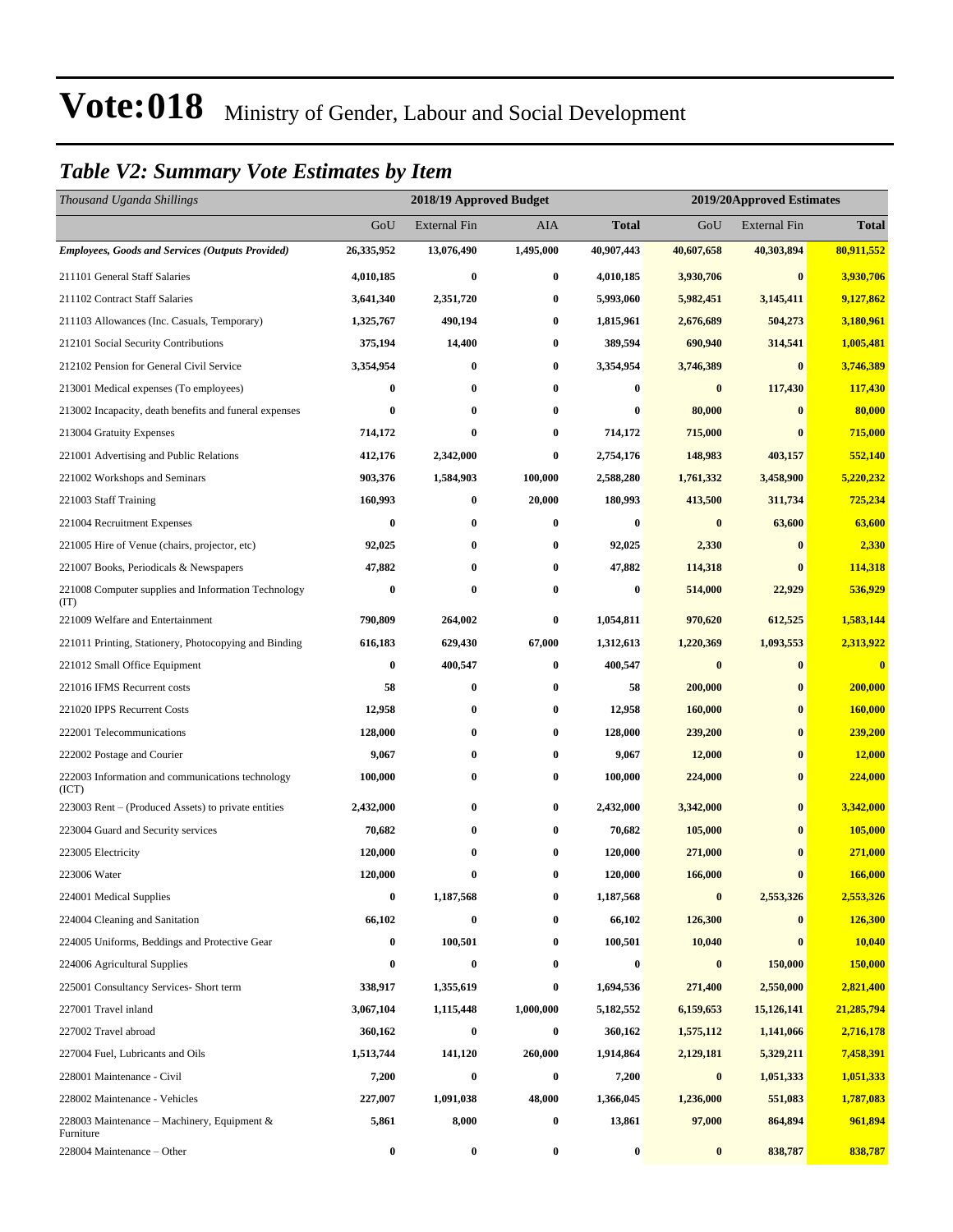| 282103 Scholarships and related costs                                 | 312,035     | $\bf{0}$     | $\bf{0}$     | 312,035     | 564,202      | 100,000      | 664,202                 |
|-----------------------------------------------------------------------|-------------|--------------|--------------|-------------|--------------|--------------|-------------------------|
| 282104 Compensation to 3rd Parties                                    | 1,000,000   | $\bf{0}$     | $\bf{0}$     | 1,000,000   | 751,944      | $\bf{0}$     | 751,944                 |
| <b>Grants, Transfers and Subsides (Outputs Funded)</b>                | 77,711,411  | 452,167      | $\bf{0}$     | 78,163,578  | 106,076,244  | 27,600       | 106,103,844             |
| 262101 Contributions to International Organisations<br>(Current)      | $\bf{0}$    | $\bf{0}$     | $\bf{0}$     | $\bf{0}$    | 273,072      | $\mathbf{0}$ | 273,072                 |
| 263106 Other Current grants (Current)                                 | 67,642,631  | 452,167      | $\bf{0}$     | 68,094,798  | 95,786,832   | 27,600       | 95,814,432              |
| 264101 Contributions to Autonomous Institutions                       | 5,876,883   | $\mathbf{0}$ | 0            | 5,876,883   | 4,829,443    | $\bf{0}$     | 4,829,443               |
| 264102 Contributions to Autonomous Institutions (Wage<br>Subventions) | 3,351,897   | $\bf{0}$     | $\bf{0}$     | 3,351,897   | 4,346,897    | $\mathbf{0}$ | 4,346,897               |
| 264103 Grants to Cultural Institutions/ Leaders                       | 840,000     | $\bf{0}$     | $\bf{0}$     | 840,000     | 840,000      | $\bf{0}$     | 840,000                 |
| <b>Investment</b> (Capital Purchases)                                 | 3,786,036   | 5,759,654    | 500,000      | 10,045,689  | 3,948,100    | 6,354,026    | 10,302,126              |
| 312101 Non-Residential Buildings                                      | 2,018,085   | 1,116,000    | $\bf{0}$     | 3,134,085   | 2,450,000    | $\bf{0}$     | 2,450,000               |
| 312104 Other Structures                                               | $\bf{0}$    | 1,015,877    | $\mathbf{0}$ | 1,015,877   | $\bf{0}$     |              | $\mathbf{0}$            |
| 312201 Transport Equipment                                            | 1,206,000   | 2,160,003    | 200,000      | 3,566,003   | $\bf{0}$     | 4,331,666    | 4,331,666               |
| 312202 Machinery and Equipment                                        | 251,400     | 524,000      | 300,000      | 1,075,400   | 965,600      | 1,455,088    | 2,420,688               |
| 312203 Furniture & Fixtures                                           | 205,551     | 828,725      | $\bf{0}$     | 1,034,276   | 120,000      | 567,272      | 687,272                 |
| 312213 ICT Equipment                                                  | 105,000     | 115,049      | $\bf{0}$     | 220,049     | 412,500      | $\bf{0}$     | 412,500                 |
| <b>Arrears</b>                                                        | 715,844     | $\bf{0}$     | $\bf{0}$     | 715,844     | 2,187,599    | $\mathbf{0}$ | 2,187,599               |
| 321605 Domestic arrears (Budgeting)                                   | 446,870     | $\bf{0}$     | $\bf{0}$     | 446,870     | 2,187,599    | $\bf{0}$     | 2,187,599               |
| 321608 General Public Service Pension arrears<br>(Budgeting)          | 19,748      | $\bf{0}$     | 0            | 19.748      | $\bf{0}$     |              | $\bf{0}$                |
| 321612 Water arrears(Budgeting)                                       | 119,120     | $\bf{0}$     | $\bf{0}$     | 119,120     | $\mathbf{0}$ | $\mathbf{0}$ | $\overline{\mathbf{0}}$ |
| 321614 Electricity arrears (Budgeting)                                | 130,106     | $\bf{0}$     | $\bf{0}$     | 130,106     | $\bf{0}$     | $\mathbf{0}$ | $\overline{\mathbf{0}}$ |
| <b>Grand Total Vote 018</b>                                           | 108,549,243 | 19,288,311   | 1,995,000    | 129,832,554 | 152,819,601  | 46,685,520   | 199,505,121             |
| <b>Total Excluding Arrears</b>                                        | 107,833,399 | 19,288,311   | 1,995,000    | 129,116,710 | 150,632,002  | 46,685,520   | 197,317,522             |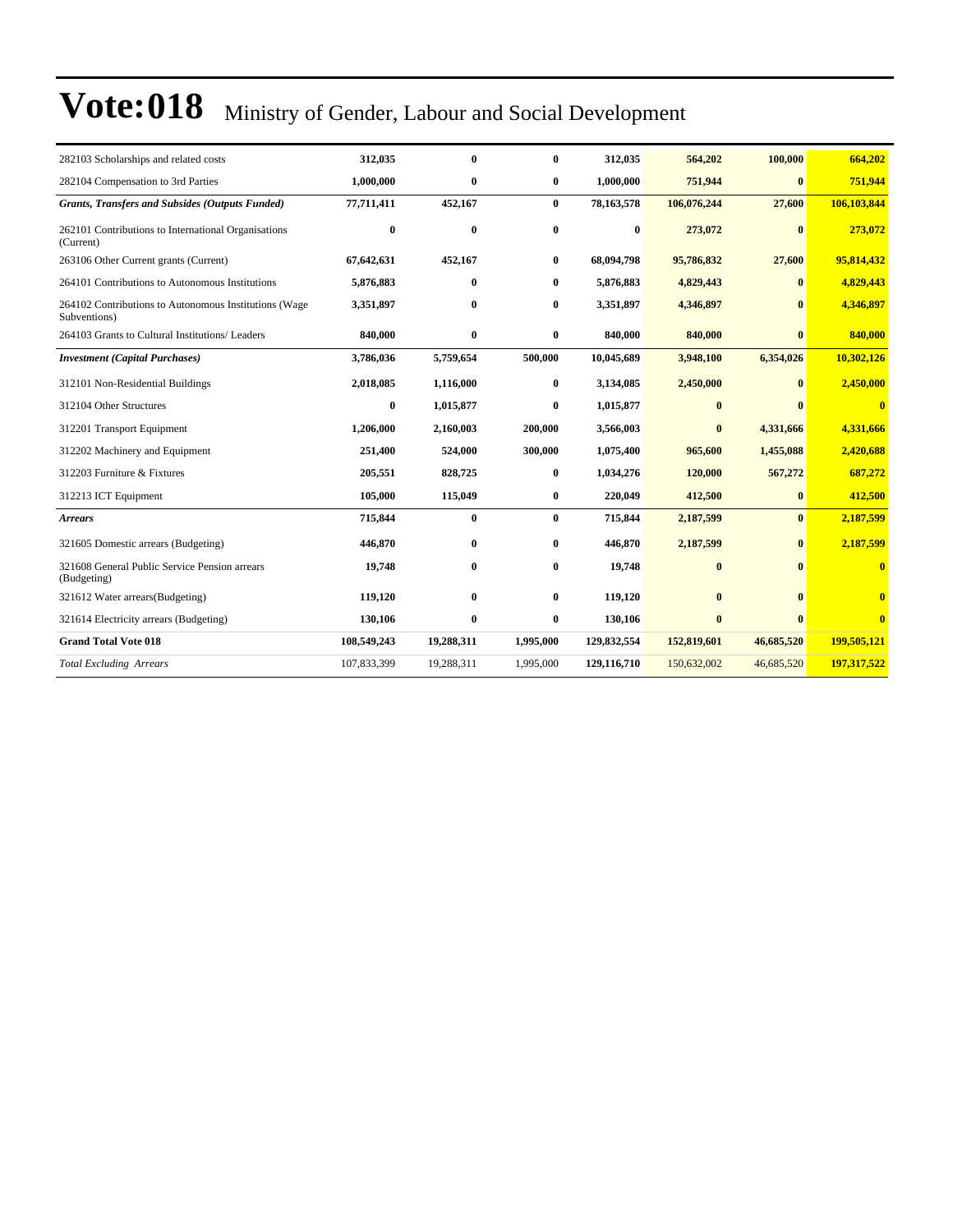### *Table V3: Detailed Estimates by Programme, Sub Programme, Output and Item*

### *Programme :1001 Community Mobilisation, Culture and Empowerment*

*Recurrent Budget Estimates*

### **SubProgramme 13 Community Development and Literacy**

| Thousand Uganda Shillings                                                                               |                       | 2018/19 Approved Budget |                           |              |                       | 2019/20 Approved Estimates |                         |
|---------------------------------------------------------------------------------------------------------|-----------------------|-------------------------|---------------------------|--------------|-----------------------|----------------------------|-------------------------|
| <b>Outputs Provided</b>                                                                                 | Wage                  | Non Wage                | AIA                       | <b>Total</b> | Wage                  | Non Wage                   | <b>Total</b>            |
| Output 100101 Policies, Sector plans Guidelines and Standards on Community Mobilisation and Empowerment |                       |                         |                           |              |                       |                            |                         |
| 211101 General Staff Salaries                                                                           | 146,253               | $\boldsymbol{0}$        | $\mathbf{0}$              | 146,253      | 146,253               | $\mathbf{0}$               | 146,253                 |
| 221002 Workshops and Seminars                                                                           | $\mathbf{0}$          | 23,798                  | $\boldsymbol{0}$          | 23,798       | $\boldsymbol{0}$      | 27,100                     | 27,100                  |
| 221011 Printing, Stationery, Photocopying and Binding                                                   | $\boldsymbol{0}$      | 43,232                  | $\boldsymbol{0}$          | 43,232       | $\boldsymbol{0}$      | 43,232                     | 43,232                  |
| 227001 Travel inland                                                                                    | $\boldsymbol{0}$      | 119,930                 | $\mathbf{0}$              | 119,930      | $\mathbf{0}$          | 55,100                     | 55,100                  |
| 227004 Fuel, Lubricants and Oils                                                                        | $\boldsymbol{0}$      | 20,000                  | $\boldsymbol{0}$          | 20,000       | $\mathbf{0}$          | 81,528                     | 81,528                  |
| <b>Total Cost of Output 01</b>                                                                          | 146,253               | 206,960                 | 0                         | 353,213      | 146,253               | 206,960                    | 353,213                 |
| Output 100102 Advocacy and Networking                                                                   |                       |                         |                           |              |                       |                            |                         |
| 221005 Hire of Venue (chairs, projector, etc)                                                           | $\boldsymbol{0}$      | 1,525                   | $\boldsymbol{0}$          | 1,525        | $\boldsymbol{0}$      | $\mathbf{0}$               | $\bf{0}$                |
| 221009 Welfare and Entertainment                                                                        | $\boldsymbol{0}$      | 300                     | $\boldsymbol{0}$          | 300          | $\boldsymbol{0}$      | 10,000                     | 10,000                  |
| 221011 Printing, Stationery, Photocopying and Binding                                                   | $\boldsymbol{0}$      | 1,525                   | $\mathbf{0}$              | 1,525        | $\boldsymbol{0}$      | 3,707                      | 3,707                   |
| 227001 Travel inland                                                                                    | $\boldsymbol{0}$      | 28,903                  | $\mathbf{0}$              | 28,903       | $\boldsymbol{0}$      | $\mathbf{0}$               | $\bf{0}$                |
| 227004 Fuel, Lubricants and Oils                                                                        | $\boldsymbol{0}$      | 2,592                   | $\mathbf{0}$              | 2,592        | $\mathbf{0}$          | 7,200                      | 7,200                   |
| <b>Total Cost of Output 02</b>                                                                          | $\pmb{\theta}$        | 34,845                  | 0                         | 34,845       | $\boldsymbol{\theta}$ | 20,907                     | 20,907                  |
| Output 100104 Training, Skills Development and Training Materials                                       |                       |                         |                           |              |                       |                            |                         |
| 221002 Workshops and Seminars                                                                           | $\boldsymbol{0}$      | 12,192                  | $\mathbf{0}$              | 12,192       | $\mathbf{0}$          | 44,781                     | 44,781                  |
| 221011 Printing, Stationery, Photocopying and Binding                                                   | $\overline{0}$        | 9,480                   | $\overline{0}$            | 9,480        | $\boldsymbol{0}$      | 1,700                      | 1,700                   |
| 227001 Travel inland                                                                                    | $\boldsymbol{0}$      | 28,249                  | $\mathbf{0}$              | 28,249       | $\mathbf{0}$          | $\mathbf{0}$               | $\overline{\mathbf{0}}$ |
| 227004 Fuel, Lubricants and Oils                                                                        | $\overline{0}$        | $\mathbf{0}$            | $\boldsymbol{0}$          | $\bf{0}$     | $\mathbf{0}$          | 3,440                      | 3,440                   |
| <b>Total Cost of Output 04</b>                                                                          | $\boldsymbol{\theta}$ | 49,921                  | 0                         | 49,921       | $\boldsymbol{\theta}$ | 49,921                     | 49,921                  |
| Output 100105 Monitoring, Technical Support Supervision and Backstopping                                |                       |                         |                           |              |                       |                            |                         |
| 227001 Travel inland                                                                                    | $\boldsymbol{0}$      | 60,008                  | $\mathbf{0}$              | 60,008       | $\mathbf{0}$          | 90,424                     | 90,424                  |
| 227004 Fuel, Lubricants and Oils                                                                        | $\boldsymbol{0}$      | 25,551                  | $\boldsymbol{0}$          | 25,551       | $\boldsymbol{0}$      | $\mathbf{0}$               | $\mathbf{0}$            |
| 228002 Maintenance - Vehicles                                                                           | $\theta$              | 4,864                   | $\mathbf{0}$              | 4,864        | $\mathbf{0}$          | $\overline{0}$             | $\mathbf{0}$            |
| <b>Total Cost of Output 05</b>                                                                          | $\boldsymbol{\theta}$ | 90,424                  | 0                         | 90,424       | $\boldsymbol{\theta}$ | 90,424                     | 90,424                  |
| <b>Total Cost Of Outputs Provided</b>                                                                   | 146,253               | 382,150                 | 0                         | 528,403      | 146,253               | 368,212                    | 514,465                 |
| <b>Outputs Funded</b>                                                                                   | Wage                  | Non Wage                | <b>AIA</b>                | <b>Total</b> | Wage                  | Non Wage                   | <b>Total</b>            |
| Output 100152 Support to National Library of Uganda (Development Project, Wage and Non Wage Subvention) |                       |                         |                           |              |                       |                            |                         |
| 264101 Contributions to Autonomous Institutions                                                         | $\theta$              | 390,000                 | $\boldsymbol{0}$          | 390,000      | $\mathbf{0}$          | 498,813                    | 498,813                 |
| o/w National Library of Uganda                                                                          | $\boldsymbol{\theta}$ | 390,000                 | $\boldsymbol{\mathit{0}}$ | 390,000      | $\boldsymbol{\theta}$ | $\boldsymbol{\theta}$      | $\mathbf{0}$            |
| o/w Contributions to Autonomous Institutions- National<br>Library of Uganda                             | $\theta$              | $\theta$                | $\theta$                  | $\bf{0}$     | $\boldsymbol{\theta}$ | 498,813                    | 498,813                 |
| 264102 Contributions to Autonomous Institutions (Wage                                                   | $\mathbf{0}$          | 541,330                 | $\Omega$                  | 541,330      | $\mathbf{0}$          | 541,330                    | 541,330                 |

Subventions)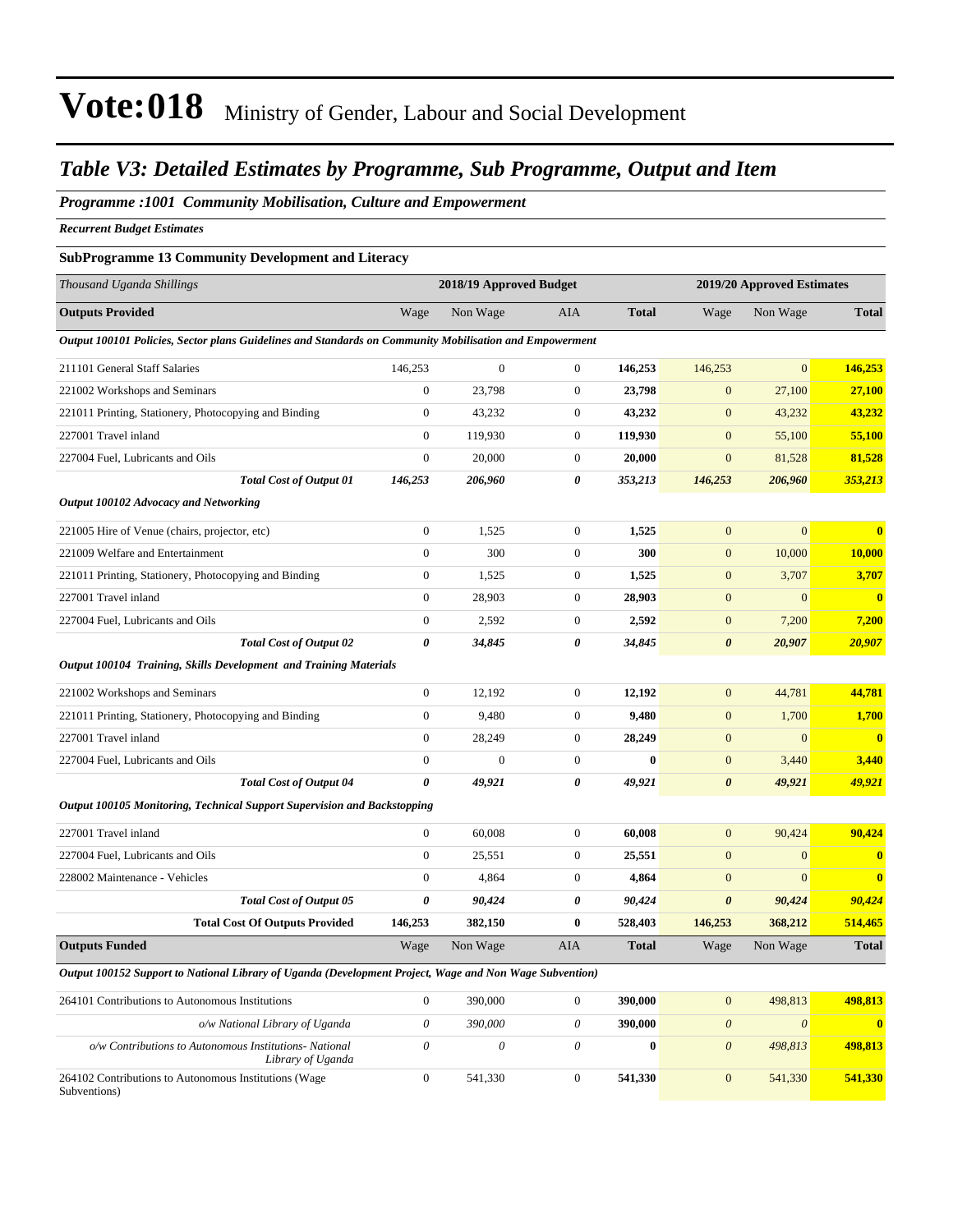| o/w National Library of Uganda                                                                          | $\theta$              | 541,330                 | $\theta$         | 541,330      | $\boldsymbol{\theta}$ | $\theta$                   | $\bf{0}$                |
|---------------------------------------------------------------------------------------------------------|-----------------------|-------------------------|------------------|--------------|-----------------------|----------------------------|-------------------------|
| o/w Contributions to Autonomous Institutions (Wage<br>Subventions) -National Library of Uganda          | $\theta$              | 0                       | $\theta$         | $\bf{0}$     | $\boldsymbol{\theta}$ | 541,330                    | 541,330                 |
| <b>Total Cost of Output 52</b>                                                                          | 0                     | 931,330                 | 0                | 931,330      | 0                     | 1,040,143                  | 1,040,143               |
| <b>Total Cost Of Outputs Funded</b>                                                                     | $\bf{0}$              | 931,330                 | $\bf{0}$         | 931,330      | $\bf{0}$              | 1,040,143                  | 1,040,143               |
| <b>Total Cost for SubProgramme 13</b>                                                                   | 146,253               | 1,313,480               | $\bf{0}$         | 1,459,733    | 146,253               | 1,408,355                  | 1,554,608               |
| <b>Total Excluding Arrears</b>                                                                          | 146,253               | 1,313,480               | $\boldsymbol{0}$ | 1,459,733    | 146,253               | 1,408,355                  | 1,554,608               |
| <b>SubProgramme 14 Culture and Family Affairs</b>                                                       |                       |                         |                  |              |                       |                            |                         |
| Thousand Uganda Shillings                                                                               |                       | 2018/19 Approved Budget |                  |              |                       | 2019/20 Approved Estimates |                         |
| <b>Outputs Provided</b>                                                                                 | Wage                  | Non Wage                | AIA              | <b>Total</b> | Wage                  | Non Wage                   | <b>Total</b>            |
| Output 100101 Policies, Sector plans Guidelines and Standards on Community Mobilisation and Empowerment |                       |                         |                  |              |                       |                            |                         |
| 211101 General Staff Salaries                                                                           | 84,807                | $\mathbf{0}$            | $\overline{0}$   | 84,807       | 96,360                | $\mathbf{0}$               | 96,360                  |
| 221001 Advertising and Public Relations                                                                 | $\boldsymbol{0}$      | 3,336                   | $\boldsymbol{0}$ | 3,336        | $\mathbf{0}$          | $\mathbf{0}$               | $\bf{0}$                |
| 221002 Workshops and Seminars                                                                           | $\mathbf{0}$          | 30,115                  | $\mathbf{0}$     | 30,115       | $\boldsymbol{0}$      | 13,900                     | <b>13,900</b>           |
| 221009 Welfare and Entertainment                                                                        | $\mathbf{0}$          | 7,830                   | $\mathbf{0}$     | 7,830        | $\mathbf{0}$          | $\mathbf{0}$               | $\overline{\mathbf{0}}$ |
| 221011 Printing, Stationery, Photocopying and Binding                                                   | $\mathbf{0}$          | $\mathbf{0}$            | $\overline{0}$   | $\bf{0}$     | $\mathbf{0}$          | 9,000                      | 9,000                   |
| 227001 Travel inland                                                                                    | $\mathbf{0}$          | $\mathbf{0}$            | $\mathbf{0}$     | $\bf{0}$     | $\overline{0}$        | 21,281                     | 21,281                  |
| <b>Total Cost of Output 01</b>                                                                          | 84,807                | 41,281                  | 0                | 126.088      | 96,360                | 44,181                     | 140,541                 |
| Output 100102 Advocacy and Networking                                                                   |                       |                         |                  |              |                       |                            |                         |
| 221002 Workshops and Seminars                                                                           | $\boldsymbol{0}$      | 5,334                   | $\mathbf{0}$     | 5,334        | $\mathbf{0}$          | 6,000                      | 6,000                   |
| 221009 Welfare and Entertainment                                                                        | $\mathbf{0}$          | 6,000                   | $\overline{0}$   | 6,000        | $\mathbf{0}$          | 6,000                      | 6,000                   |
| 221011 Printing, Stationery, Photocopying and Binding                                                   | $\boldsymbol{0}$      | 8,064                   | $\mathbf{0}$     | 8,064        | $\mathbf{0}$          | 2,000                      | 2,000                   |
| 227001 Travel inland                                                                                    | $\boldsymbol{0}$      | 11,172                  | $\boldsymbol{0}$ | 11,172       | $\mathbf{0}$          | 28,000                     | 28,000                  |
| 227004 Fuel, Lubricants and Oils                                                                        | $\boldsymbol{0}$      | 8,000                   | $\mathbf{0}$     | 8,000        | $\mathbf{0}$          | $\mathbf{0}$               | $\bf{0}$                |
| <b>Total Cost of Output 02</b>                                                                          | $\boldsymbol{\theta}$ | 38,570                  | 0                | 38,570       | $\boldsymbol{\theta}$ | 42,000                     | 42,000                  |
| Output 100104 Training, Skills Development and Training Materials                                       |                       |                         |                  |              |                       |                            |                         |
| 221001 Advertising and Public Relations                                                                 | $\boldsymbol{0}$      | 3,336                   | $\boldsymbol{0}$ | 3,336        | $\mathbf{0}$          | $\mathbf{0}$               | $\bf{0}$                |
| 221002 Workshops and Seminars                                                                           | $\boldsymbol{0}$      | 9,872                   | $\mathbf{0}$     | 9,872        | $\mathbf{0}$          | $\mathbf{0}$               | $\bf{0}$                |
| 227001 Travel inland                                                                                    | $\mathbf{0}$          | 9,736                   | $\boldsymbol{0}$ | 9,736        | $\mathbf{0}$          | $\mathbf{0}$               | $\mathbf{0}$            |
| 227004 Fuel, Lubricants and Oils                                                                        | $\mathbf{0}$          | 14,756                  | $\overline{0}$   | 14,756       | $\mathbf{0}$          | $\mathbf{0}$               | $\bf{0}$                |
| <b>Total Cost of Output 04</b>                                                                          | 0                     | 37,700                  | 0                | 37,700       | $\pmb{\theta}$        | $\boldsymbol{\theta}$      | $\boldsymbol{\theta}$   |
| Output 100105 Monitoring, Technical Support Supervision and Backstopping                                |                       |                         |                  |              |                       |                            |                         |
| 227001 Travel inland                                                                                    | $\boldsymbol{0}$      | 11,519                  | $\boldsymbol{0}$ | 11,519       | $\mathbf{0}$          | 19,889                     | 19,889                  |
| <b>Total Cost of Output 05</b>                                                                          | $\pmb{\theta}$        | 11,519                  | 0                | 11,519       | $\pmb{\theta}$        | 19,889                     | 19,889                  |
| <b>Total Cost Of Outputs Provided</b>                                                                   | 84,807                | 129,070                 | $\bf{0}$         | 213,877      | 96,360                | 106,070                    | 202,430                 |
| <b>Outputs Funded</b>                                                                                   | Wage                  | Non Wage                | AIA              | <b>Total</b> | Wage                  | Non Wage                   | <b>Total</b>            |
| Output 100151 Support to Traditional Leaders provided                                                   |                       |                         |                  |              |                       |                            |                         |
| 264103 Grants to Cultural Institutions/ Leaders                                                         | $\boldsymbol{0}$      | 840,000                 | $\boldsymbol{0}$ | 840,000      | $\mathbf{0}$          | 840,000                    | 840,000                 |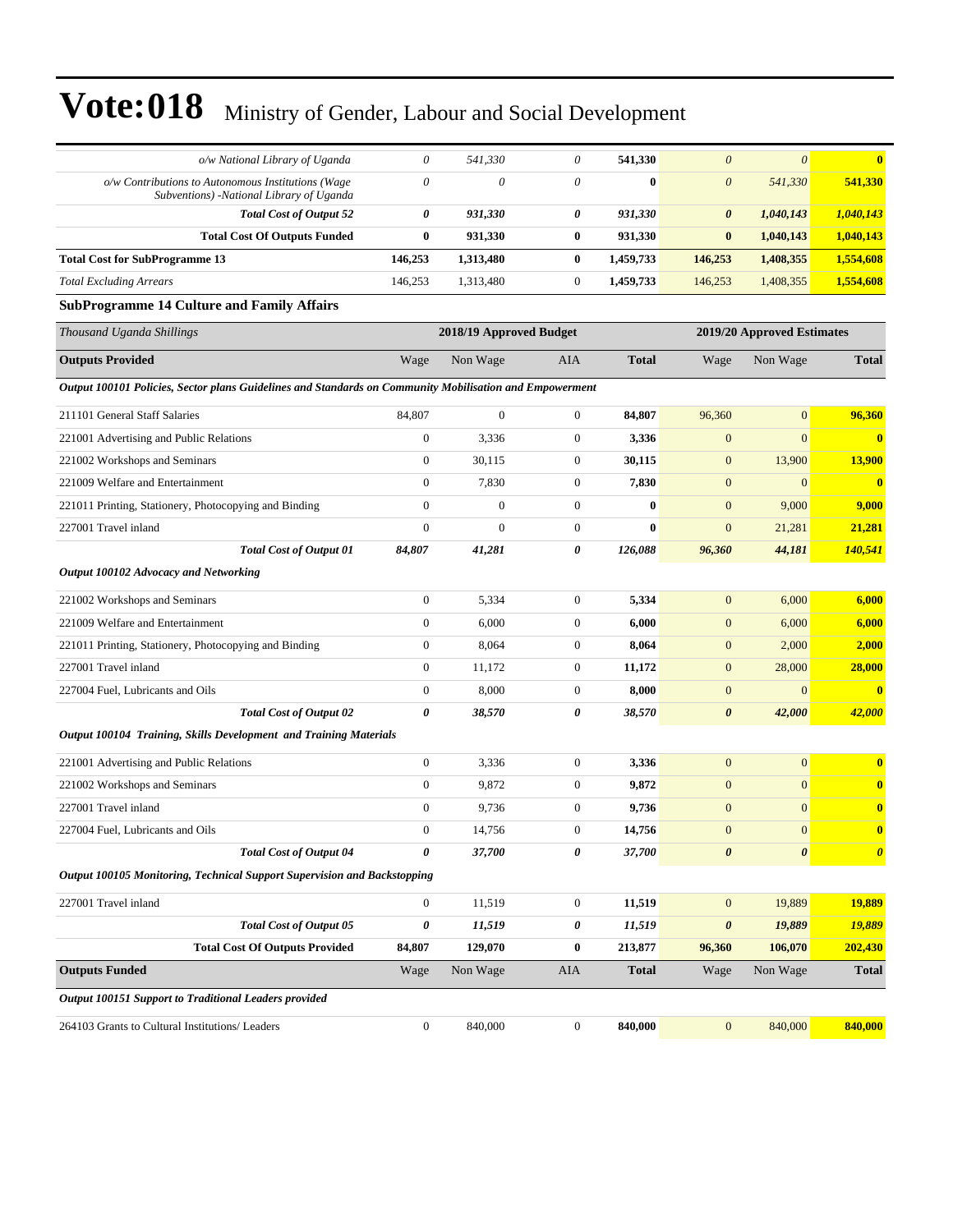| o/w 1. Emorimor Papa Iteso                                                                                  | $\theta$                  | 60,000           | $\theta$         | 60,000       | $\theta$              | $\boldsymbol{\theta}$ | $\bf{0}$              |
|-------------------------------------------------------------------------------------------------------------|---------------------------|------------------|------------------|--------------|-----------------------|-----------------------|-----------------------|
| o/w 2. Omukama wa Tooro                                                                                     | $\boldsymbol{\mathit{0}}$ | 60,000           | 0                | 60,000       | $\boldsymbol{\theta}$ | $\boldsymbol{\theta}$ | $\bf{0}$              |
| o/w 3. Omukama wa Bunyoro Kitara                                                                            | $\boldsymbol{\theta}$     | 60,000           | 0                | 60,000       | $\boldsymbol{\theta}$ | $\theta$              | $\bf{0}$              |
| o/w 4. Lwawi Rwodi me Acholi                                                                                | $\boldsymbol{\mathit{0}}$ | 60,000           | 0                | 60,000       | $\boldsymbol{\theta}$ | $\theta$              | $\bf{0}$              |
| o/w 5. Kwar Adhola                                                                                          | $\boldsymbol{\theta}$     | 60,000           | 0                | 60,000       | $\boldsymbol{\theta}$ | $\theta$              | $\bf{0}$              |
| o/w 6. Omusinga wa Rwenzururu                                                                               | $\boldsymbol{\mathit{0}}$ | 60,000           | 0                | 60,000       | $\boldsymbol{\theta}$ | $\theta$              | $\bf{0}$              |
| o/w 7. Won Nyaci me Lango                                                                                   | $\boldsymbol{\mathit{0}}$ | 60,000           | 0                | 60,000       | $\boldsymbol{\theta}$ | $\boldsymbol{\theta}$ | $\bf{0}$              |
| o/w 8. Rwoth Ubimeu me Alur                                                                                 | $\boldsymbol{\theta}$     | 60,000           | 0                | 60,000       | $\boldsymbol{\theta}$ | $\theta$              | $\bf{0}$              |
| o/w 9. Omukama wa Buruuli                                                                                   | $\boldsymbol{\mathit{0}}$ | 60,000           | 0                | 60,000       | $\boldsymbol{\theta}$ | $\theta$              | $\bf{0}$              |
| o/w 10. Kamuswaga wa Kooki                                                                                  | $\theta$                  | 60,000           | 0                | 60,000       | $\boldsymbol{\theta}$ | $\theta$              | $\bf{0}$              |
| o/w 11. Inzu ya Masaba                                                                                      | $\boldsymbol{\mathit{0}}$ | 60,000           | 0                | 60,000       | $\boldsymbol{\theta}$ | $\theta$              | $\bf{0}$              |
| o/w 12. Obudyingiya wa Bwamba                                                                               | $\boldsymbol{\mathit{0}}$ | 60,000           | 0                | 60,000       | $\boldsymbol{\theta}$ | $\theta$              | $\bf{0}$              |
| o/w 13. Isebantu Kyabazinga wa Busoga                                                                       | $\boldsymbol{\theta}$     | 60,000           | 0                | 60,000       | $\boldsymbol{\theta}$ | $\theta$              | $\bf{0}$              |
| o/w 14. Ikumbania Wa Bugwere                                                                                | $\boldsymbol{\mathit{0}}$ | 60,000           | 0                | 60,000       | $\boldsymbol{\theta}$ | $\theta$              | $\bf{0}$              |
| o/w Grants to Cultural Institutions/ Leaders                                                                | $\boldsymbol{\theta}$     | $\theta$         | 0                | $\mathbf{0}$ | $\boldsymbol{\theta}$ | 840,000               | 840,000               |
| <b>Total Cost of Output 51</b>                                                                              | 0                         | 840,000          | 0                | 840,000      | $\boldsymbol{\theta}$ | 840,000               | 840,000               |
| Output 100153 Support to the Promotion of Culture and family provided                                       |                           |                  |                  |              |                       |                       |                       |
| 264102 Contributions to Autonomous Institutions (Wage<br>Subventions)                                       | $\mathbf{0}$              | 945,000          | $\boldsymbol{0}$ | 945,000      | $\overline{0}$        | $\mathbf{0}$          | $\bf{0}$              |
| o/w Contributions to Autonomous Institutions (Wage<br>Subventions)                                          | $\theta$                  | 945,000          | 0                | 945,000      | $\theta$              | $\theta$              | $\bf{0}$              |
| <b>Total Cost of Output 53</b>                                                                              | 0                         | 945,000          | 0                | 945,000      | $\boldsymbol{\theta}$ | $\boldsymbol{\theta}$ | $\boldsymbol{\theta}$ |
| <b>Output 100154 Sector Institutions and Implementing Partners Supported</b>                                |                           |                  |                  |              |                       |                       |                       |
| 264101 Contributions to Autonomous Institutions                                                             | $\boldsymbol{0}$          | 1,000,000        | $\mathbf{0}$     | 1,000,000    | $\mathbf{0}$          | $\mathbf{0}$          | $\bf{0}$              |
| o/w o/w Inter Religious Council                                                                             | $\boldsymbol{\theta}$     | 1,000,000        | 0                | 1,000,000    | $\boldsymbol{\theta}$ | $\theta$              | $\mathbf{0}$          |
| 264102 Contributions to Autonomous Institutions (Wage<br>Subventions)                                       | $\mathbf{0}$              | $\mathbf{0}$     | $\overline{0}$   | $\bf{0}$     | $\mathbf{0}$          | 1,940,000             | 1,940,000             |
| o/w Contributions to Autonomous Institutions (Wage<br>Subventions) Inter-religious Council                  | $\theta$                  | 0                | $\theta$         | $\bf{0}$     | $\boldsymbol{\theta}$ | 1,000,000             | 1,000,000             |
| o/w Contributions to Autonomous Institutions (Wage<br>Subventions)<br>Uganda National Culture Center (UNCC) | $\theta$                  | $\theta$         | $\theta$         | $\bf{0}$     | $\boldsymbol{\theta}$ | 940,000               | 940,000               |
| <b>Total Cost of Output 54</b>                                                                              | 0                         | 1,000,000        |                  | 1,000,000    | 0                     | 1,940,000             | 1,940,000             |
| <b>Total Cost Of Outputs Funded</b>                                                                         | $\bf{0}$                  | 2,785,000        | $\bf{0}$         | 2,785,000    | $\bf{0}$              | 2,780,000             | 2,780,000             |
| <b>Total Cost for SubProgramme 14</b>                                                                       | 84,807                    | 2,914,070        | $\bf{0}$         | 2,998,877    | 96,360                | 2,886,070             | 2,982,430             |
| <b>Total Excluding Arrears</b>                                                                              | 84,807                    | 2,914,070        | $\boldsymbol{0}$ | 2,998,877    | 96,360                | 2,886,070             | <u>2,982,430</u>      |
| N/A                                                                                                         |                           |                  |                  |              |                       |                       |                       |
|                                                                                                             |                           | GoU External Fin | <b>AIA</b>       | <b>Total</b> | GoU                   | <b>External Fin</b>   | <b>Total</b>          |
| <b>Total Cost for Programme 01</b>                                                                          | 4,458,610                 | $\bf{0}$         | $\bf{0}$         | 4,458,610    | 4,537,038             | $\bf{0}$              | 4,537,038             |
| <b>Total Excluding Arrears</b>                                                                              | 4,458,610                 | $\boldsymbol{0}$ | $\overline{0}$   | 4,458,610    | 4,537,038             | $\mathbf{0}$          | 4,537,038             |
| Programme : 1002 Gender, Equality and Women's Empowerment                                                   |                           |                  |                  |              |                       |                       |                       |
| <b>Recurrent Rudget Estimates</b>                                                                           |                           |                  |                  |              |                       |                       |                       |

*Recurrent Budget Estimates*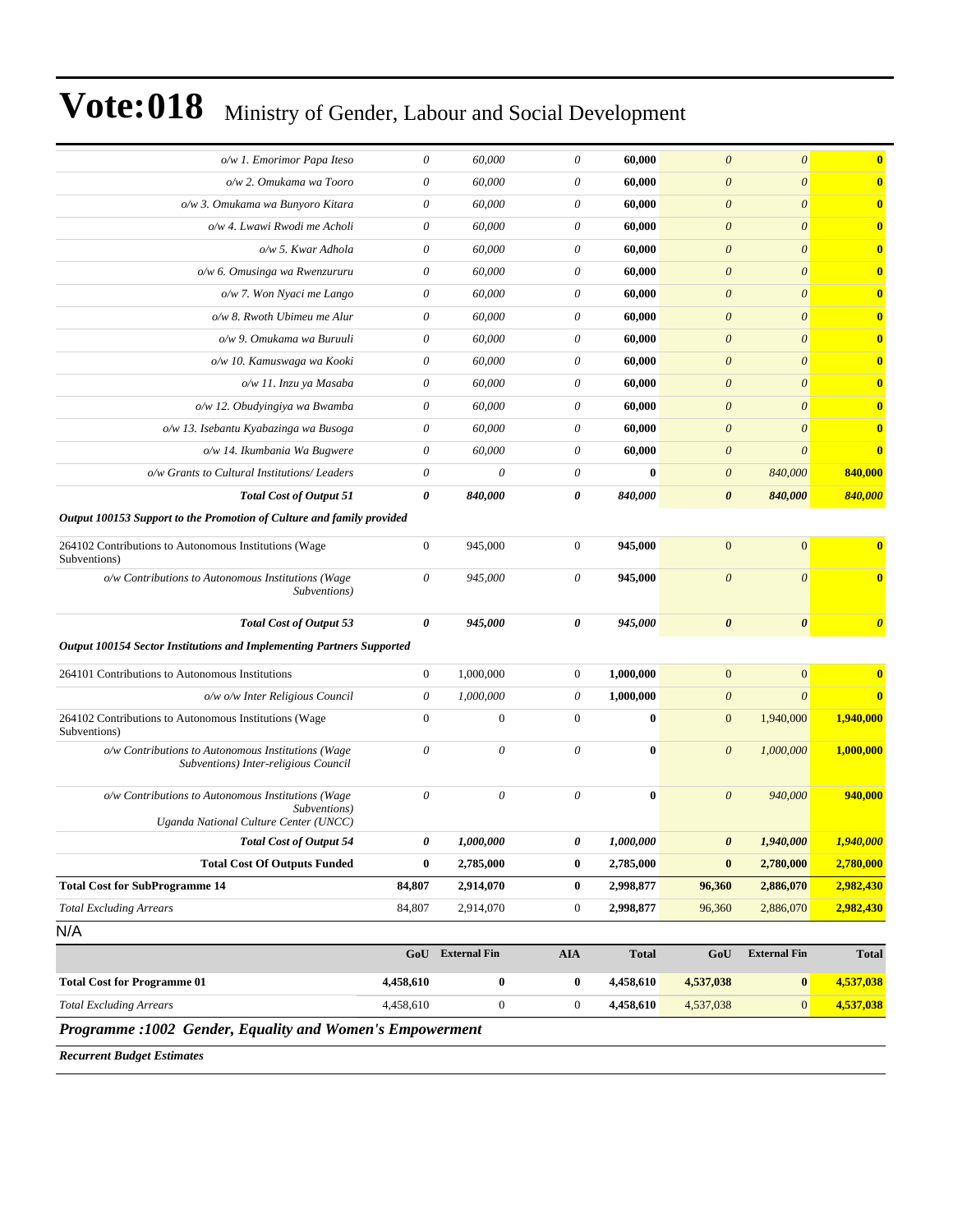### **SubProgramme 11 Gender and Women Affairs**

| Thousand Uganda Shillings                                                                               |                           | 2018/19 Approved Budget |                  |              |                           | 2019/20 Approved Estimates |                |
|---------------------------------------------------------------------------------------------------------|---------------------------|-------------------------|------------------|--------------|---------------------------|----------------------------|----------------|
| <b>Outputs Provided</b>                                                                                 | Wage                      | Non Wage                | AIA              | <b>Total</b> | Wage                      | Non Wage                   | <b>Total</b>   |
| Output 100201 Policies, Guidelines and Standards for mainstreaming Gender & Other Social Dev't Concerns |                           |                         |                  |              |                           |                            |                |
| 211101 General Staff Salaries                                                                           | 151,786                   | $\boldsymbol{0}$        | $\boldsymbol{0}$ | 151,786      | 159,376                   | $\mathbf{0}$               | 159,376        |
| 221002 Workshops and Seminars                                                                           | $\mathbf{0}$              | 17,730                  | $\boldsymbol{0}$ | 17,730       | $\mathbf{0}$              | 29,600                     | 29,600         |
| 221009 Welfare and Entertainment                                                                        | $\mathbf{0}$              | 4,920                   | $\boldsymbol{0}$ | 4,920        | $\mathbf{0}$              | $\mathbf{0}$               | $\bf{0}$       |
| 221011 Printing, Stationery, Photocopying and Binding                                                   | $\boldsymbol{0}$          | 19,000                  | $\mathbf{0}$     | 19,000       | $\mathbf{0}$              | 700                        | 700            |
| 225001 Consultancy Services- Short term                                                                 | $\boldsymbol{0}$          | $\boldsymbol{0}$        | $\boldsymbol{0}$ | $\bf{0}$     | $\boldsymbol{0}$          | 1,500                      | 1,500          |
| 227001 Travel inland                                                                                    | $\boldsymbol{0}$          | $\overline{0}$          | $\mathbf{0}$     | $\bf{0}$     | $\boldsymbol{0}$          | 2,520                      | 2,520          |
| 227004 Fuel, Lubricants and Oils                                                                        | $\mathbf{0}$              | 19,000                  | $\mathbf{0}$     | 19,000       | $\boldsymbol{0}$          | $\mathbf{0}$               | $\mathbf{0}$   |
| <b>Total Cost of Output 01</b>                                                                          | 151,786                   | 60,650                  | 0                | 212,436      | 159,376                   | 34,320                     | 193,696        |
| Output 100202 Advocacy and Networking                                                                   |                           |                         |                  |              |                           |                            |                |
| 221001 Advertising and Public Relations                                                                 | $\boldsymbol{0}$          | 12,774                  | $\boldsymbol{0}$ | 12,774       | $\mathbf{0}$              | $\mathbf{0}$               | $\bf{0}$       |
| 221002 Workshops and Seminars                                                                           | $\boldsymbol{0}$          | 914                     | $\boldsymbol{0}$ | 914          | $\mathbf{0}$              | 14,088                     | 14,088         |
| 221009 Welfare and Entertainment                                                                        | $\boldsymbol{0}$          | 44,668                  | $\boldsymbol{0}$ | 44,668       | $\mathbf{0}$              | 43,700                     | 43,700         |
| 221011 Printing, Stationery, Photocopying and Binding                                                   | $\boldsymbol{0}$          | 24,000                  | $\mathbf{0}$     | 24,000       | $\boldsymbol{0}$          | 13,900                     | 13,900         |
| 223004 Guard and Security services                                                                      | $\mathbf{0}$              | $\boldsymbol{0}$        | $\boldsymbol{0}$ | $\bf{0}$     | $\boldsymbol{0}$          | 5,000                      | 5,000          |
| 223005 Electricity                                                                                      | $\mathbf{0}$              | $\boldsymbol{0}$        | $\boldsymbol{0}$ | $\bf{0}$     | $\boldsymbol{0}$          | 1,000                      | 1,000          |
| 224004 Cleaning and Sanitation                                                                          | $\mathbf{0}$              | $\mathbf{0}$            | $\boldsymbol{0}$ | $\bf{0}$     | $\boldsymbol{0}$          | 3,000                      | 3,000          |
| 227001 Travel inland                                                                                    | $\boldsymbol{0}$          | 3,447                   | $\mathbf{0}$     | 3,447        | $\mathbf{0}$              | 11,446                     | 11,446         |
| 227002 Travel abroad                                                                                    | $\boldsymbol{0}$          | $\overline{0}$          | $\mathbf{0}$     | $\bf{0}$     | $\boldsymbol{0}$          | 38,983                     | 38,983         |
| 227004 Fuel, Lubricants and Oils                                                                        | $\boldsymbol{0}$          | 35,000                  | $\mathbf{0}$     | 35,000       | $\boldsymbol{0}$          | $\mathbf{0}$               |                |
| <b>Total Cost of Output 02</b>                                                                          | 0                         | 120,804                 | 0                | 120,804      | 0                         | 131,117                    | <b>131,117</b> |
| Output 100204 Capacity building for Gender and Rights Equality and Equity                               |                           |                         |                  |              |                           |                            |                |
| 221002 Workshops and Seminars                                                                           | $\boldsymbol{0}$          | 1,829                   | $\boldsymbol{0}$ | 1,829        | $\mathbf{0}$              | 14,140                     | 14,140         |
| 221009 Welfare and Entertainment                                                                        | $\mathbf{0}$              | 8,943                   | $\mathbf{0}$     | 8,943        | $\mathbf{0}$              | $\mathbf{0}$               | $\mathbf{0}$   |
| 221011 Printing, Stationery, Photocopying and Binding                                                   | $\boldsymbol{0}$          | 3,200                   | $\boldsymbol{0}$ | 3,200        | $\mathbf{0}$              | 596                        | 596            |
| 227001 Travel inland                                                                                    | $\mathbf{0}$              | 54,775                  | $\boldsymbol{0}$ | 54,775       | $\boldsymbol{0}$          | 2,615                      | 2,615          |
| 227004 Fuel, Lubricants and Oils                                                                        | $\boldsymbol{0}$          | 20,000                  | $\boldsymbol{0}$ | 20,000       | $\boldsymbol{0}$          | $\mathbf{0}$               | $\bf{0}$       |
| <b>Total Cost of Output 04</b>                                                                          | 0                         | 88,746                  | 0                | 88,746       | 0                         | 17,351                     | 17,351         |
| <b>Total Cost Of Outputs Provided</b>                                                                   | 151,786                   | 270,200                 | $\bf{0}$         | 421,986      | 159,376                   | 182,788                    | 342,164        |
| <b>Outputs Funded</b>                                                                                   | Wage                      | Non Wage                | AIA              | <b>Total</b> | Wage                      | Non Wage                   | <b>Total</b>   |
| Output 100251 Support to National Women's Council and the Kapchorwa Women Development Group             |                           |                         |                  |              |                           |                            |                |
| 264101 Contributions to Autonomous Institutions                                                         | $\boldsymbol{0}$          | 800,000                 | $\boldsymbol{0}$ | 800,000      | $\mathbf{0}$              | 1,073,747                  | 1,073,747      |
| o/w National Women Council                                                                              | $\boldsymbol{\theta}$     | 600,000                 | $\theta$         | 600,000      | $\boldsymbol{\mathit{0}}$ | $\boldsymbol{\mathit{0}}$  | $\mathbf{0}$   |
| o/w REACH-Kapchorwa Women Development Group                                                             | $\theta$                  | 200,000                 | 0                | 200,000      | $\theta$                  | $\boldsymbol{\theta}$      | $\mathbf{0}$   |
| o/w Contributions to Autonomous Institutions -REACH                                                     | $\boldsymbol{\mathit{0}}$ | 0                       | $\theta$         | $\bf{0}$     | $\theta$                  | 200,000                    | 200,000        |
| o/w Contributions to Autonomous Institutions - National<br>Women Council                                | $\boldsymbol{\theta}$     | $\theta$                | $\theta$         | $\bf{0}$     | $\theta$                  | 873,747                    | 873,747        |
| 264102 Contributions to Autonomous Institutions (Wage<br>Subventions)                                   | $\boldsymbol{0}$          | 285,000                 | $\boldsymbol{0}$ | 285,000      | $\boldsymbol{0}$          | 285,000                    | 285,000        |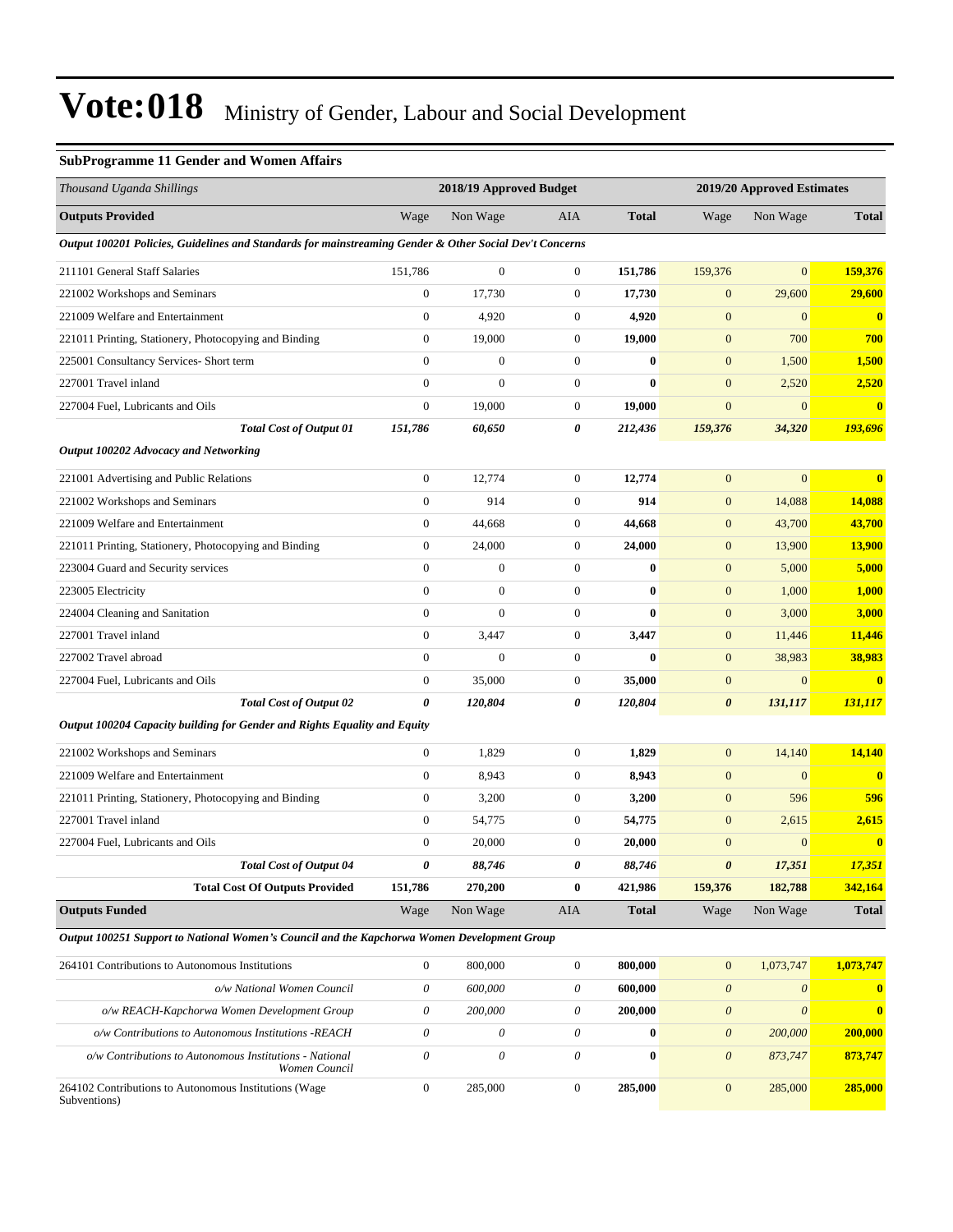| o/w National Women Council                                         | 0            | 285,000   |          | 285,000      | $\theta$              | $\theta$  | $\mathbf{0}$ |
|--------------------------------------------------------------------|--------------|-----------|----------|--------------|-----------------------|-----------|--------------|
| o/w Contributions to Autonomous Institutions (Wage<br>Subventions) | $\theta$     | 0         | 0        | $\mathbf{0}$ | $\boldsymbol{0}$      | 285,000   | 285,000      |
| <b>Total Cost of Output 51</b>                                     | 0            | 1,085,000 | 0        | 1,085,000    | $\boldsymbol{\theta}$ | 1,358,747 | 1,358,747    |
| <b>Total Cost Of Outputs Funded</b>                                | $\mathbf{0}$ | 1.085.000 | $\bf{0}$ | 1.085.000    | $\bf{0}$              | 1,358,747 | 1,358,747    |
| <b>Total Cost for SubProgramme 11</b>                              | 151.786      | 1.355.200 | 0        | 1.506.986    | 159,376               | 1,541,535 | 1,700,911    |
| <b>Total Excluding Arrears</b>                                     | 151.786      | 1,355,200 |          | 1.506.986    | 159,376               | 1,541,535 | 1,700,911    |

*Development Budget Estimates*

### **Project 1367 Uganda Women Entrepreneurs Fund (UWEP)**

| Thousand Uganda Shillings                                                                               |                  | 2018/19 Approved Budget       |                  |              |                  | 2019/20 Approved Estimates    |                         |
|---------------------------------------------------------------------------------------------------------|------------------|-------------------------------|------------------|--------------|------------------|-------------------------------|-------------------------|
| <b>Outputs Provided</b>                                                                                 |                  | <b>GoU Dev't External Fin</b> | <b>AIA</b>       | <b>Total</b> |                  | <b>GoU Dev't External Fin</b> | <b>Total</b>            |
| Output 100201 Policies, Guidelines and Standards for mainstreaming Gender & Other Social Dev't Concerns |                  |                               |                  |              |                  |                               |                         |
| 211102 Contract Staff Salaries                                                                          | 721,500          | $\boldsymbol{0}$              | $\boldsymbol{0}$ | 721,500      | 634,500          | $\boldsymbol{0}$              | 634,500                 |
| 212101 Social Security Contributions                                                                    | 73,150           | $\boldsymbol{0}$              | $\boldsymbol{0}$ | 73,150       | 63,450           | $\mathbf{0}$                  | 63,450                  |
| 221001 Advertising and Public Relations                                                                 | 42,808           | $\boldsymbol{0}$              | $\boldsymbol{0}$ | 42,808       | $\overline{0}$   | $\mathbf{0}$                  | $\mathbf{0}$            |
| 221002 Workshops and Seminars                                                                           | 66,937           | $\boldsymbol{0}$              | $\boldsymbol{0}$ | 66,937       | 40,000           | $\mathbf{0}$                  | 40,000                  |
| 221007 Books, Periodicals & Newspapers                                                                  | 8,718            | $\boldsymbol{0}$              | $\boldsymbol{0}$ | 8,718        | 8,718            | $\boldsymbol{0}$              | 8,718                   |
| 221009 Welfare and Entertainment                                                                        | 119,116          | $\boldsymbol{0}$              | $\boldsymbol{0}$ | 119,116      | 60,000           | $\mathbf{0}$                  | 60,000                  |
| 221011 Printing, Stationery, Photocopying and Binding                                                   | 195,984          | $\boldsymbol{0}$              | $\boldsymbol{0}$ | 195,984      | 50,425           | $\mathbf{0}$                  | 50,425                  |
| 222001 Telecommunications                                                                               | $\mathbf{0}$     | $\boldsymbol{0}$              | $\boldsymbol{0}$ | $\bf{0}$     | 48,000           | $\mathbf{0}$                  | 48,000                  |
| 227001 Travel inland                                                                                    | 536,507          | $\boldsymbol{0}$              | $\boldsymbol{0}$ | 536,507      | 487,760          | $\mathbf{0}$                  | 487,760                 |
| 227002 Travel abroad                                                                                    | $\boldsymbol{0}$ | $\boldsymbol{0}$              | $\boldsymbol{0}$ | $\bf{0}$     | 35,000           | $\boldsymbol{0}$              | 35,000                  |
| 227004 Fuel, Lubricants and Oils                                                                        | 268,807          | $\boldsymbol{0}$              | $\boldsymbol{0}$ | 268,807      | 72,000           | $\mathbf{0}$                  | 72,000                  |
| 228002 Maintenance - Vehicles                                                                           | 100,000          | $\boldsymbol{0}$              | $\boldsymbol{0}$ | 100,000      | 100,000          | $\boldsymbol{0}$              | 100,000                 |
| Total Cost Of Output 100201                                                                             | 2,133,528        | 0                             | 0                | 2,133,528    | 1,599,852        | $\boldsymbol{\theta}$         | 1,599,852               |
| Output 100202 Advocacy and Networking                                                                   |                  |                               |                  |              |                  |                               |                         |
| 211102 Contract Staff Salaries                                                                          | 1,263,000        | $\boldsymbol{0}$              | $\boldsymbol{0}$ | 1,263,000    | 1,269,000        | $\mathbf{0}$                  | 1,269,000               |
| 212101 Social Security Contributions                                                                    | 126,300          | $\boldsymbol{0}$              | $\boldsymbol{0}$ | 126,300      | 126,900          | $\mathbf{0}$                  | 126,900                 |
| 221001 Advertising and Public Relations                                                                 | 149,440          | $\boldsymbol{0}$              | $\boldsymbol{0}$ | 149,440      | $\overline{0}$   | $\mathbf{0}$                  | $\mathbf{0}$            |
| 221002 Workshops and Seminars                                                                           | 31,133           | $\boldsymbol{0}$              | $\boldsymbol{0}$ | 31,133       | 123,000          | $\mathbf{0}$                  | 123,000                 |
| 221003 Staff Training                                                                                   | $\boldsymbol{0}$ | $\boldsymbol{0}$              | $\boldsymbol{0}$ | $\bf{0}$     | 60,000           | $\boldsymbol{0}$              | 60,000                  |
| 221007 Books, Periodicals & Newspapers                                                                  | 7,293            | $\boldsymbol{0}$              | $\boldsymbol{0}$ | 7,293        | $\mathbf{0}$     | $\mathbf{0}$                  | $\bf{0}$                |
| 221008 Computer supplies and Information Technology (IT)                                                | $\overline{0}$   | $\boldsymbol{0}$              | $\boldsymbol{0}$ | 0            | 72,000           | $\mathbf{0}$                  | 72,000                  |
| 221009 Welfare and Entertainment                                                                        | $\overline{0}$   | $\boldsymbol{0}$              | $\boldsymbol{0}$ | $\bf{0}$     | 10,000           | $\mathbf{0}$                  | 10,000                  |
| 221011 Printing, Stationery, Photocopying and Binding                                                   | $\boldsymbol{0}$ | $\boldsymbol{0}$              | $\boldsymbol{0}$ | $\bf{0}$     | 80,000           | $\mathbf{0}$                  | 80,000                  |
| 225001 Consultancy Services- Short term                                                                 | $\overline{0}$   | $\boldsymbol{0}$              | $\boldsymbol{0}$ | $\bf{0}$     | 12,000           | $\boldsymbol{0}$              | <b>12,000</b>           |
| 227001 Travel inland                                                                                    | 31,133           | $\boldsymbol{0}$              | $\boldsymbol{0}$ | 31,133       | 222,000          | $\mathbf{0}$                  | 222,000                 |
| 227004 Fuel, Lubricants and Oils                                                                        | 64,000           | $\boldsymbol{0}$              | $\boldsymbol{0}$ | 64,000       | 60,000           | $\boldsymbol{0}$              | 60,000                  |
| <b>Total Cost Of Output 100202</b>                                                                      | 1,672,300        | 0                             | 0                | 1,672,300    | 2,034,900        | $\boldsymbol{\theta}$         | 2,034,900               |
| Output 100204 Capacity building for Gender and Rights Equality and Equity                               |                  |                               |                  |              |                  |                               |                         |
| 211102 Contract Staff Salaries                                                                          | 796,380          | $\boldsymbol{0}$              | $\boldsymbol{0}$ | 796,380      | 634,500          | $\boldsymbol{0}$              | 634,500                 |
| 212101 Social Security Contributions                                                                    | 81,470           | $\boldsymbol{0}$              | $\boldsymbol{0}$ | 81,470       | 63,450           | $\boldsymbol{0}$              | 63,450                  |
| 221001 Advertising and Public Relations                                                                 | 27,242           | $\boldsymbol{0}$              | $\boldsymbol{0}$ | 27,242       | $\boldsymbol{0}$ | $\mathbf{0}$                  | $\overline{\mathbf{0}}$ |
| 221002 Workshops and Seminars                                                                           | 440,178          | $\boldsymbol{0}$              | $\boldsymbol{0}$ | 440,178      | 35,000           | $\boldsymbol{0}$              | 35,000                  |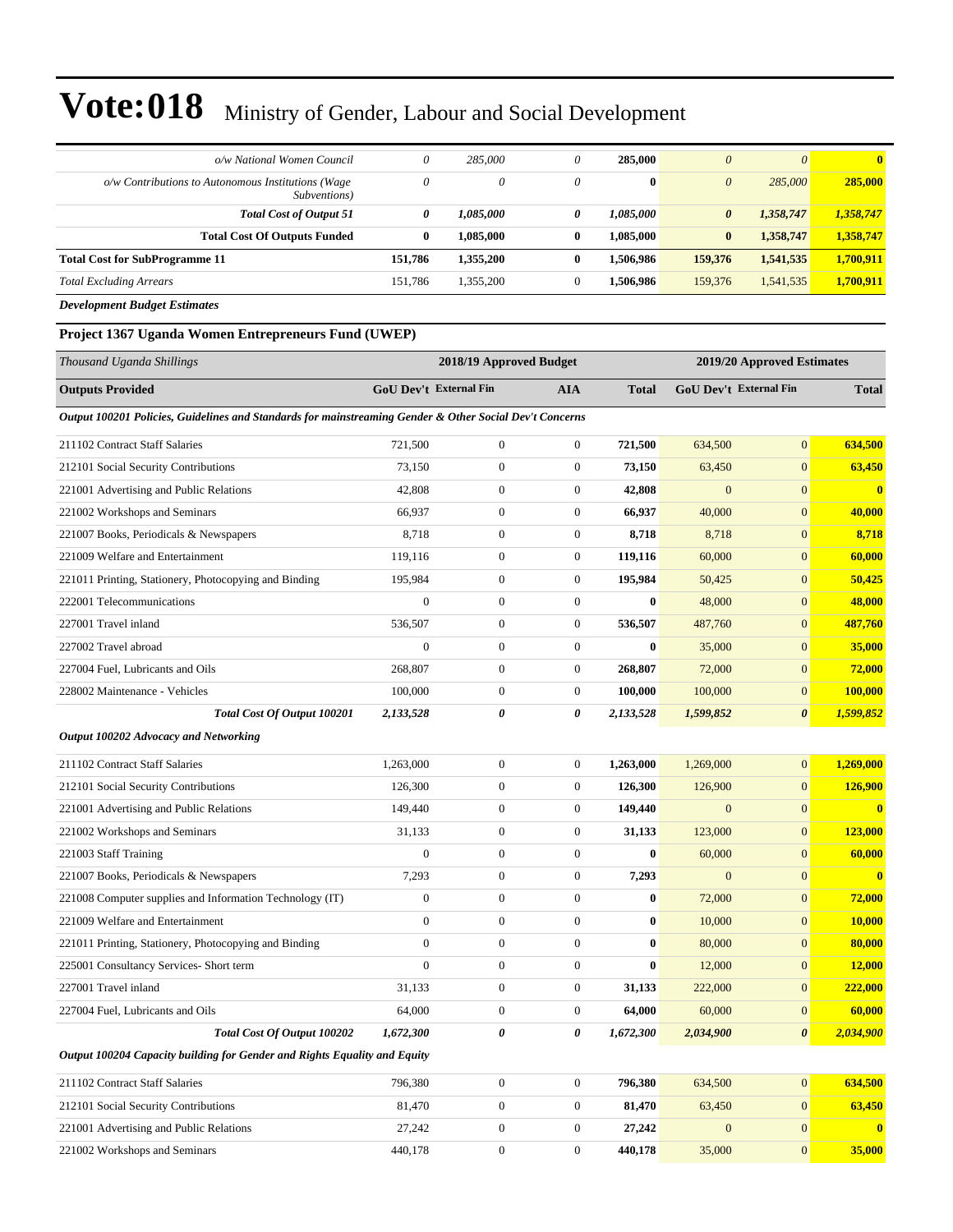| 221003 Staff Training                                                                             | $\theta$                      | $\mathbf{0}$     | $\mathbf{0}$          | $\bf{0}$       | 62,500                        | $\mathbf{0}$          | 62,500                |
|---------------------------------------------------------------------------------------------------|-------------------------------|------------------|-----------------------|----------------|-------------------------------|-----------------------|-----------------------|
| 221005 Hire of Venue (chairs, projector, etc)                                                     | 80,000                        | $\mathbf{0}$     | $\theta$              | 80,000         | $\overline{0}$                | $\mathbf{0}$          | $\bf{0}$              |
| 221007 Books, Periodicals & Newspapers                                                            | 10,878                        | $\mathbf{0}$     | $\boldsymbol{0}$      | 10,878         | $\overline{0}$                | $\mathbf{0}$          | $\mathbf{0}$          |
| 221008 Computer supplies and Information Technology (IT)                                          | $\mathbf{0}$                  | $\mathbf{0}$     | $\theta$              | $\bf{0}$       | 35,000                        | $\mathbf{0}$          | 35,000                |
| 225001 Consultancy Services- Short term                                                           | 38,917                        | $\mathbf{0}$     | $\boldsymbol{0}$      | 38,917         | 140,000                       | $\mathbf{0}$          | <b>140,000</b>        |
| 227001 Travel inland                                                                              | 374,565                       | $\mathbf{0}$     | $\mathbf{0}$          | 374,565        | 166,650                       | $\mathbf{0}$          | 166,650               |
| 227004 Fuel, Lubricants and Oils                                                                  | 114,800                       | $\mathbf{0}$     | $\boldsymbol{0}$      | 114,800        | $\overline{0}$                | $\mathbf{0}$          | $\bf{0}$              |
| 228002 Maintenance - Vehicles                                                                     | 80,000                        | $\Omega$         | $\boldsymbol{0}$      | 80,000         | $\overline{0}$                | $\mathbf{0}$          | $\mathbf{0}$          |
| Total Cost Of Output 100204                                                                       | 2,044,430                     | 0                | 0                     | 2,044,430      | 1,137,100                     | $\boldsymbol{\theta}$ | 1,137,100             |
| <b>Total Cost for Outputs Provided</b>                                                            | 5,850,257                     | $\mathbf{0}$     | $\mathbf{0}$          | 5,850,257      | 4,771,852                     | $\mathbf{0}$          | 4,771,852             |
| <b>Outputs Funded</b>                                                                             | <b>GoU Dev't External Fin</b> |                  | <b>AIA</b>            | <b>Total</b>   | <b>GoU Dev't External Fin</b> |                       | <b>Total</b>          |
| Output 100252 Monitoring, Technical Support Supervision and backstoping services provided to MDAS |                               |                  |                       |                |                               |                       |                       |
| 263106 Other Current grants (Current)                                                             | 2,534,200                     | $\mathbf{0}$     | $\boldsymbol{0}$      | 2,534,200      | 2,062,858                     | $\overline{0}$        | 2,062,858             |
| o/w Other Grants-Institutional Support                                                            | 2,534,200                     | $\theta$         | $\theta$              | 2,534,200      | $\boldsymbol{\theta}$         | $\theta$              | $\mathbf{0}$          |
| o/w Other Current grants (Current)                                                                | $\theta$                      | $\theta$         | $\theta$              | $\bf{0}$       | 2,062,858                     | $\boldsymbol{\theta}$ | 2,062,858             |
| Total Cost Of Output 100252                                                                       | 2,534,200                     | 0                | 0                     | 2,534,200      | 2,062,858                     | $\boldsymbol{\theta}$ | 2,062,858             |
| Output 100253 Sector Institutions and Implementing Partners Supported                             |                               |                  |                       |                |                               |                       |                       |
| 263106 Other Current grants (Current)                                                             | 30,174,443                    | $\mathbf{0}$     | $\boldsymbol{0}$      | 30,174,443     | 25,898,987                    | $\mathbf{0}$          | 25,898,987            |
| o/w Other Current grants (Current)                                                                | 30,174,443                    | $\theta$         | $\theta$              | 30,174,443     | $\boldsymbol{\theta}$         | $\theta$              | $\mathbf{0}$          |
| o/w Other Current grants (Current)                                                                | $\theta$                      | $\theta$         | $\theta$              | $\bf{0}$       | 25,898,987                    | $\theta$              | 25,898,987            |
| Total Cost Of Output 100253                                                                       | 30,174,443                    | 0                | 0                     | 30,174,443     | 25,898,987                    | $\boldsymbol{\theta}$ | 25,898,987            |
| <b>Total Cost for Outputs Funded</b>                                                              | 32,708,643                    | $\mathbf{0}$     | $\mathbf{0}$          | 32,708,643     | 27,961,844                    | $\mathbf{0}$          | 27,961,844            |
| <b>Capital Purchases</b>                                                                          | <b>GoU Dev't External Fin</b> |                  | <b>AIA</b>            | <b>Total</b>   | GoU Dev't External Fin        |                       | <b>Total</b>          |
| Output 100275 Purchase of Motor Vehicles and Other Transport Equipment                            |                               |                  |                       |                |                               |                       |                       |
| 312201 Transport Equipment                                                                        | 70,000                        | $\mathbf{0}$     | $\boldsymbol{0}$      | 70,000         | $\mathbf{0}$                  | $\mathbf{0}$          | $\bf{0}$              |
| Total Cost Of Output 100275                                                                       | 70,000                        | 0                | $\boldsymbol{\theta}$ | 70,000         | $\boldsymbol{\theta}$         | $\boldsymbol{\theta}$ | $\boldsymbol{\theta}$ |
| Output 100276 Purchase of Office and ICT Equipment, including Software                            |                               |                  |                       |                |                               |                       |                       |
| 312213 ICT Equipment                                                                              | 105,000                       | $\mathbf{0}$     | $\mathbf{0}$          | 105,000        | 267,600                       | $\mathbf{0}$          | 267,600               |
| Total Cost Of Output 100276                                                                       | 105,000                       | 0                | $\boldsymbol{\theta}$ | 105,000        | 267,600                       | $\boldsymbol{\theta}$ | 267,600               |
| Output 100278 Purchase of Office and Residential Furniture and Fittings                           |                               |                  |                       |                |                               |                       |                       |
| 312203 Furniture & Fixtures                                                                       | $\boldsymbol{0}$              | $\boldsymbol{0}$ | $\mathbf{0}$          | $\bf{0}$       | 20,000                        | $\mathbf{0}$          | 20,000                |
| Total Cost Of Output 100278                                                                       | 0                             | 0                | $\pmb{\theta}$        | $\pmb{\theta}$ | 20,000                        | $\boldsymbol{\theta}$ | 20,000                |
| <b>Total Cost for Capital Purchases</b>                                                           | 175,000                       | $\boldsymbol{0}$ | $\boldsymbol{0}$      | 175,000        | 287,600                       | $\mathbf{0}$          | 287,600               |
| <b>Total Cost for Project: 1367</b>                                                               | 38,733,900                    | $\boldsymbol{0}$ | $\boldsymbol{0}$      | 38,733,900     | 33,021,296                    | $\mathbf{0}$          | 33,021,296            |
| <b>Total Excluding Arrears</b>                                                                    | 38,733,900                    | $\boldsymbol{0}$ | $\boldsymbol{0}$      | 38,733,900     | 33,021,296                    | $\mathbf{0}$          | 33,021,296            |
|                                                                                                   |                               | GoU External Fin | <b>AIA</b>            | <b>Total</b>   | GoU                           | <b>External Fin</b>   | <b>Total</b>          |
| <b>Total Cost for Programme 02</b>                                                                | 40,240,886                    | $\bf{0}$         | $\bf{0}$              | 40,240,886     | 34,722,207                    | $\bf{0}$              | 34,722,207            |
| <b>Total Excluding Arrears</b>                                                                    | 40,240,886                    | $\boldsymbol{0}$ | $\boldsymbol{0}$      | 40,240,886     | 34,722,207                    | $\mathbf{0}$          | 34,722,207            |
| Programme : 1003 Promotion of descent Employment                                                  |                               |                  |                       |                |                               |                       |                       |
|                                                                                                   |                               |                  |                       |                |                               |                       |                       |

*Recurrent Budget Estimates*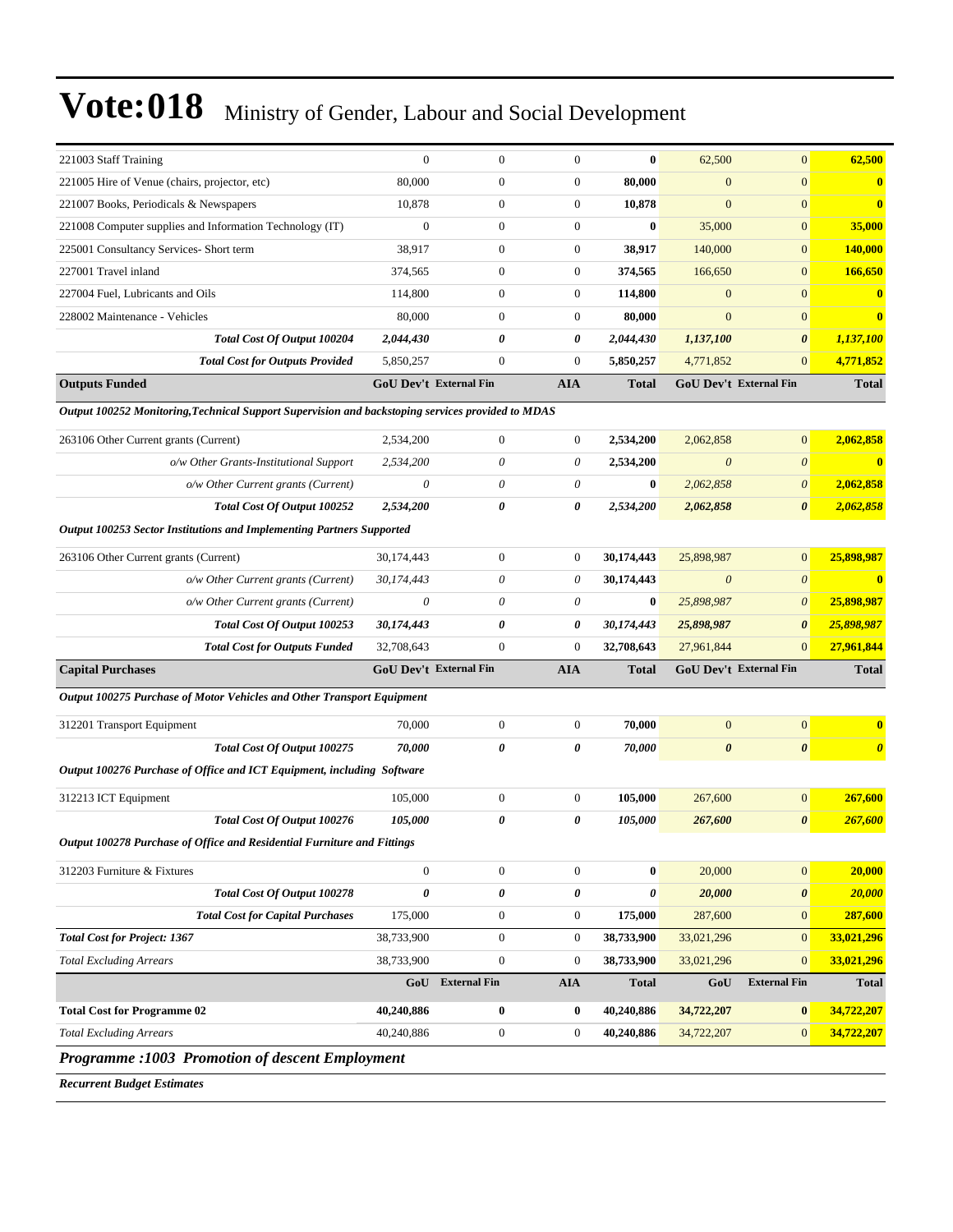### **SubProgramme 06 Labour and Industrial Relations**

| Thousand Uganda Shillings                                                                      |                  | 2018/19 Approved Budget |                  |              |                       | 2019/20 Approved Estimates |              |
|------------------------------------------------------------------------------------------------|------------------|-------------------------|------------------|--------------|-----------------------|----------------------------|--------------|
| <b>Outputs Provided</b>                                                                        | Wage             | Non Wage                | AIA              | <b>Total</b> | Wage                  | Non Wage                   | <b>Total</b> |
| Output 100301 Policies, Laws, Regulations and Guidelines on Employment and Labour Productivity |                  |                         |                  |              |                       |                            |              |
| 211101 General Staff Salaries                                                                  | 140,282          | $\overline{0}$          | $\boldsymbol{0}$ | 140,282      | 140,282               | $\overline{0}$             | 140,282      |
| 221002 Workshops and Seminars                                                                  | $\boldsymbol{0}$ | 15,930                  | $\boldsymbol{0}$ | 15,930       | $\boldsymbol{0}$      | $\mathbf{0}$               | $\bf{0}$     |
| 221009 Welfare and Entertainment                                                               | $\mathbf{0}$     | $\boldsymbol{0}$        | $\boldsymbol{0}$ | $\bf{0}$     | $\boldsymbol{0}$      | 520                        | 520          |
| 221011 Printing, Stationery, Photocopying and Binding                                          | $\mathbf{0}$     | 14,740                  | $\overline{0}$   | 14,740       | $\boldsymbol{0}$      | 5,000                      | 5,000        |
| 227001 Travel inland                                                                           | $\mathbf{0}$     | $\overline{0}$          | $\boldsymbol{0}$ | $\bf{0}$     | $\boldsymbol{0}$      | 6,334                      | 6,334        |
| 227004 Fuel, Lubricants and Oils                                                               | $\mathbf{0}$     | 19,000                  | $\boldsymbol{0}$ | 19,000       | $\boldsymbol{0}$      | $\mathbf{0}$               | $\mathbf{0}$ |
| <b>Total Cost of Output 01</b>                                                                 | 140,282          | 49,670                  | 0                | 189,952      | 140,282               | 11,854                     | 152,136      |
| Output 100302 Inspection of Workplaces and Investigation on violation of labour standards      |                  |                         |                  |              |                       |                            |              |
| 221011 Printing, Stationery, Photocopying and Binding                                          | $\mathbf{0}$     | 4,879                   | $\overline{0}$   | 4,879        | $\boldsymbol{0}$      | 7,451                      | 7,451        |
| 227001 Travel inland                                                                           | $\boldsymbol{0}$ | 60,521                  | $\overline{0}$   | 60,521       | $\boldsymbol{0}$      | 26,531                     | 26,531       |
| 227004 Fuel, Lubricants and Oils                                                               | $\boldsymbol{0}$ | 12,000                  | $\boldsymbol{0}$ | 12,000       | $\boldsymbol{0}$      | $\boldsymbol{0}$           | $\bf{0}$     |
| <b>Total Cost of Output 02</b>                                                                 | 0                | 77,400                  | 0                | 77,400       | $\boldsymbol{\theta}$ | 33,983                     | 33,983       |
| <b>Output 100303 Compesation of Government Workers</b>                                         |                  |                         |                  |              |                       |                            |              |
| 282104 Compensation to 3rd Parties                                                             | $\boldsymbol{0}$ | 1,000,000               | $\boldsymbol{0}$ | 1,000,000    | $\mathbf{0}$          | 751,944                    | 751,944      |
| <b>Total Cost of Output 03</b>                                                                 | 0                | 1,000,000               | 0                | 1,000,000    | $\pmb{\theta}$        | 751,944                    | 751,944      |
| Output 100304 Settlement of Complaints on Non-Observance of Working Conditions                 |                  |                         |                  |              |                       |                            |              |
| 211103 Allowances (Inc. Casuals, Temporary)                                                    | $\mathbf{0}$     | $\boldsymbol{0}$        | $\boldsymbol{0}$ | 0            | $\mathbf{0}$          | 630                        | 630          |
| 221008 Computer supplies and Information Technology (IT)                                       | $\mathbf{0}$     | $\overline{0}$          | $\boldsymbol{0}$ | $\bf{0}$     | $\boldsymbol{0}$      | 7,000                      | 7,000        |
| 221009 Welfare and Entertainment                                                               | $\mathbf{0}$     | 35,400                  | $\boldsymbol{0}$ | 35,400       | $\mathbf{0}$          | $\mathbf{0}$               | $\bf{0}$     |
| 221011 Printing, Stationery, Photocopying and Binding                                          | $\mathbf{0}$     | $\boldsymbol{0}$        | $\boldsymbol{0}$ | $\bf{0}$     | $\boldsymbol{0}$      | 4,000                      | 4,000        |
| 227001 Travel inland                                                                           | $\mathbf{0}$     | $\overline{0}$          | $\boldsymbol{0}$ | $\bf{0}$     | $\boldsymbol{0}$      | 5,110                      | 5,110        |
| 227004 Fuel, Lubricants and Oils                                                               | $\boldsymbol{0}$ | 5,120                   | $\boldsymbol{0}$ | 5,120        | $\mathbf{0}$          | $\mathbf{0}$               | $\bf{0}$     |
| <b>Total Cost of Output 04</b>                                                                 | $\pmb{\theta}$   | 40,520                  | 0                | 40,520       | $\boldsymbol{\theta}$ | 16,740                     | 16,740       |
| <b>Output 100306 Training and Skills Development</b>                                           |                  |                         |                  |              |                       |                            |              |
| 221002 Workshops and Seminars                                                                  | $\boldsymbol{0}$ | 6,222                   | $\boldsymbol{0}$ | 6,222        | $\boldsymbol{0}$      | $\mathbf{0}$               | 0            |
| 221011 Printing, Stationery, Photocopying and Binding                                          | $\mathbf{0}$     | 7,531                   | $\boldsymbol{0}$ | 7,531        | $\boldsymbol{0}$      | 2,275                      | 2,275        |
| 227001 Travel inland                                                                           | $\boldsymbol{0}$ | $\boldsymbol{0}$        | $\boldsymbol{0}$ | $\bf{0}$     | $\boldsymbol{0}$      | 20,800                     | 20,800       |
| 227004 Fuel, Lubricants and Oils                                                               | $\boldsymbol{0}$ | 6,027                   | $\overline{0}$   | 6,027        | $\boldsymbol{0}$      | $\mathbf{0}$               | $\bf{0}$     |
| Total Cost of Output 06                                                                        | $\pmb{\theta}$   | 19,780                  | 0                | 19,780       | $\pmb{\theta}$        | 23,075                     | 23,075       |
| Output 100307 Advocacy and Networking                                                          |                  |                         |                  |              |                       |                            |              |
| 211103 Allowances (Inc. Casuals, Temporary)                                                    | $\mathbf{0}$     | $\boldsymbol{0}$        | $\boldsymbol{0}$ | $\bf{0}$     | $\mathbf{0}$          | 2,240                      | 2,240        |
| 221009 Welfare and Entertainment                                                               | $\boldsymbol{0}$ | 37,210                  | $\boldsymbol{0}$ | 37,210       | $\boldsymbol{0}$      | 17,499                     | 17,499       |
| 221011 Printing, Stationery, Photocopying and Binding                                          | $\boldsymbol{0}$ | 14,246                  | $\boldsymbol{0}$ | 14,246       | $\boldsymbol{0}$      | 8,200                      | 8,200        |
| 227001 Travel inland                                                                           | $\boldsymbol{0}$ | $\boldsymbol{0}$        | $\boldsymbol{0}$ | $\bf{0}$     | $\boldsymbol{0}$      | 24,289                     | 24,289       |
| 227002 Travel abroad                                                                           | $\boldsymbol{0}$ | 8,000                   | $\boldsymbol{0}$ | 8,000        | $\boldsymbol{0}$      | 56,476                     | 56,476       |
| 227004 Fuel, Lubricants and Oils                                                               | $\boldsymbol{0}$ | 20,000                  | $\boldsymbol{0}$ | 20,000       | $\boldsymbol{0}$      | $\mathbf{0}$               | $\bf{0}$     |
| <b>Total Cost of Output 07</b>                                                                 | $\pmb{\theta}$   | 79,456                  | 0                | 79,456       | $\pmb{\theta}$        | 108,704                    | 108,704      |
| <b>Total Cost Of Outputs Provided</b>                                                          | 140,282          | 1,266,826               | 0                | 1,407,108    | 140,282               | 946,300                    | 1,086,582    |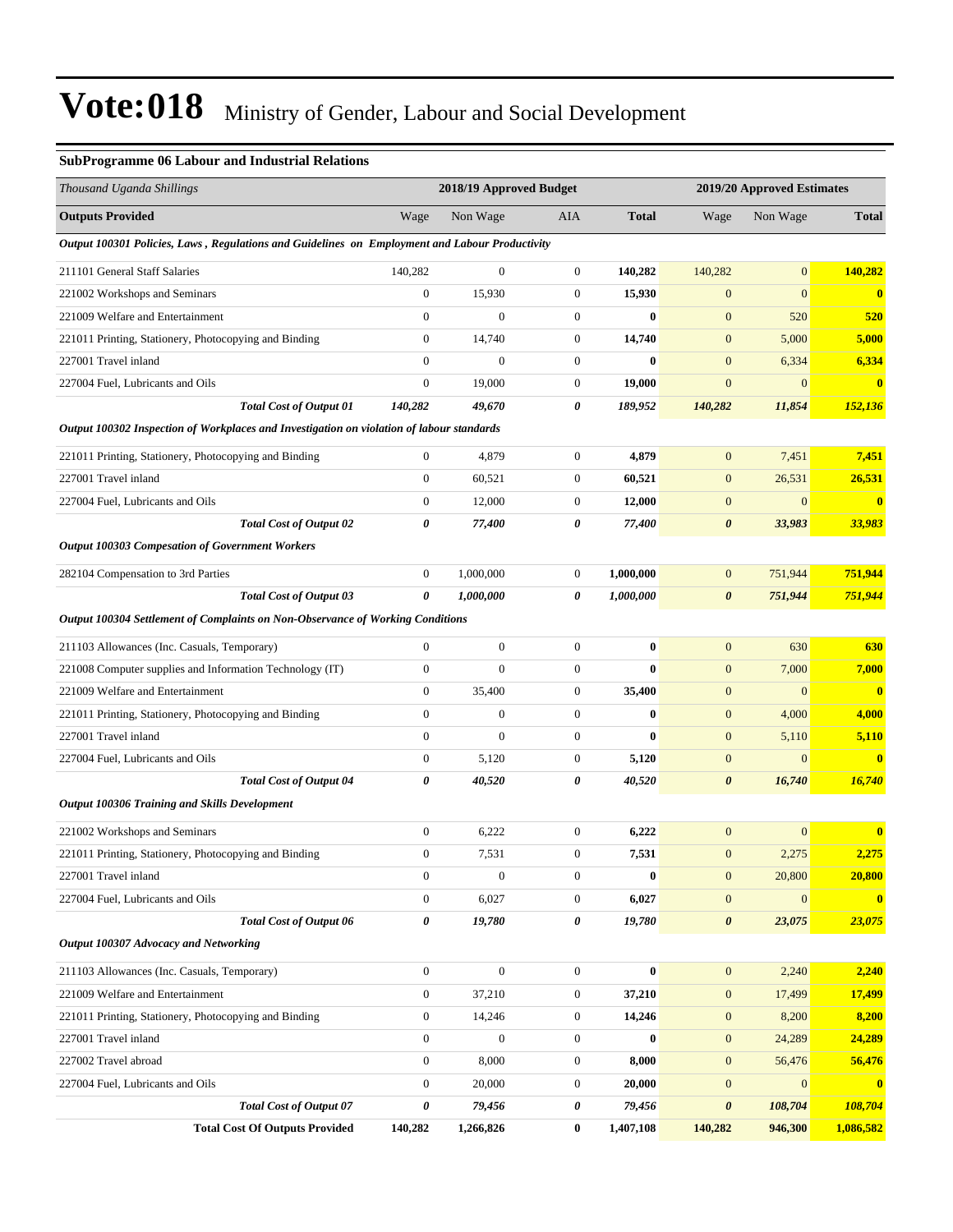| <b>Outputs Funded</b>                                                                           | Wage                         | Non Wage                     | AIA                   | <b>Total</b>         | Wage                  | Non Wage                   | <b>Total</b>            |
|-------------------------------------------------------------------------------------------------|------------------------------|------------------------------|-----------------------|----------------------|-----------------------|----------------------------|-------------------------|
| Output 100351 Contribution to Membership of International Organisations (ILO, ARLAC, EAC, OPCW) |                              |                              |                       |                      |                       |                            |                         |
|                                                                                                 |                              |                              |                       |                      |                       |                            |                         |
| 262101 Contributions to International Organisations (Current)                                   | $\boldsymbol{0}$<br>$\theta$ | $\boldsymbol{0}$<br>$\theta$ | $\boldsymbol{0}$      | $\bf{0}$<br>$\bf{0}$ | $\mathbf{0}$          | 248,056                    | 248,056                 |
| o/w Contributions to International Organisations (Current)                                      | 0                            | 0                            | $\theta$<br>0         | 0                    | $\theta$              | 248,056                    | 248,056                 |
| <b>Total Cost of Output 51</b>                                                                  | $\bf{0}$                     | $\bf{0}$                     | $\bf{0}$              | $\bf{0}$             | 0<br>$\bf{0}$         | 248,056<br>248,056         | 248,056                 |
| <b>Total Cost Of Outputs Funded</b><br><b>Arrears</b>                                           | Wage                         | Non Wage                     | AIA                   | <b>Total</b>         | Wage                  | Non Wage                   | 248,056<br><b>Total</b> |
| Output 100399 Arrears                                                                           |                              |                              |                       |                      |                       |                            |                         |
|                                                                                                 |                              |                              |                       |                      |                       |                            |                         |
| 321605 Domestic arrears (Budgeting)                                                             | $\boldsymbol{0}$             | $\mathbf{0}$                 | $\mathbf{0}$          | $\bf{0}$             | $\mathbf{0}$          | 892,859                    | 892,859                 |
| <b>Total Cost of Output 99</b>                                                                  | 0                            | 0                            | 0                     | 0                    | $\boldsymbol{\theta}$ | 892,859                    | 892,859                 |
| <b>Total Cost Of Arrears</b>                                                                    | $\bf{0}$                     | $\bf{0}$                     | $\bf{0}$              | $\bf{0}$             | $\bf{0}$              | 892,859                    | 892,859                 |
| <b>Total Cost for SubProgramme 06</b>                                                           | 140,282                      | 1,266,826                    | $\bf{0}$              | 1,407,108            | 140,282               | 2,087,215                  | 2,227,497               |
| <b>Total Excluding Arrears</b>                                                                  | 140,282                      | 1,266,826                    | $\boldsymbol{0}$      | 1,407,108            | 140,282               | 1,194,356                  | 1,334,638               |
| <b>SubProgramme 07 Occupational Safety and Health</b>                                           |                              |                              |                       |                      |                       |                            |                         |
| Thousand Uganda Shillings                                                                       |                              | 2018/19 Approved Budget      |                       |                      |                       | 2019/20 Approved Estimates |                         |
| <b>Outputs Provided</b>                                                                         | Wage                         | Non Wage                     | AIA                   | <b>Total</b>         | Wage                  | Non Wage                   | <b>Total</b>            |
| Output 100301 Policies, Laws, Regulations and Guidelines on Employment and Labour Productivity  |                              |                              |                       |                      |                       |                            |                         |
| 211101 General Staff Salaries                                                                   | 315,852                      | $\mathbf{0}$                 | $\boldsymbol{0}$      | 315,852              | 315,852               | $\mathbf{0}$               | 315,852                 |
| 221002 Workshops and Seminars                                                                   | $\mathbf{0}$                 | 25,400                       | $\boldsymbol{0}$      | 25,400               | $\boldsymbol{0}$      | 26,000                     | 26,000                  |
| 221011 Printing, Stationery, Photocopying and Binding                                           | $\boldsymbol{0}$             | 8,600                        | $\mathbf{0}$          | 8,600                | $\mathbf{0}$          | 1,500                      | 1,500                   |
| 225001 Consultancy Services- Short term                                                         | $\mathbf{0}$                 | $\mathbf{0}$                 | $\boldsymbol{0}$      | $\bf{0}$             | $\mathbf{0}$          | 32,000                     | 32,000                  |
| 227001 Travel inland                                                                            | $\mathbf{0}$                 | $\mathbf{0}$                 | $\boldsymbol{0}$      | $\bf{0}$             | $\mathbf{0}$          | 27,050                     | 27,050                  |
| 227004 Fuel, Lubricants and Oils                                                                | $\boldsymbol{0}$             | 16,000                       | $\boldsymbol{0}$      | 16,000               | $\overline{0}$        | $\mathbf{0}$               | $\bf{0}$                |
| <b>Total Cost of Output 01</b>                                                                  | 315,852                      | 50,000                       | $\boldsymbol{\theta}$ | 365,852              | 315,852               | 86,550                     | 402,402                 |
| Output 100302 Inspection of Workplaces and Investigation on violation of labour standards       |                              |                              |                       |                      |                       |                            |                         |
| 221002 Workshops and Seminars                                                                   | $\boldsymbol{0}$             | $\mathbf{0}$                 | $\mathbf{0}$          | $\bf{0}$             | $\mathbf{0}$          | 17,450                     | 17,450                  |
| 221011 Printing, Stationery, Photocopying and Binding                                           | $\boldsymbol{0}$             | $\boldsymbol{0}$             | 67,000                | 67,000               | $\mathbf{0}$          | 1,300                      | 1,300                   |
| 224005 Uniforms, Beddings and Protective Gear                                                   | $\boldsymbol{0}$             | $\boldsymbol{0}$             | $\mathbf{0}$          | $\bf{0}$             | $\mathbf{0}$          | 10,040                     | 10,040                  |
| 227001 Travel inland                                                                            | $\boldsymbol{0}$             | 23,154                       | 1,000,000             | 1,023,154            | $\mathbf{0}$          | 116,331                    | 116,331                 |
| 227004 Fuel, Lubricants and Oils                                                                | $\mathbf{0}$                 | $\boldsymbol{0}$             | 260,000               | 260,000              | $\mathbf{0}$          | $\mathbf{0}$               | $\bf{0}$                |
| 228002 Maintenance - Vehicles                                                                   | $\mathbf{0}$                 | $\boldsymbol{0}$             | 48,000                | 48,000               | $\boldsymbol{0}$      | $\mathbf{0}$               | $\bf{0}$                |
| 228003 Maintenance - Machinery, Equipment & Furniture                                           | $\boldsymbol{0}$             | 5,861                        | $\mathbf{0}$          | 5,861                | $\mathbf{0}$          | $\mathbf{0}$               | $\bf{0}$                |
| <b>Total Cost of Output 02</b>                                                                  | 0                            | 29,015                       | 1,375,000             | 1,404,015            | $\boldsymbol{\theta}$ | 145,121                    | 145,121                 |
| Output 100306 Training and Skills Development                                                   |                              |                              |                       |                      |                       |                            |                         |
| 221002 Workshops and Seminars                                                                   | $\mathbf{0}$                 | $\boldsymbol{0}$             | 40,000                | 40,000               | $\boldsymbol{0}$      | 3,000                      | 3,000                   |
| 221003 Staff Training                                                                           | $\mathbf{0}$                 | $\boldsymbol{0}$             | 20,000                | 20,000               | $\mathbf{0}$          | 3,000                      | 3,000                   |
| 221009 Welfare and Entertainment                                                                | $\overline{0}$               | $\boldsymbol{0}$             | $\mathbf{0}$          | $\bf{0}$             | $\mathbf{0}$          | 2,400                      | 2,400                   |
| 227001 Travel inland                                                                            | $\boldsymbol{0}$             | $\boldsymbol{0}$             | $\mathbf{0}$          | $\bf{0}$             | $\boldsymbol{0}$      | 4,630                      | 4,630                   |
| <b>Total Cost of Output 06</b>                                                                  | 0                            | $\pmb{\theta}$               | 60,000                | 60,000               | $\boldsymbol{\theta}$ | 13,030                     | 13,030                  |
| Output 100307 Advocacy and Networking                                                           |                              |                              |                       |                      |                       |                            |                         |
| 221001 Advertising and Public Relations                                                         | $\boldsymbol{0}$             | 27,039                       | $\mathbf{0}$          | 27,039               | $\mathbf{0}$          | 3,625                      | 3,625                   |
| 221002 Workshops and Seminars                                                                   | $\boldsymbol{0}$             | $\boldsymbol{0}$             | 60,000                | 60,000               | $\mathbf{0}$          | 15,083                     | 15,083                  |
| 221005 Hire of Venue (chairs, projector, etc)                                                   | $\mathbf{0}$                 | 10,500                       | $\boldsymbol{0}$      | 10,500               | $\boldsymbol{0}$      | $\boldsymbol{0}$           | $\bf{0}$                |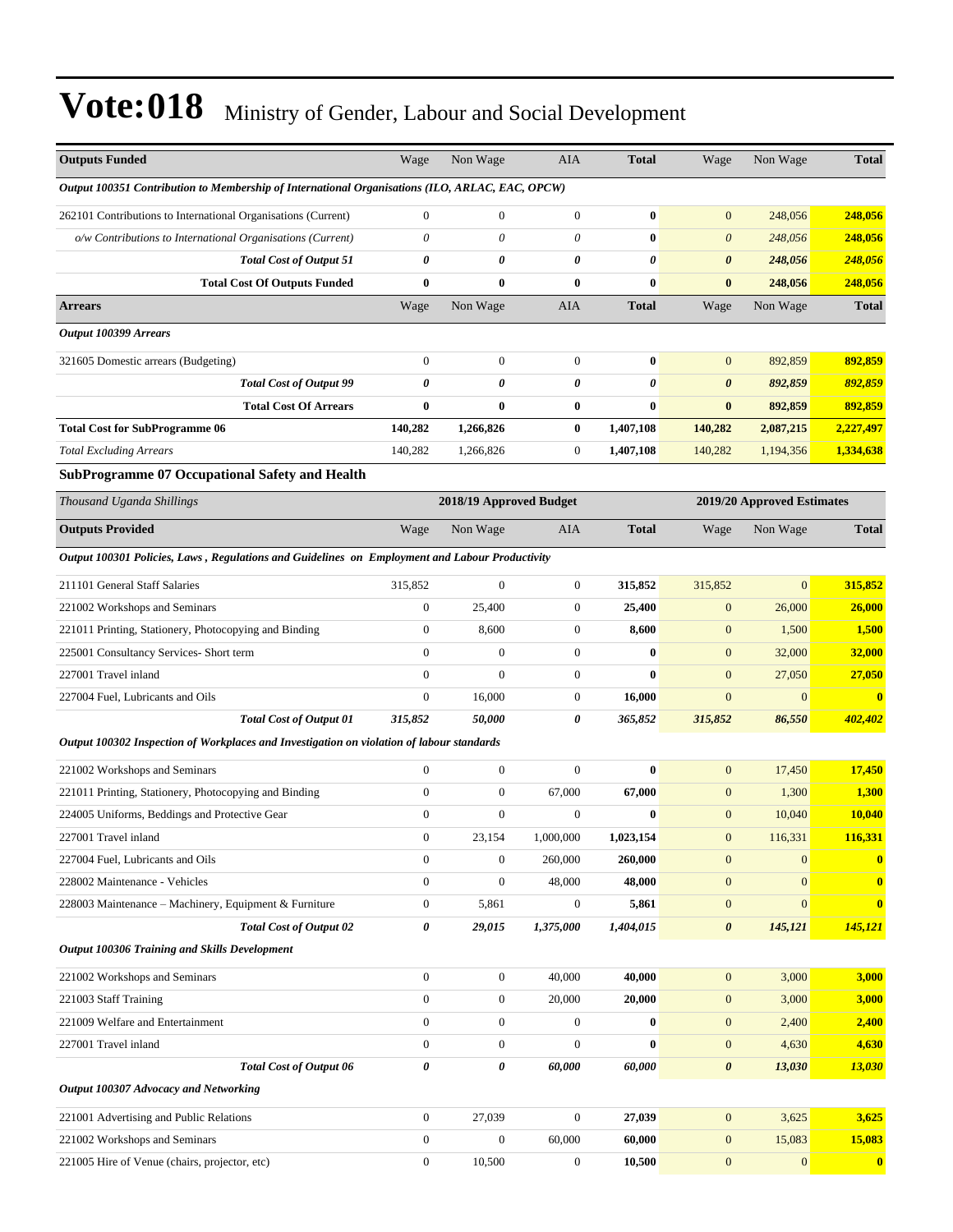| 221009 Welfare and Entertainment                                                                | $\boldsymbol{0}$ | 2,250                   | $\mathbf{0}$          | 2,250        | $\mathbf{0}$          | 3,800                      | 3,800          |
|-------------------------------------------------------------------------------------------------|------------------|-------------------------|-----------------------|--------------|-----------------------|----------------------------|----------------|
| 221011 Printing, Stationery, Photocopying and Binding                                           | $\boldsymbol{0}$ | 22,000                  | $\boldsymbol{0}$      | 22,000       | $\boldsymbol{0}$      | 120                        | <b>120</b>     |
| 227001 Travel inland                                                                            | $\boldsymbol{0}$ | 12,938                  | $\mathbf{0}$          | 12,938       | $\overline{0}$        | 1,440                      | 1,440          |
| 227002 Travel abroad                                                                            | $\boldsymbol{0}$ | 35,000                  | $\mathbf{0}$          | 35,000       | $\boldsymbol{0}$      | $\boldsymbol{0}$           | $\bf{0}$       |
| 227004 Fuel. Lubricants and Oils                                                                | $\mathbf{0}$     | 40,699                  | $\mathbf{0}$          | 40,699       | $\boldsymbol{0}$      | $\overline{0}$             | $\mathbf{0}$   |
| <b>Total Cost of Output 07</b>                                                                  | 0                | 150,426                 | 60,000                | 210,426      | 0                     | 24,069                     | 24,069         |
| <b>Total Cost Of Outputs Provided</b>                                                           | 315,852          | 229,441                 | 1,495,000             | 2,040,293    | 315,852               | 268,769                    | 584,622        |
| <b>Outputs Funded</b>                                                                           | Wage             | Non Wage                | AIA                   | <b>Total</b> | Wage                  | Non Wage                   | <b>Total</b>   |
| Output 100351 Contribution to Membership of International Organisations (ILO, ARLAC, EAC, OPCW) |                  |                         |                       |              |                       |                            |                |
| 262101 Contributions to International Organisations (Current)                                   | $\boldsymbol{0}$ | $\mathbf{0}$            | $\boldsymbol{0}$      | $\bf{0}$     | $\mathbf{0}$          | 25,016                     | 25,016         |
| o/w Contributions to International Organisations (Current)                                      | $\theta$         | 0                       | $\theta$              | $\bf{0}$     | $\boldsymbol{\theta}$ | 25,016                     | 25,016         |
| <b>Total Cost of Output 51</b>                                                                  | 0                | 0                       | $\boldsymbol{\theta}$ | 0            | $\boldsymbol{\theta}$ | 25,016                     | 25,016         |
| <b>Total Cost Of Outputs Funded</b>                                                             | $\bf{0}$         | $\bf{0}$                | $\bf{0}$              | $\bf{0}$     | $\bf{0}$              | 25,016                     | 25,016         |
| <b>Total Cost for SubProgramme 07</b>                                                           | 315,852          | 229,441                 | 1,495,000             | 2,040,293    | 315,852               | 293,785                    | 609,637        |
| <b>Total Excluding Arrears</b>                                                                  | 315,852          | 229,441                 | 1,495,000             | 2,040,293    | 315,852               | 293,785                    | 609,637        |
| <b>SubProgramme 08 Industrial Court</b>                                                         |                  |                         |                       |              |                       |                            |                |
| Thousand Uganda Shillings                                                                       |                  | 2018/19 Approved Budget |                       |              |                       | 2019/20 Approved Estimates |                |
| <b>Outputs Provided</b>                                                                         | Wage             | Non Wage                | AIA                   | <b>Total</b> | Wage                  | Non Wage                   | <b>Total</b>   |
| Output 100305 Arbitration of Labour Disputes (Industrial Court)                                 |                  |                         |                       |              |                       |                            |                |
| 211102 Contract Staff Salaries                                                                  | 42,573           | $\mathbf{0}$            | $\mathbf{0}$          | 42,573       | 122,051               | $\mathbf{0}$               | <b>122,051</b> |
| 211103 Allowances (Inc. Casuals, Temporary)                                                     | $\boldsymbol{0}$ | 792,000                 | $\mathbf{0}$          | 792,000      | $\boldsymbol{0}$      | 792,000                    | 792,000        |
| 212101 Social Security Contributions                                                            | $\boldsymbol{0}$ | $\boldsymbol{0}$        | $\boldsymbol{0}$      | $\bf{0}$     | $\boldsymbol{0}$      | 9,200                      | 9,200          |
| 221002 Workshops and Seminars                                                                   | $\boldsymbol{0}$ | 56,697                  | $\mathbf{0}$          | 56,697       | $\boldsymbol{0}$      | $\boldsymbol{0}$           | $\bf{0}$       |
| 221007 Books, Periodicals & Newspapers                                                          | $\boldsymbol{0}$ | 6,593                   | $\mathbf{0}$          | 6,593        | $\mathbf{0}$          | 5,600                      | 5,600          |
| 221011 Printing, Stationery, Photocopying and Binding                                           | $\boldsymbol{0}$ | 3,082                   | $\mathbf{0}$          | 3,082        | $\mathbf{0}$          | $\boldsymbol{0}$           | $\mathbf{0}$   |
| 222001 Telecommunications                                                                       | $\boldsymbol{0}$ | 8,000                   | $\mathbf{0}$          | 8,000        | $\mathbf{0}$          | 10,000                     | 10,000         |
| 222002 Postage and Courier                                                                      | $\overline{0}$   | 3,067                   | $\boldsymbol{0}$      | 3,067        | $\mathbf{0}$          | $\mathbf{0}$               | $\bf{0}$       |
| 222003 Information and communications technology (ICT)                                          | $\boldsymbol{0}$ | $\boldsymbol{0}$        | $\mathbf{0}$          | $\bf{0}$     | $\mathbf{0}$          | 24,000                     | 24,000         |
| 227001 Travel inland                                                                            | $\boldsymbol{0}$ | 221,668                 | $\mathbf{0}$          | 221,668      | $\overline{0}$        | 200,000                    | 200,000        |
| 227004 Fuel, Lubricants and Oils                                                                | $\boldsymbol{0}$ | 105,223                 | $\overline{0}$        | 105,223      | $\mathbf{0}$          | 64,400                     | 64,400         |
| 228002 Maintenance - Vehicles                                                                   | $\boldsymbol{0}$ | 18,000                  | $\mathbf{0}$          | 18,000       | $\boldsymbol{0}$      | 36,000                     | 36,000         |
| <b>Total Cost of Output 05</b>                                                                  | 42,573           | 1,214,330               | 0                     | 1,256,903    | 122,051               | 1,141,200                  | 1,263,251      |
| Output 100306 Training and Skills Development                                                   |                  |                         |                       |              |                       |                            |                |
| 221002 Workshops and Seminars                                                                   | $\boldsymbol{0}$ | $\mathbf{0}$            | $\mathbf{0}$          | $\bf{0}$     | $\mathbf{0}$          | 80,000                     | 80,000         |
| 221011 Printing, Stationery, Photocopying and Binding                                           | $\boldsymbol{0}$ | $\boldsymbol{0}$        | $\mathbf{0}$          | $\bf{0}$     | $\mathbf{0}$          | 8,000                      | 8,000          |
| 227001 Travel inland                                                                            | $\boldsymbol{0}$ | $\boldsymbol{0}$        | $\boldsymbol{0}$      | 0            | $\boldsymbol{0}$      | 152,000                    | <b>152,000</b> |
| 227002 Travel abroad                                                                            | $\boldsymbol{0}$ | 290,000                 | $\boldsymbol{0}$      | 290,000      | $\mathbf{0}$          | 290,000                    | 290,000        |
| 227004 Fuel, Lubricants and Oils                                                                | $\boldsymbol{0}$ | $\boldsymbol{0}$        | $\mathbf{0}$          | $\bf{0}$     | $\boldsymbol{0}$      | 80,000                     | 80,000         |
| <b>Total Cost of Output 06</b>                                                                  | 0                | 290,000                 | 0                     | 290,000      | 0                     | 610,000                    | 610,000        |
| Output 100307 Advocacy and Networking                                                           |                  |                         |                       |              |                       |                            |                |
| 221001 Advertising and Public Relations                                                         | $\boldsymbol{0}$ | $\boldsymbol{0}$        | $\mathbf{0}$          | $\bf{0}$     | $\mathbf{0}$          | 37,800                     | 37,800         |
| 221005 Hire of Venue (chairs, projector, etc)                                                   | $\boldsymbol{0}$ | $\boldsymbol{0}$        | $\mathbf{0}$          | $\bf{0}$     | $\boldsymbol{0}$      | 2,330                      | 2,330          |
| 221009 Welfare and Entertainment                                                                | $\boldsymbol{0}$ | $\boldsymbol{0}$        | $\boldsymbol{0}$      | $\bf{0}$     | $\boldsymbol{0}$      | 16,000                     | 16,000         |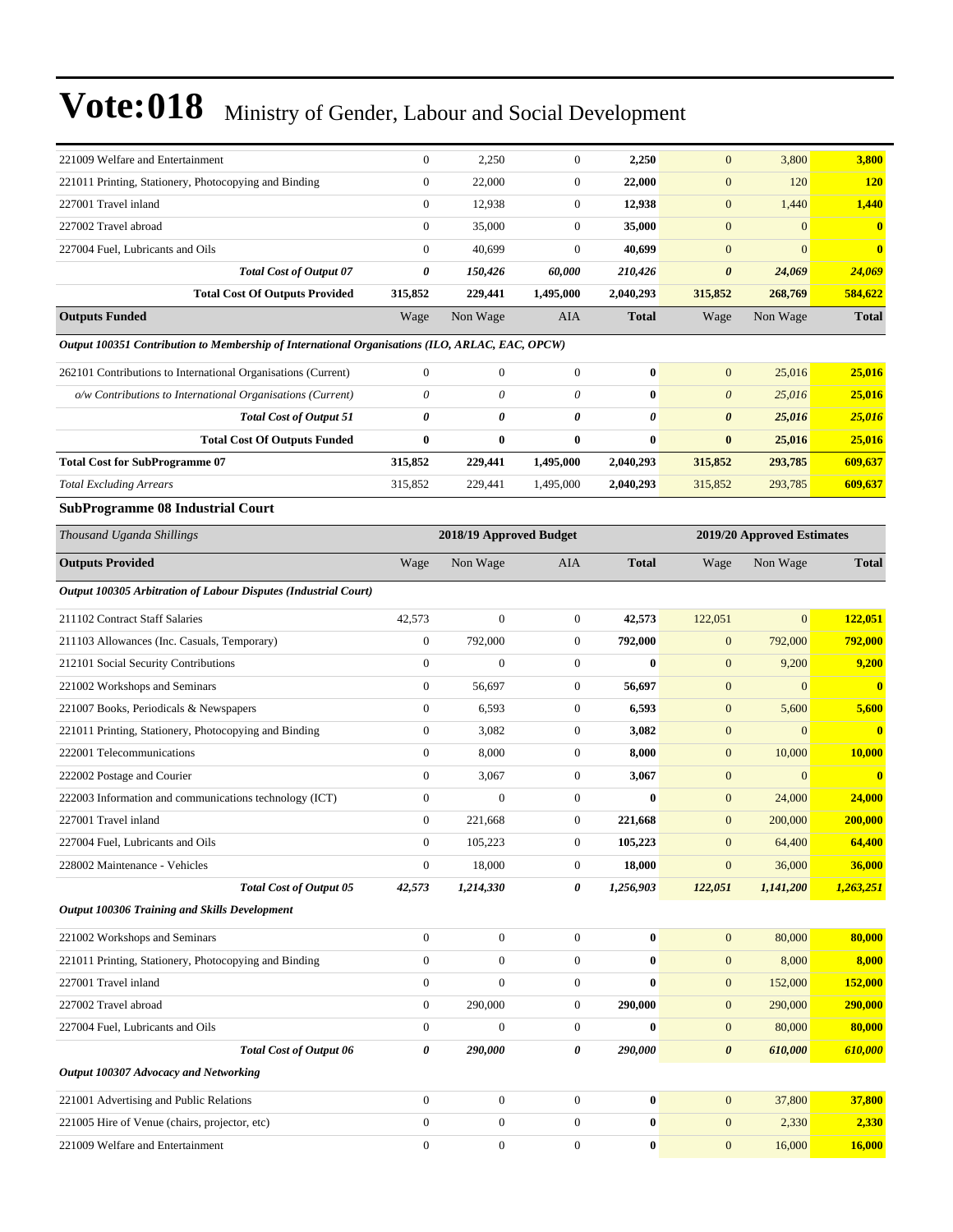| 221011 Printing, Stationery, Photocopying and Binding                                          | $\mathbf{0}$     | $\boldsymbol{0}$        | $\boldsymbol{0}$      | $\bf{0}$              | $\mathbf{0}$          | 25,000                     | 25,000       |
|------------------------------------------------------------------------------------------------|------------------|-------------------------|-----------------------|-----------------------|-----------------------|----------------------------|--------------|
| 227001 Travel inland                                                                           | $\overline{0}$   | $\mathbf{0}$            | $\mathbf{0}$          | $\bf{0}$              | $\mathbf{0}$          | 15,000                     | 15,000       |
| Total Cost of Output 07                                                                        | 0                | $\boldsymbol{\theta}$   | $\boldsymbol{\theta}$ | $\boldsymbol{\theta}$ | 0                     | 96,130                     | 96,130       |
| <b>Output 100308 Industrial Court Circuits</b>                                                 |                  |                         |                       |                       |                       |                            |              |
| 227001 Travel inland                                                                           | $\boldsymbol{0}$ | 530,000                 | $\boldsymbol{0}$      | 530,000               | $\mathbf{0}$          | 410,000                    | 410,000      |
| 227004 Fuel, Lubricants and Oils                                                               | $\boldsymbol{0}$ | 113,000                 | $\boldsymbol{0}$      | 113,000               | $\mathbf{0}$          | 90,000                     | 90,000       |
| <b>Total Cost of Output 08</b>                                                                 | 0                | 643,000                 | 0                     | 643,000               | $\boldsymbol{\theta}$ | 500,000                    | 500,000      |
| <b>Total Cost Of Outputs Provided</b>                                                          | 42,573           | 2,147,330               | $\bf{0}$              | 2,189,903             | 122,051               | 2,347,330                  | 2,469,381    |
| <b>Outputs Funded</b>                                                                          | Wage             | Non Wage                | AIA                   | <b>Total</b>          | Wage                  | Non Wage                   | <b>Total</b> |
| Output 100352 Sector Institutions and Implementing Partners Supported                          |                  |                         |                       |                       |                       |                            |              |
| 263106 Other Current grants (Current)                                                          | $\boldsymbol{0}$ | $\mathbf{0}$            | $\boldsymbol{0}$      | $\bf{0}$              | $\mathbf{0}$          | 900,884                    | 900,884      |
| o/w Other Current Grant                                                                        | 0                | 0                       | $\theta$              | $\bf{0}$              | $\theta$              | 900,884                    | 900,884      |
| <b>Total Cost of Output 52</b>                                                                 | 0                | 0                       | 0                     | 0                     | 0                     | 900,884                    | 900,884      |
| <b>Total Cost Of Outputs Funded</b>                                                            | $\bf{0}$         | $\bf{0}$                | $\bf{0}$              | $\bf{0}$              | $\bf{0}$              | 900,884                    | 900,884      |
| <b>Total Cost for SubProgramme 08</b>                                                          | 42,573           | 2,147,330               | $\bf{0}$              | 2,189,903             | 122,051               | 3,248,214                  | 3,370,265    |
| <b>Total Excluding Arrears</b>                                                                 | 42,573           | 2,147,330               | $\boldsymbol{0}$      | 2,189,903             | 122,051               | 3,248,214                  | 3,370,265    |
| <b>SubProgramme 15 Employment Services</b>                                                     |                  |                         |                       |                       |                       |                            |              |
| Thousand Uganda Shillings                                                                      |                  | 2018/19 Approved Budget |                       |                       |                       | 2019/20 Approved Estimates |              |
| <b>Outputs Provided</b>                                                                        | Wage             | Non Wage                | AIA                   | <b>Total</b>          | Wage                  | Non Wage                   | <b>Total</b> |
| Output 100301 Policies, Laws, Regulations and Guidelines on Employment and Labour Productivity |                  |                         |                       |                       |                       |                            |              |
|                                                                                                |                  |                         |                       |                       |                       |                            |              |
| 211101 General Staff Salaries                                                                  | 52,893           | $\mathbf{0}$            | $\boldsymbol{0}$      | 52,893                | 52,893                | $\mathbf{0}$               | 52,893       |
| 221002 Workshops and Seminars                                                                  | $\boldsymbol{0}$ | 9,766                   | $\boldsymbol{0}$      | 9,766                 | $\mathbf{0}$          | $\mathbf{0}$               | $\bf{0}$     |
| 221011 Printing, Stationery, Photocopying and Binding                                          | $\boldsymbol{0}$ | 10,234                  | $\boldsymbol{0}$      | 10,234                | $\mathbf{0}$          | 20,000                     | 20,000       |
| 227001 Travel inland                                                                           | $\boldsymbol{0}$ | $\mathbf{0}$            | $\mathbf{0}$          | $\bf{0}$              | $\overline{0}$        | 19,087                     | 19,087       |
| <b>Total Cost of Output 01</b>                                                                 | 52,893           | 20,000                  | 0                     | 72,893                | 52,893                | 39,087                     | 91,980       |
| Output 100302 Inspection of Workplaces and Investigation on violation of labour standards      |                  |                         |                       |                       |                       |                            |              |
| 221011 Printing, Stationery, Photocopying and Binding                                          | $\boldsymbol{0}$ | 4,508                   | $\mathbf{0}$          | 4,508                 | $\boldsymbol{0}$      | $\overline{0}$             |              |
| 227001 Travel inland                                                                           | $\boldsymbol{0}$ | 11,954                  | $\boldsymbol{0}$      | 11,954                | $\mathbf{0}$          | 76,533                     | 76,533       |
| 227002 Travel abroad                                                                           | $\Omega$         | 27,162                  | $\theta$              | 27,162                | $\overline{0}$        | $\mathbf{0}$               | $\bf{0}$     |
| 227004 Fuel, Lubricants and Oils                                                               | $\boldsymbol{0}$ | 30,000                  | $\mathbf{0}$          | 30,000                | $\boldsymbol{0}$      | $\mathbf{0}$               | $\bf{0}$     |
| <b>Total Cost of Output 02</b>                                                                 | 0                | 73,624                  | 0                     | 73,624                | $\boldsymbol{\theta}$ | 76,533                     | 76,533       |
| Output 100306 Training and Skills Development                                                  |                  |                         |                       |                       |                       |                            |              |
| 221002 Workshops and Seminars                                                                  | $\boldsymbol{0}$ | 44,470                  | $\boldsymbol{0}$      | 44,470                | $\mathbf{0}$          | $\mathbf{0}$               | $\mathbf{0}$ |
| 221011 Printing, Stationery, Photocopying and Binding                                          | $\boldsymbol{0}$ | 38,814                  | $\boldsymbol{0}$      | 38,814                | $\mathbf{0}$          | 9,185                      | 9,185        |
| 227001 Travel inland                                                                           | $\boldsymbol{0}$ | 41,315                  | $\boldsymbol{0}$      | 41,315                | $\boldsymbol{0}$      | 49,824                     | 49,824       |
| 227002 Travel abroad                                                                           | $\boldsymbol{0}$ | $\boldsymbol{0}$        | $\boldsymbol{0}$      | $\bf{0}$              | $\boldsymbol{0}$      | 40,975                     | 40,975       |
| 227004 Fuel, Lubricants and Oils                                                               | $\boldsymbol{0}$ | 34,000                  | $\boldsymbol{0}$      | 34,000                | $\bf{0}$              | 23,688                     | 23,688       |
| Total Cost of Output 06                                                                        | 0                | 158,600                 | 0                     | 158,600               | $\boldsymbol{\theta}$ | 123,672                    | 123,672      |
| Output 100307 Advocacy and Networking                                                          |                  |                         |                       |                       |                       |                            |              |
| 221001 Advertising and Public Relations                                                        | $\boldsymbol{0}$ | 2,707                   | $\boldsymbol{0}$      | 2,707                 | $\mathbf{0}$          | $\mathbf{0}$               | $\bf{0}$     |
| 221011 Printing, Stationery, Photocopying and Binding                                          | $\boldsymbol{0}$ | 2,162                   | $\boldsymbol{0}$      | 2,162                 | $\boldsymbol{0}$      | $\mathbf{0}$               | $\bf{0}$     |
| 227002 Travel abroad                                                                           | $\boldsymbol{0}$ | $\boldsymbol{0}$        | $\boldsymbol{0}$      | $\pmb{0}$             | $\boldsymbol{0}$      | 70,000                     | 70,000       |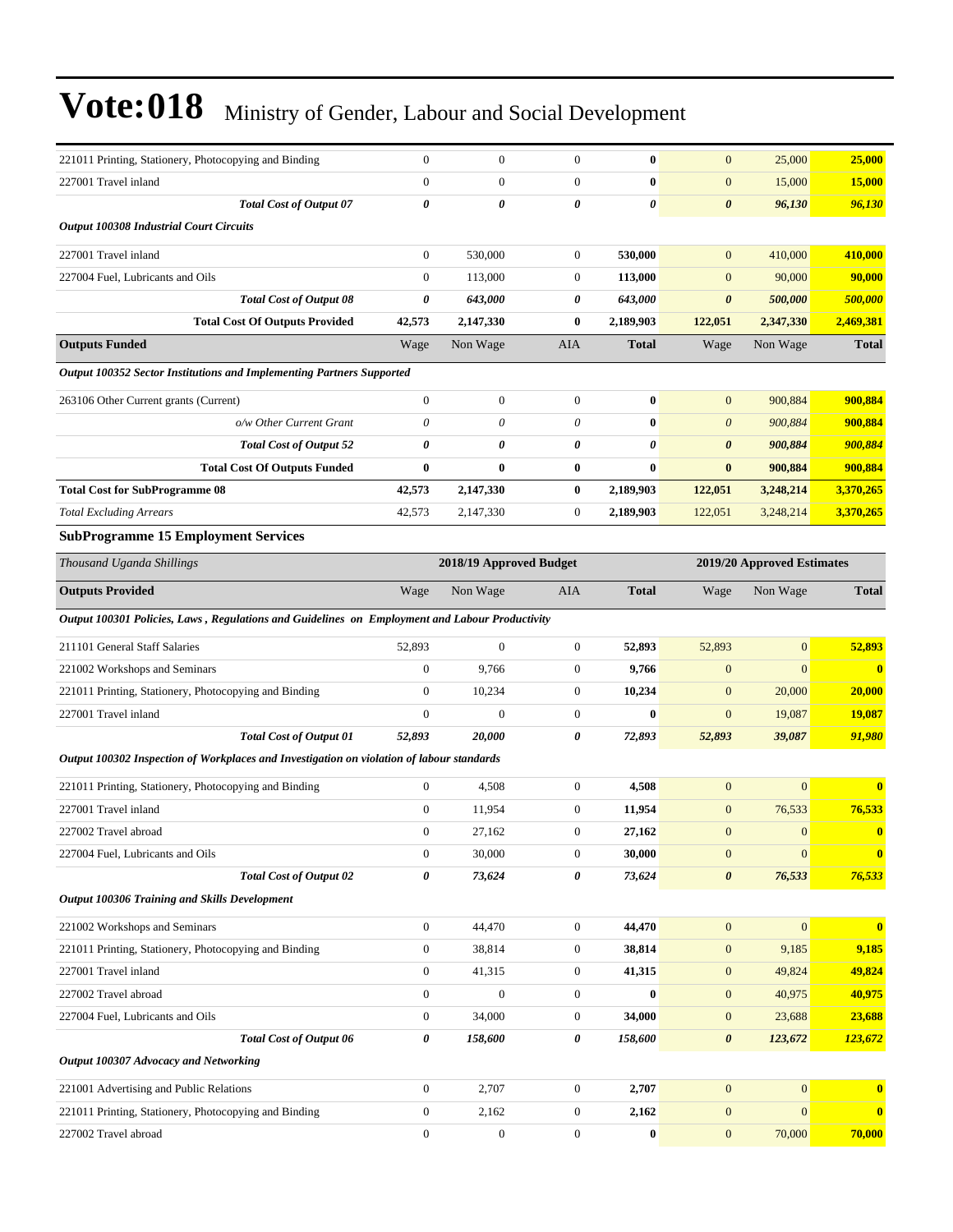| 227004 Fuel, Lubricants and Oils                                                       | $\mathbf{0}$ | $\mathbf{0}$            | $\theta$     | $\bf{0}$ | $\overline{0}$             | 159,133 | 159,133 |
|----------------------------------------------------------------------------------------|--------------|-------------------------|--------------|----------|----------------------------|---------|---------|
| <b>Total Cost of Output 07</b>                                                         | 0            | 4,869                   | 0            | 4,869    | $\boldsymbol{\theta}$      | 229,133 | 229,133 |
| <b>Total Cost Of Outputs Provided</b>                                                  | 52,893       | 257,093                 | $\bf{0}$     | 309,986  | 52,893                     | 468,425 | 521,318 |
| <b>Total Cost for SubProgramme 15</b>                                                  | 52,893       | 257,093                 | $\bf{0}$     | 309,986  | 52,893                     | 468,425 | 521,318 |
| <b>Total Excluding Arrears</b>                                                         | 52,893       | 257,093                 | $\mathbf{0}$ | 309,986  | 52,893                     | 468,425 | 521,318 |
| <b>Development Budget Estimates</b>                                                    |              |                         |              |          |                            |         |         |
| <b>Project 1379 Promotion of Green Jobs and Fair Labour Market in Uganda (PROGREL)</b> |              |                         |              |          |                            |         |         |
| Thousand Uganda Shillings                                                              |              | 2018/19 Approved Budget |              |          | 2019/20 Approved Estimates |         |         |

| <b>Outputs Provided</b>                                                                        | <b>GoU Dev't External Fin</b> |                  | <b>AIA</b>       | <b>Total</b> |                       | GoU Dev't External Fin | <b>Total</b> |
|------------------------------------------------------------------------------------------------|-------------------------------|------------------|------------------|--------------|-----------------------|------------------------|--------------|
| Output 100301 Policies, Laws, Regulations and Guidelines on Employment and Labour Productivity |                               |                  |                  |              |                       |                        |              |
| 211102 Contract Staff Salaries                                                                 | 174,000                       | 87,000           | $\boldsymbol{0}$ | 261,000      | $\mathbf{0}$          | 192,000                | 192,000      |
| 211103 Allowances (Inc. Casuals, Temporary)                                                    | $\overline{0}$                | $\mathbf{0}$     | $\overline{0}$   | $\bf{0}$     | $\mathbf{0}$          | 50,000                 | 50,000       |
| 212101 Social Security Contributions                                                           | 18,400                        | $\boldsymbol{0}$ | $\boldsymbol{0}$ | 18,400       | $\mathbf{0}$          | 19,200                 | 19,200       |
| 221002 Workshops and Seminars                                                                  | $\boldsymbol{0}$              | 203,200          | $\boldsymbol{0}$ | 203,200      | $\mathbf{0}$          | 125,000                | 125,000      |
| 221011 Printing, Stationery, Photocopying and Binding                                          | 10,000                        | 200,000          | $\boldsymbol{0}$ | 210,000      | $\mathbf{0}$          | 550,000                | 550,000      |
| 224006 Agricultural Supplies                                                                   | $\boldsymbol{0}$              | $\boldsymbol{0}$ | $\boldsymbol{0}$ | $\bf{0}$     | $\mathbf{0}$          | 150,000                | 150,000      |
| 225001 Consultancy Services- Short term                                                        | $\boldsymbol{0}$              | 700,000          | $\boldsymbol{0}$ | 700,000      | $\mathbf{0}$          | 200,000                | 200,000      |
| 227001 Travel inland                                                                           | $\boldsymbol{0}$              | 300,000          | $\boldsymbol{0}$ | 300,000      | 400,000               | 100,000                | 500,000      |
| 227004 Fuel, Lubricants and Oils                                                               | $\Omega$                      | $\mathbf{0}$     | $\overline{0}$   | $\bf{0}$     | 200,000               | 84,000                 | 284,000      |
| 228003 Maintenance – Machinery, Equipment & Furniture                                          | $\overline{0}$                | $\boldsymbol{0}$ | $\boldsymbol{0}$ | $\bf{0}$     | $\mathbf{0}$          | 10,000                 | 10,000       |
| 282103 Scholarships and related costs                                                          | $\overline{0}$                | $\mathbf{0}$     | $\overline{0}$   | $\mathbf{0}$ | $\overline{0}$        | 100,000                | 100,000      |
| Total Cost Of Output 100301                                                                    | 202,400                       | 1,490,200        | 0                | 1,692,600    | 600,000               | 1,580,200              | 2,180,200    |
| Output 100306 Training and Skills Development                                                  |                               |                  |                  |              |                       |                        |              |
| 211102 Contract Staff Salaries                                                                 | $\boldsymbol{0}$              | 144,000          | $\boldsymbol{0}$ | 144,000      | 734,400               | 244,800                | 979,200      |
| 211103 Allowances (Inc. Casuals, Temporary)                                                    | $\overline{0}$                | $\mathbf{0}$     | $\boldsymbol{0}$ | $\bf{0}$     | $\mathbf{0}$          | 100,000                | 100,000      |
| 212101 Social Security Contributions                                                           | $\boldsymbol{0}$              | 14,400           | $\boldsymbol{0}$ | 14,400       | 73,440                | 24,480                 | 97,920       |
| 221002 Workshops and Seminars                                                                  | $\overline{0}$                | 160,940          | $\boldsymbol{0}$ | 160,940      | 200,000               | $\overline{0}$         | 200,000      |
| 221011 Printing, Stationery, Photocopying and Binding                                          | $\overline{0}$                | $\boldsymbol{0}$ | $\boldsymbol{0}$ | $\bf{0}$     | 401,324               | $\mathbf{0}$           | 401,324      |
| 227001 Travel inland                                                                           | $\overline{0}$                | $\mathbf{0}$     | $\overline{0}$   | $\mathbf{0}$ | $\mathbf{0}$          | 100,000                | 100,000      |
| 227002 Travel abroad                                                                           | $\overline{0}$                | $\boldsymbol{0}$ | $\boldsymbol{0}$ | $\bf{0}$     | $\mathbf{0}$          | 48,000                 | 48,000       |
| 227004 Fuel, Lubricants and Oils                                                               | $\overline{0}$                | $\mathbf{0}$     | $\overline{0}$   | $\bf{0}$     | 290,440               | $\mathbf{0}$           | 290,440      |
| Total Cost Of Output 100306                                                                    | 0                             | 319,340          | 0                | 319,340      | 1,699,604             | 517,280                | 2,216,884    |
| Output 100307 Advocacy and Networking                                                          |                               |                  |                  |              |                       |                        |              |
| 211102 Contract Staff Salaries                                                                 | $\boldsymbol{0}$              | $\boldsymbol{0}$ | $\boldsymbol{0}$ | $\bf{0}$     | $\mathbf{0}$          | 360,000                | 360,000      |
| 212101 Social Security Contributions                                                           | $\overline{0}$                | $\mathbf{0}$     | $\boldsymbol{0}$ | $\bf{0}$     | $\mathbf{0}$          | 36,000                 | 36,000       |
| 221001 Advertising and Public Relations                                                        | 80,000                        | 200,000          | $\boldsymbol{0}$ | 280,000      | $\mathbf{0}$          | 3,157                  | 3,157        |
| 227001 Travel inland                                                                           | 4,800                         | 2,400            | $\boldsymbol{0}$ | 7,200        | $\mathbf{0}$          | $\overline{0}$         | $\bf{0}$     |
| 227004 Fuel, Lubricants and Oils                                                               | 8,000                         | $\boldsymbol{0}$ | $\boldsymbol{0}$ | 8,000        | $\mathbf{0}$          | $\overline{0}$         | $\bf{0}$     |
| 228002 Maintenance - Vehicles                                                                  | 4,800                         | $\mathbf{0}$     | $\boldsymbol{0}$ | 4,800        | $\mathbf{0}$          | $\overline{0}$         | $\bf{0}$     |
| Total Cost Of Output 100307                                                                    | 97,600                        | 202,400          | 0                | 300,000      | $\boldsymbol{\theta}$ | 399,157                | 399,157      |
| <b>Total Cost for Outputs Provided</b>                                                         | 300,000                       | 2,011,940        | $\overline{0}$   | 2,311,940    | 2.299.604             | 2,496,637              | 4,796,241    |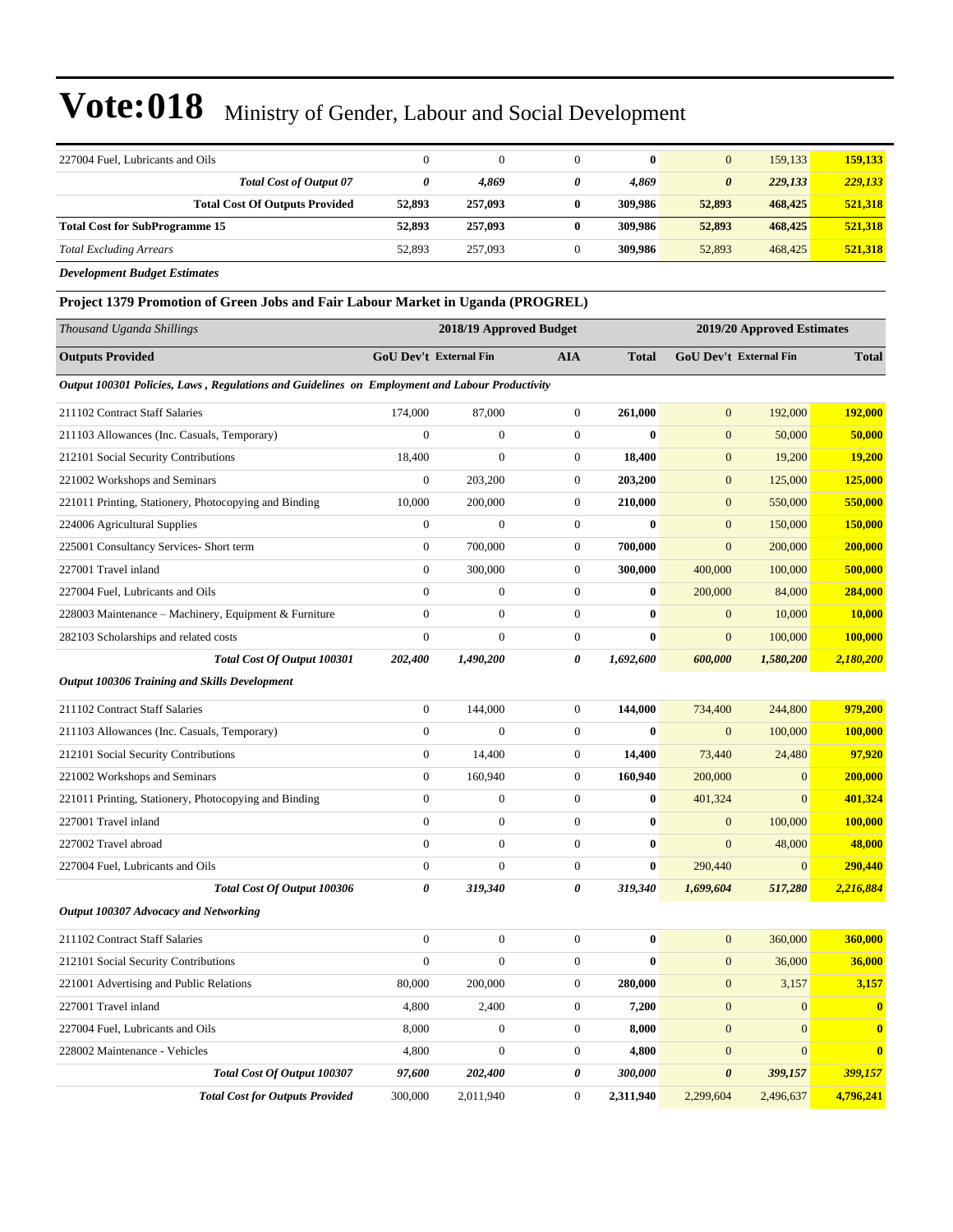| <b>Capital Purchases</b>                                                                       |                               | <b>GoU Dev't External Fin</b> | <b>AIA</b>       | <b>Total</b>          | <b>GoU Dev't External Fin</b> |                               | <b>Total</b>          |
|------------------------------------------------------------------------------------------------|-------------------------------|-------------------------------|------------------|-----------------------|-------------------------------|-------------------------------|-----------------------|
|                                                                                                |                               |                               |                  |                       |                               |                               |                       |
| Output 100375 Purchase of Motor Vehicles and Other Transport Equipment                         |                               |                               |                  |                       |                               |                               |                       |
| 312201 Transport Equipment                                                                     | $\mathbf{0}$                  | 200,000                       | $\boldsymbol{0}$ | 200,000               | $\mathbf{0}$                  | 400,000                       | 400,000               |
| Total Cost Of Output 100375                                                                    | 0                             | 200,000                       | 0                | 200,000               | $\boldsymbol{\theta}$         | 400,000                       | 400,000               |
| Output 100376 Purchase of Office and ICT Equipment, including Software                         |                               |                               |                  |                       |                               |                               |                       |
| 312202 Machinery and Equipment                                                                 | $\boldsymbol{0}$              | $\boldsymbol{0}$              | $\boldsymbol{0}$ | $\bf{0}$              | $\mathbf{0}$                  | 9,500                         | 9,500                 |
| Total Cost Of Output 100376                                                                    | 0                             | 0                             | 0                | $\boldsymbol{\theta}$ | $\boldsymbol{\theta}$         | 9,500                         | 9,500                 |
| Output 100377 Purchase of Specialised Machinery & Equipment                                    |                               |                               |                  |                       |                               |                               |                       |
| 312202 Machinery and Equipment                                                                 | $\boldsymbol{0}$              | 524,000                       | $\boldsymbol{0}$ | 524,000               | $\mathbf{0}$                  | 813,680                       | 813,680               |
| Total Cost Of Output 100377                                                                    | 0                             | 524,000                       | 0                | 524,000               | $\boldsymbol{\theta}$         | 813,680                       | 813,680               |
| Output 100378 Purchase of Office and Residential Furniture and Fittings                        |                               |                               |                  |                       |                               |                               |                       |
| 312203 Furniture & Fixtures                                                                    | $\overline{0}$                | $\mathbf{0}$                  | $\boldsymbol{0}$ | $\bf{0}$              | $\mathbf{0}$                  | 31,683                        | 31,683                |
| Total Cost Of Output 100378                                                                    | 0                             | 0                             | $\pmb{\theta}$   | $\boldsymbol{\theta}$ | $\boldsymbol{\theta}$         | 31,683                        | 31,683                |
| Output 100379 Acquisition of Other Capital Assets                                              |                               |                               |                  |                       |                               |                               |                       |
| 312104 Other Structures                                                                        | $\boldsymbol{0}$              | 1,015,877                     | $\boldsymbol{0}$ | 1,015,877             | $\mathbf{0}$                  | $\overline{0}$                |                       |
| Total Cost Of Output 100379                                                                    | 0                             | 1,015,877                     | 0                | 1,015,877             | 0                             | $\boldsymbol{\theta}$         | $\boldsymbol{\theta}$ |
| <b>Total Cost for Capital Purchases</b>                                                        | $\boldsymbol{0}$              | 1,739,877                     | $\boldsymbol{0}$ | 1,739,877             | $\mathbf{0}$                  | 1,254,863                     | 1,254,863             |
| <b>Total Cost for Project: 1379</b>                                                            | 300,000                       | 3,751,817                     | $\boldsymbol{0}$ | 4,051,817             | 2,299,604                     | 3,751,500                     | 6,051,104             |
| <b>Total Excluding Arrears</b>                                                                 | 300,000                       | 3,751,817                     | $\boldsymbol{0}$ | 4,051,817             | 2,299,604                     | 3,751,500                     | 6,051,104             |
| Project 1488 Chemical Safety & Security (CHESASE) Project                                      |                               |                               |                  |                       |                               |                               |                       |
| Thousand Uganda Shillings                                                                      |                               | 2018/19 Approved Budget       |                  |                       |                               | 2019/20 Approved Estimates    |                       |
|                                                                                                |                               |                               |                  |                       |                               | <b>GoU Dev't External Fin</b> |                       |
| <b>Outputs Provided</b>                                                                        | <b>GoU Dev't External Fin</b> |                               | <b>AIA</b>       | <b>Total</b>          |                               |                               | <b>Total</b>          |
| Output 100301 Policies, Laws, Regulations and Guidelines on Employment and Labour Productivity |                               |                               |                  |                       |                               |                               |                       |
| 211102 Contract Staff Salaries                                                                 | 250,000                       | $\boldsymbol{0}$              | $\boldsymbol{0}$ | 250,000               | 336,000                       | $\mathbf{0}$                  | 336,000               |
| 212101 Social Security Contributions                                                           | 23,700                        | $\boldsymbol{0}$              | $\boldsymbol{0}$ | 23,700                | 33,600                        | $\mathbf{0}$                  | 33,600                |
| 221002 Workshops and Seminars                                                                  | 55,667                        | $\boldsymbol{0}$              | $\boldsymbol{0}$ | 55,667                | 25,000                        | $\mathbf{0}$                  | 25,000                |
| 221011 Printing, Stationery, Photocopying and Binding                                          | $\mathbf{0}$                  | $\boldsymbol{0}$              | $\boldsymbol{0}$ | $\bf{0}$              | 45,000                        | $\mathbf{0}$                  | 45,000                |
| 225001 Consultancy Services- Short term                                                        | 300,000                       | $\boldsymbol{0}$              | $\boldsymbol{0}$ | 300,000               | 85,900                        | $\mathbf{0}$                  | 85,900                |
| 227001 Travel inland                                                                           | 256,850                       | $\boldsymbol{0}$              | $\boldsymbol{0}$ | 256,850               | 6,100                         | $\mathbf{0}$                  | 6,100                 |
| 227004 Fuel, Lubricants and Oils                                                               | 21,983                        | $\boldsymbol{0}$              | $\boldsymbol{0}$ | 21,983                | 21,000                        | $\mathbf{0}$                  | 21,000                |
| 228003 Maintenance - Machinery, Equipment & Furniture                                          | $\mathbf{0}$                  | $\boldsymbol{0}$              | $\boldsymbol{0}$ | $\bf{0}$              | 17,000                        | $\mathbf{0}$                  | 17,000                |
| Total Cost Of Output 100301                                                                    | 908,200                       | 0                             | 0                | 908,200               | 569,600                       | $\boldsymbol{\theta}$         | 569,600               |
| Output 100302 Inspection of Workplaces and Investigation on violation of labour standards      |                               |                               |                  |                       |                               |                               |                       |
| 211102 Contract Staff Salaries                                                                 | $\boldsymbol{0}$              | $\boldsymbol{0}$              | $\boldsymbol{0}$ | $\bf{0}$              | 168,000                       | $\mathbf{0}$                  | 168,000               |
| 212101 Social Security Contributions                                                           | $\mathbf{0}$                  | $\boldsymbol{0}$              | $\boldsymbol{0}$ | $\bf{0}$              | 16,800                        | $\mathbf{0}$                  | 16,800                |
| 221001 Advertising and Public Relations                                                        | 15,000                        | $\boldsymbol{0}$              | $\boldsymbol{0}$ | 15,000                | $\mathbf{0}$                  | $\mathbf{0}$                  | $\mathbf{0}$          |
| 221009 Welfare and Entertainment                                                               | 10,000                        | $\boldsymbol{0}$              | $\boldsymbol{0}$ | 10,000                | $\mathbf{0}$                  | $\mathbf{0}$                  | $\mathbf{0}$          |

221011 Printing, Stationery, Photocopying and Binding 5,000 0 0 **5,000** 0 0 **0** 227001 Travel inland 50,000 0 0 **50,000** 80,000 0 **80,000** 227004 Fuel, Lubricants and Oils 20,000 0 0 **20,000** 0 0 **0**

*Total Cost Of Output 100302 100,000 0 0 100,000 264,800 0 264,800*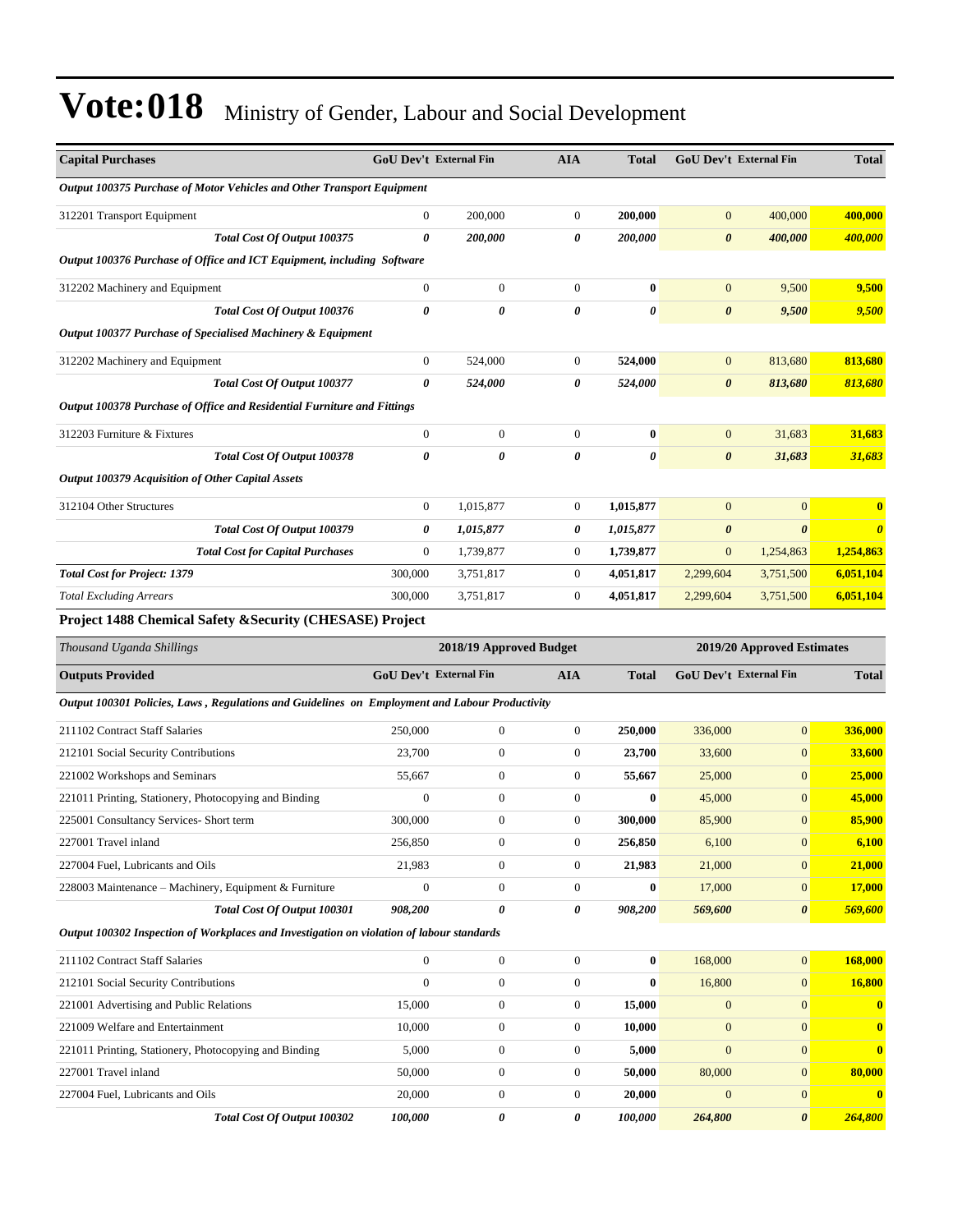| <b>Output 100306 Training and Skills Development</b>                   |                               |                  |                       |              |                       |                        |                         |
|------------------------------------------------------------------------|-------------------------------|------------------|-----------------------|--------------|-----------------------|------------------------|-------------------------|
| 211102 Contract Staff Salaries                                         | 120,000                       | $\overline{0}$   | $\overline{0}$        | 120,000      | $\theta$              | $\overline{0}$         | $\bf{0}$                |
| 212101 Social Security Contributions                                   | 12,000                        | $\overline{0}$   | $\mathbf{0}$          | 12,000       | $\overline{0}$        | $\overline{0}$         | $\bf{0}$                |
| 221002 Workshops and Seminars                                          | 13,200                        | $\boldsymbol{0}$ | $\theta$              | 13,200       | 5,000                 | $\mathbf{0}$           | 5,000                   |
| 227001 Travel inland                                                   | $\overline{0}$                | $\boldsymbol{0}$ | $\overline{0}$        | $\bf{0}$     | 7,000                 | $\overline{0}$         | 7,000                   |
| 227004 Fuel, Lubricants and Oils                                       | $\Omega$                      | $\boldsymbol{0}$ | $\overline{0}$        | $\bf{0}$     | 8,000                 | $\mathbf{0}$           | 8,000                   |
| Total Cost Of Output 100306                                            | 145,200                       | 0                | $\boldsymbol{\theta}$ | 145,200      | 20,000                | $\boldsymbol{\theta}$  | 20,000                  |
| Output 100307 Advocacy and Networking                                  |                               |                  |                       |              |                       |                        |                         |
| 211102 Contract Staff Salaries                                         | 88,000                        | $\overline{0}$   | $\theta$              | 88,000       | $\overline{0}$        | $\overline{0}$         | $\overline{\mathbf{0}}$ |
| 212101 Social Security Contributions                                   | 8,800                         | $\boldsymbol{0}$ | $\overline{0}$        | 8,800        | $\overline{0}$        | $\mathbf{0}$           | $\bf{0}$                |
| 221001 Advertising and Public Relations                                | 38,917                        | $\boldsymbol{0}$ | $\mathbf{0}$          | 38,917       | $\theta$              | $\mathbf{0}$           | $\bf{0}$                |
| 221002 Workshops and Seminars                                          | $\overline{0}$                | $\boldsymbol{0}$ | $\overline{0}$        | 0            | 12,000                | $\mathbf{0}$           | 12,000                  |
| 221011 Printing, Stationery, Photocopying and Binding                  | $\overline{0}$                | $\boldsymbol{0}$ | $\mathbf{0}$          | 0            | 4,000                 | $\mathbf{0}$           | 4,000                   |
| 227001 Travel inland                                                   | 9,483                         | $\boldsymbol{0}$ | $\overline{0}$        | 9,483        | 4,000                 | $\overline{0}$         | 4,000                   |
| 227004 Fuel, Lubricants and Oils                                       | $\overline{0}$                | $\boldsymbol{0}$ | $\overline{0}$        | $\bf{0}$     | 10,000                | $\mathbf{0}$           | 10,000                  |
| Total Cost Of Output 100307                                            | 145,200                       | 0                | $\boldsymbol{\theta}$ | 145,200      | 30,000                | $\boldsymbol{\theta}$  | 30,000                  |
| <b>Total Cost for Outputs Provided</b>                                 | 1,298,600                     | $\boldsymbol{0}$ | $\mathbf{0}$          | 1,298,600    | 884,400               | $\mathbf{0}$           | 884,400                 |
| <b>Capital Purchases</b>                                               | <b>GoU Dev't External Fin</b> |                  | <b>AIA</b>            | <b>Total</b> |                       | GoU Dev't External Fin | <b>Total</b>            |
| Output 100375 Purchase of Motor Vehicles and Other Transport Equipment |                               |                  |                       |              |                       |                        |                         |
| 312201 Transport Equipment                                             | 200,000                       | $\boldsymbol{0}$ | 200,000               | 400,000      | $\mathbf{0}$          | $\mathbf{0}$           | $\bf{0}$                |
| Total Cost Of Output 100375                                            | 200,000                       | 0                | 200,000               | 400,000      | $\boldsymbol{\theta}$ | $\boldsymbol{\theta}$  | $\boldsymbol{\theta}$   |
| Output 100376 Purchase of Office and ICT Equipment, including Software |                               |                  |                       |              |                       |                        |                         |
| 312202 Machinery and Equipment                                         | $\mathbf{0}$                  | $\boldsymbol{0}$ | $\mathbf{0}$          | $\bf{0}$     | 15,600                | $\mathbf{0}$           | 15,600                  |
| Total Cost Of Output 100376                                            | $\boldsymbol{\theta}$         | 0                | $\boldsymbol{\theta}$ | 0            | 15,600                | $\boldsymbol{\theta}$  | 15,600                  |
| Output 100377 Purchase of Specialised Machinery & Equipment            |                               |                  |                       |              |                       |                        |                         |
| 312202 Machinery and Equipment                                         | 201,400                       | $\boldsymbol{0}$ | 300,000               | 501,400      | 100,000               | $\mathbf{0}$           | 100,000                 |
| Total Cost Of Output 100377                                            | 201,400                       | 0                | 300,000               | 501,400      | 100,000               | $\boldsymbol{\theta}$  | 100,000                 |
| <b>Total Cost for Capital Purchases</b>                                | 401,400                       | $\boldsymbol{0}$ | 500,000               | 901,400      | 115,600               | $\mathbf{0}$           | 115,600                 |
| <b>Total Cost for Project: 1488</b>                                    | 1,700,000                     | $\boldsymbol{0}$ | 500,000               | 2,200,000    | 1,000,000             | $\mathbf{0}$           | 1,000,000               |
| <b>Total Excluding Arrears</b>                                         | 1,700,000                     | $\boldsymbol{0}$ | 500,000               | 2,200,000    | 1,000,000             | $\mathbf{0}$           | 1,000,000               |

**Project 1515 Strengthening Social Risk Management and Gender ±Based Violence Prevention and Response Project**

| Thousand Uganda Shillings                                                                      | 2019/20 Approved Estimates<br>2018/19 Approved Budget |              |     |              |                               |           |              |
|------------------------------------------------------------------------------------------------|-------------------------------------------------------|--------------|-----|--------------|-------------------------------|-----------|--------------|
| <b>Outputs Provided</b>                                                                        | GoU Dev't External Fin                                |              | AIA | Total        | <b>GoU</b> Dev't External Fin |           | <b>Total</b> |
| Output 100301 Policies, Laws, Regulations and Guidelines on Employment and Labour Productivity |                                                       |              |     |              |                               |           |              |
| 211102 Contract Staff Salaries                                                                 |                                                       | $\theta$     |     | $\mathbf{0}$ |                               | 1.174.306 | 1,174,306    |
| 211103 Allowances (Inc. Casuals, Temporary)                                                    |                                                       | 490.194      |     | 490.194      |                               | 6.756     | 6,756        |
| 212101 Social Security Contributions                                                           |                                                       | $\mathbf{0}$ | 0   | $\bf{0}$     | $\overline{0}$                | 117.431   | 117,431      |

| 213001 Medical expenses (To employees)                   |        | $\Omega$ | 0      | $\Omega$       | 58.715    | 58,715    |
|----------------------------------------------------------|--------|----------|--------|----------------|-----------|-----------|
| 221002 Workshops and Seminars                            |        |          | 0      | $\overline{0}$ | 1.449.900 | 1,449,900 |
| 221003 Staff Training                                    |        |          | 0      | $\Omega$       | 311,734   | 311,734   |
| 221004 Recruitment Expenses                              |        |          | 0      | $\Omega$       | 63,600    | 63,600    |
| 221008 Computer supplies and Information Technology (IT) |        |          | 0      | $\Omega$       | 22,929    | 22.929    |
| 221009 Welfare and Entertainment                         | 24.001 |          | 24.001 | $\Omega$       | 25.333    | 25.333    |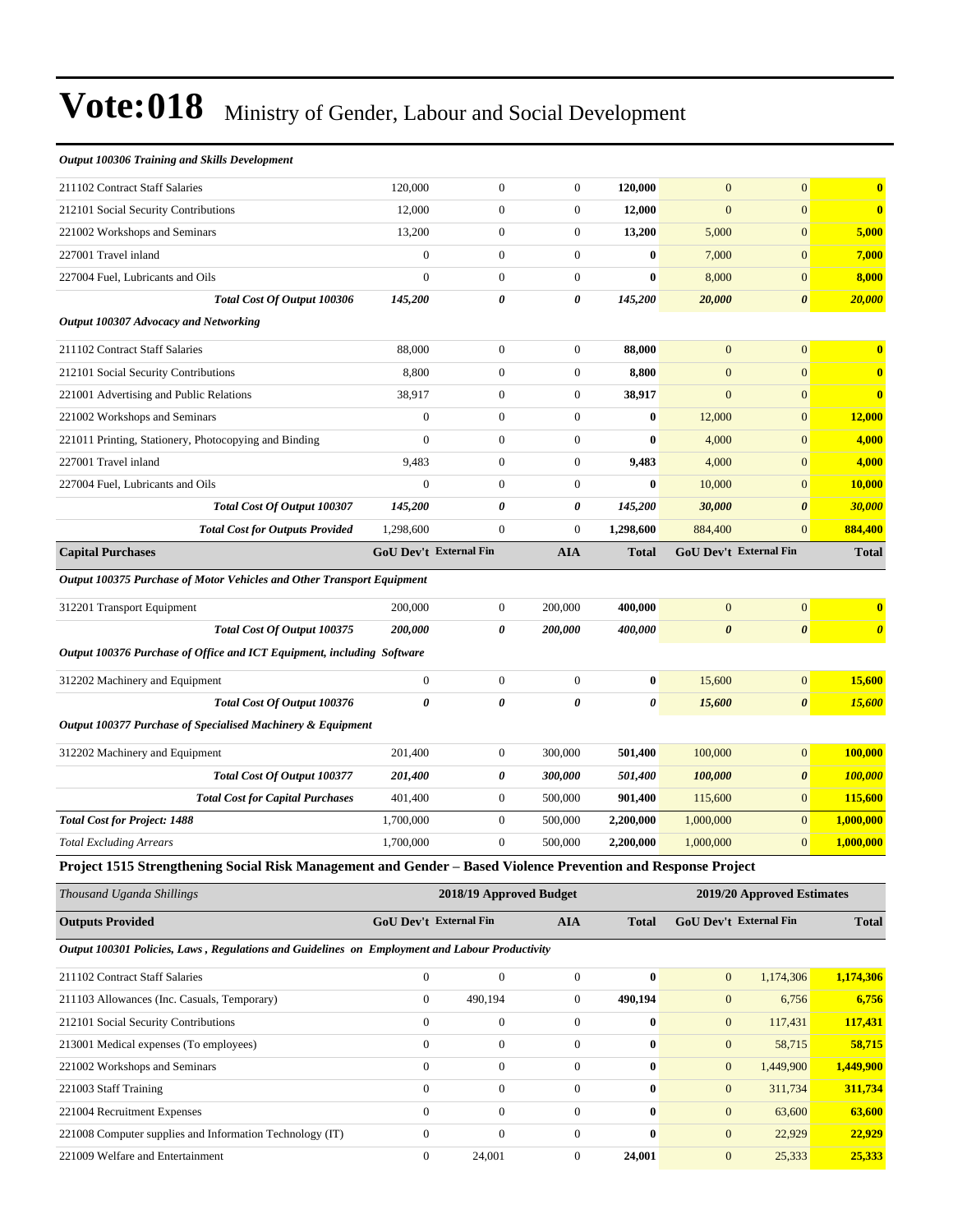| 221011 Printing, Stationery, Photocopying and Binding                                     | $\overline{0}$                   | 344,596          | $\mathbf{0}$     | 344,596               | $\mathbf{0}$<br>200,000             | 200,000      |
|-------------------------------------------------------------------------------------------|----------------------------------|------------------|------------------|-----------------------|-------------------------------------|--------------|
| 224001 Medical Supplies                                                                   | $\overline{0}$                   | $\overline{0}$   | $\boldsymbol{0}$ | $\bf{0}$              | $\mathbf{0}$<br>2,553,326           | 2,553,326    |
| 225001 Consultancy Services- Short term                                                   | $\boldsymbol{0}$                 | 629,620          | $\boldsymbol{0}$ | 629,620               | $\boldsymbol{0}$<br>2,350,000       | 2,350,000    |
| 227001 Travel inland                                                                      | $\boldsymbol{0}$                 | 93,729           | $\boldsymbol{0}$ | 93,729                | $\mathbf{0}$<br>4,253,000           | 4,253,000    |
| 227002 Travel abroad                                                                      | $\overline{0}$                   | $\boldsymbol{0}$ | $\boldsymbol{0}$ | $\bf{0}$              | $\mathbf{0}$<br>1,093,066           | 1,093,066    |
| 227004 Fuel, Lubricants and Oils                                                          | $\overline{0}$                   | $\boldsymbol{0}$ | $\boldsymbol{0}$ | $\bf{0}$              | $\mathbf{0}$<br>3,954,011           | 3,954,011    |
| 228001 Maintenance - Civil                                                                | $\overline{0}$                   | $\boldsymbol{0}$ | $\boldsymbol{0}$ | $\bf{0}$              | $\mathbf{0}$<br>988,000             | 988,000      |
| 228002 Maintenance - Vehicles                                                             | $\overline{0}$                   | $\boldsymbol{0}$ | $\boldsymbol{0}$ | $\bf{0}$              | $\boldsymbol{0}$<br>255,000         | 255,000      |
| 228003 Maintenance – Machinery, Equipment & Furniture                                     | $\overline{0}$                   | $\boldsymbol{0}$ | $\boldsymbol{0}$ | $\bf{0}$              | $\mathbf{0}$<br>854,894             | 854,894      |
| 228004 Maintenance - Other                                                                | $\boldsymbol{0}$                 | $\boldsymbol{0}$ | $\mathbf{0}$     | $\bf{0}$              | $\boldsymbol{0}$<br>838,787         | 838,787      |
| Total Cost Of Output 100301                                                               | 0                                | 1,582,140        | 0                | 1,582,140             | $\boldsymbol{\theta}$<br>20,570,786 | 20,570,786   |
| Output 100302 Inspection of Workplaces and Investigation on violation of labour standards |                                  |                  |                  |                       |                                     |              |
| 227001 Travel inland                                                                      | $\overline{0}$                   | $\boldsymbol{0}$ | $\boldsymbol{0}$ | $\bf{0}$              | $\mathbf{0}$<br>9,429,541           | 9,429,541    |
| 227004 Fuel, Lubricants and Oils                                                          | $\mathbf{0}$                     | 141,120          | $\mathbf{0}$     | 141,120               | $\mathbf{0}$<br>$\overline{0}$      | $\mathbf{0}$ |
| 228002 Maintenance - Vehicles                                                             | $\overline{0}$                   | 1,091,038        | $\mathbf{0}$     | 1,091,038             | $\mathbf{0}$<br>$\overline{0}$      | $\bf{0}$     |
| 228003 Maintenance – Machinery, Equipment & Furniture                                     | $\boldsymbol{0}$                 | 8,000            | $\boldsymbol{0}$ | 8,000                 | $\mathbf{0}$<br>$\boldsymbol{0}$    | $\bf{0}$     |
| Total Cost Of Output 100302                                                               | 0                                | 1,240,158        | 0                | 1,240,158             | $\boldsymbol{\theta}$<br>9,429,541  | 9,429,541    |
| Output 100306 Training and Skills Development                                             |                                  |                  |                  |                       |                                     |              |
| 211102 Contract Staff Salaries                                                            | $\mathbf{0}$                     | $\boldsymbol{0}$ | $\boldsymbol{0}$ | $\bf{0}$              | $\mathbf{0}$<br>587,153             | 587,153      |
| 212101 Social Security Contributions                                                      | $\overline{0}$                   | $\boldsymbol{0}$ | $\boldsymbol{0}$ | $\bf{0}$              | $\boldsymbol{0}$<br>58,715          | 58,715       |
| 213001 Medical expenses (To employees)                                                    | $\boldsymbol{0}$                 | $\overline{0}$   | $\boldsymbol{0}$ | $\bf{0}$              | $\mathbf{0}$<br>29,358              | 29,358       |
| 221002 Workshops and Seminars                                                             | $\boldsymbol{0}$                 | 23,720           | $\boldsymbol{0}$ | 23,720                | $\mathbf{0}$<br>1,164,000           | 1,164,000    |
| 221009 Welfare and Entertainment                                                          | $\overline{0}$                   | $\overline{0}$   | $\boldsymbol{0}$ | $\mathbf{0}$          | $\mathbf{0}$<br>299,222             | 299,222      |
| 221011 Printing, Stationery, Photocopying and Binding                                     | $\boldsymbol{0}$                 | 84,834           | $\mathbf{0}$     | 84,834                | $\mathbf{0}$<br>243,553             | 243,553      |
| 224001 Medical Supplies                                                                   | $\boldsymbol{0}$                 | 1,187,568        | $\boldsymbol{0}$ | 1,187,568             | $\boldsymbol{0}$<br>$\overline{0}$  | $\bf{0}$     |
| 224005 Uniforms, Beddings and Protective Gear                                             | $\boldsymbol{0}$                 | 100,501          | $\mathbf{0}$     | 100,501               | $\mathbf{0}$<br>$\overline{0}$      | $\bf{0}$     |
| 225001 Consultancy Services- Short term                                                   | $\mathbf{0}$                     | 25,999           | $\mathbf{0}$     | 25,999                | $\mathbf{0}$<br>$\Omega$            | $\bf{0}$     |
| 227001 Travel inland                                                                      | $\overline{0}$                   | 719,319          | $\mathbf{0}$     | 719,319               | $\mathbf{0}$<br>918,800             | 918,800      |
| 227004 Fuel, Lubricants and Oils                                                          | $\overline{0}$                   | $\boldsymbol{0}$ | $\boldsymbol{0}$ | 0                     | $\mathbf{0}$<br>1,044,000           | 1,044,000    |
| 228002 Maintenance - Vehicles                                                             | $\mathbf{0}$                     | $\mathbf{0}$     | $\mathbf{0}$     | $\bf{0}$              | $\mathbf{0}$<br>296,083             | 296,083      |
| Total Cost Of Output 100306                                                               | 0                                | 2,141,941        | 0                | 2,141,941             | 4,640,884<br>$\theta$               | 4,640,884    |
| Output 100307 Advocacy and Networking                                                     |                                  |                  |                  |                       |                                     |              |
|                                                                                           |                                  |                  |                  |                       |                                     |              |
| 211102 Contract Staff Salaries                                                            | $\overline{0}$<br>$\overline{0}$ | 2,120,720        | $\mathbf{0}$     | 2,120,720<br>$\bf{0}$ | $\mathbf{0}$<br>587,153             | 587,153      |
| 211103 Allowances (Inc. Casuals, Temporary)                                               |                                  | $\boldsymbol{0}$ | $\mathbf{0}$     |                       | $\boldsymbol{0}$<br>347,517         | 347,517      |
| 212101 Social Security Contributions                                                      | $\overline{0}$                   | $\boldsymbol{0}$ | $\mathbf{0}$     | $\bf{0}$              | $\boldsymbol{0}$<br>58,715          | 58,715       |
| 213001 Medical expenses (To employees)                                                    | $\boldsymbol{0}$                 | $\boldsymbol{0}$ | $\boldsymbol{0}$ | $\bf{0}$              | 29,358<br>$\mathbf{0}$              | 29,358       |
| 221001 Advertising and Public Relations                                                   | $\boldsymbol{0}$                 | 2,142,000        | $\boldsymbol{0}$ | 2,142,000             | $\boldsymbol{0}$<br>400,000         | 400,000      |
| 221002 Workshops and Seminars                                                             | 0                                | 1,197,043        | $\boldsymbol{0}$ | 1,197,043             | $\mathbf{0}$<br>720,000             | 720,000      |
| 221009 Welfare and Entertainment                                                          | $\boldsymbol{0}$                 | 240,001          | $\mathbf{0}$     | 240,001               | $\boldsymbol{0}$<br>287,969         | 287,969      |
| 221011 Printing, Stationery, Photocopying and Binding                                     | $\boldsymbol{0}$                 | $\boldsymbol{0}$ | $\mathbf{0}$     | $\bf{0}$              | $\mathbf{0}$<br>100,000             | 100,000      |
| 221012 Small Office Equipment                                                             | $\boldsymbol{0}$                 | 400,547          | $\boldsymbol{0}$ | 400,547               | $\mathbf{0}$<br>$\mathbf{0}$        | $\bf{0}$     |
| 227001 Travel inland                                                                      | $\boldsymbol{0}$                 | $\boldsymbol{0}$ | $\boldsymbol{0}$ | $\bf{0}$              | $\mathbf{0}$<br>324,800             | 324,800      |
| 227004 Fuel, Lubricants and Oils                                                          | $\boldsymbol{0}$                 | $\boldsymbol{0}$ | $\mathbf{0}$     | $\bf{0}$              | $\mathbf{0}$<br>247,200             | 247,200      |
| 228001 Maintenance - Civil                                                                | $\boldsymbol{0}$                 | $\boldsymbol{0}$ | $\mathbf{0}$     | $\bf{0}$              | $\boldsymbol{0}$<br>63,333          | 63,333       |
| Total Cost Of Output 100307                                                               | 0                                | 6,100,311        | 0                | 6,100,311             | $\pmb{\theta}$<br>3,166,045         | 3,166,045    |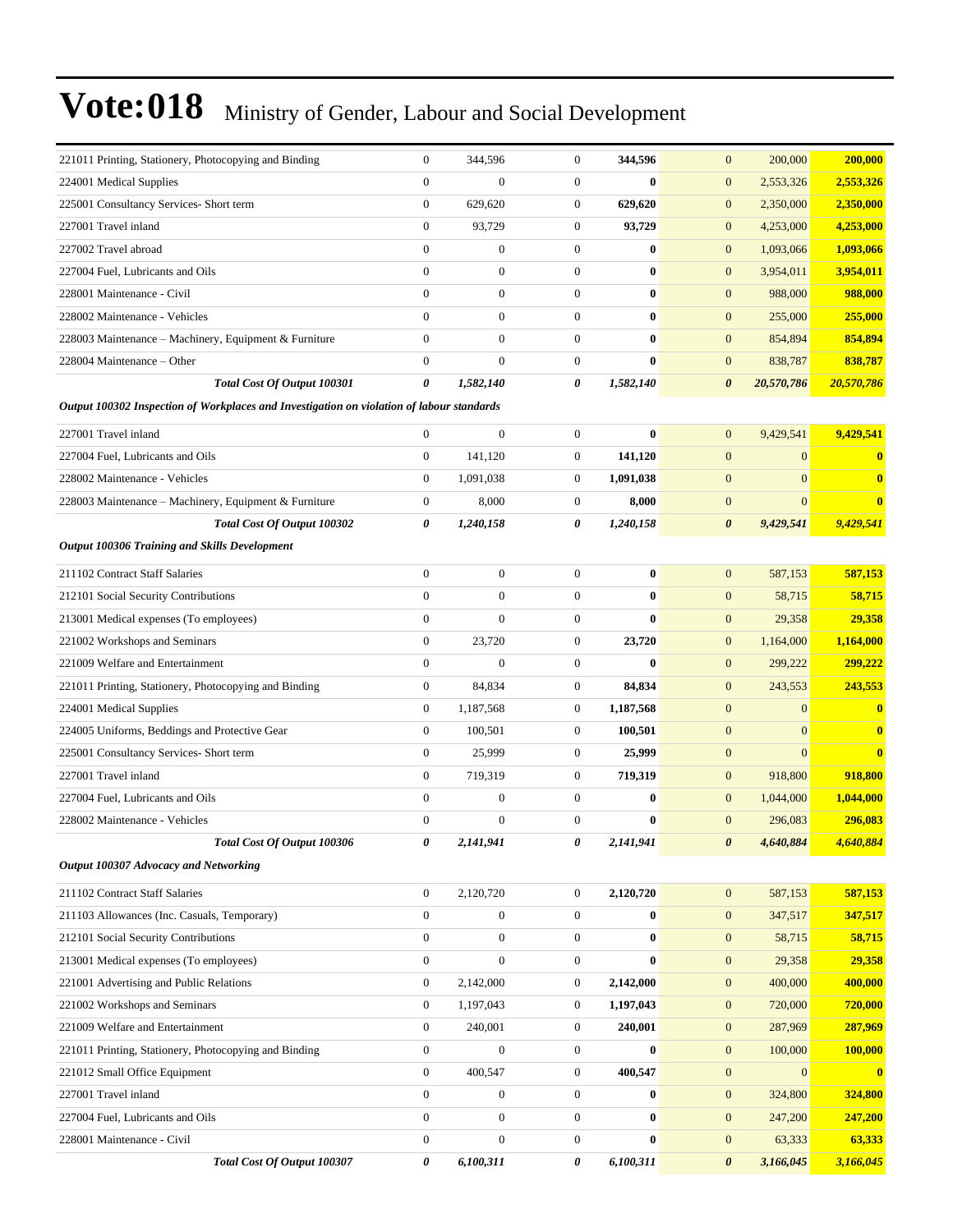| <b>Total Cost for Outputs Provided</b>                                                   | $\mathbf{0}$                  | 11,064,550              | $\boldsymbol{0}$ | 11,064,550   | $\mathbf{0}$                  | 37,807,257                 | 37,807,257            |
|------------------------------------------------------------------------------------------|-------------------------------|-------------------------|------------------|--------------|-------------------------------|----------------------------|-----------------------|
| <b>Outputs Funded</b>                                                                    | <b>GoU Dev't External Fin</b> |                         | <b>AIA</b>       | <b>Total</b> | <b>GoU Dev't External Fin</b> |                            | <b>Total</b>          |
| Output 100352 Sector Institutions and Implementing Partners Supported                    |                               |                         |                  |              |                               |                            |                       |
| 263106 Other Current grants (Current)                                                    | $\boldsymbol{0}$              | 452,167                 | $\boldsymbol{0}$ | 452,167      | $\mathbf{0}$                  | 27,600                     | 27,600                |
| o/w Other Current grants (Current)                                                       | $\theta$                      | 452,167                 | $\theta$         | 452,167      | $\theta$                      | $\theta$                   | $\bf{0}$              |
| o/w Other Current grants (Current)-Support to highly<br>Vulnerable GBV Survivirs         | $\theta$                      | $\theta$                | $\theta$         | $\bf{0}$     | $\boldsymbol{\theta}$         | 27,600                     | 27,600                |
| <b>Total Cost Of Output 100352</b>                                                       | 0                             | 452,167                 | 0                | 452,167      | 0                             | 27,600                     | 27,600                |
| <b>Total Cost for Outputs Funded</b>                                                     | $\overline{0}$                | 452,167                 | $\boldsymbol{0}$ | 452,167      | $\overline{0}$                | 27,600                     | 27,600                |
| <b>Capital Purchases</b>                                                                 | <b>GoU Dev't External Fin</b> |                         | <b>AIA</b>       | <b>Total</b> | <b>GoU Dev't External Fin</b> |                            | <b>Total</b>          |
| Output 100372 Government Buildings and Administrative Infrastructure                     |                               |                         |                  |              |                               |                            |                       |
| 312101 Non-Residential Buildings                                                         | $\boldsymbol{0}$              | 1,116,000               | $\mathbf{0}$     | 1,116,000    | $\overline{0}$                | $\mathbf{0}$               | $\bf{0}$              |
| Total Cost Of Output 100372                                                              | 0                             | 1,116,000               | 0                | 1,116,000    | $\boldsymbol{\theta}$         | $\boldsymbol{\theta}$      | $\boldsymbol{\theta}$ |
| Output 100375 Purchase of Motor Vehicles and Other Transport Equipment                   |                               |                         |                  |              |                               |                            |                       |
| 312201 Transport Equipment                                                               | $\mathbf{0}$                  | 1,960,003               | $\boldsymbol{0}$ | 1,960,003    | $\mathbf{0}$                  | 3,931,666                  | 3,931,666             |
| Total Cost Of Output 100375                                                              | 0                             | 1,960,003               | 0                | 1,960,003    | $\boldsymbol{\theta}$         | 3,931,666                  | 3,931,666             |
| Output 100376 Purchase of Office and ICT Equipment, including Software                   |                               |                         |                  |              |                               |                            |                       |
| 312202 Machinery and Equipment                                                           | $\mathbf{0}$                  | $\mathbf{0}$            | $\boldsymbol{0}$ | $\bf{0}$     | $\mathbf{0}$                  | 631,908                    | 631,908               |
| 312213 ICT Equipment                                                                     | $\mathbf{0}$                  | 115,049                 | $\boldsymbol{0}$ | 115,049      | $\mathbf{0}$                  | $\mathbf{0}$               | $\bf{0}$              |
| Total Cost Of Output 100376                                                              | 0                             | 115,049                 | 0                | 115,049      | $\boldsymbol{\theta}$         | 631,908                    | 631,908               |
| Output 100378 Purchase of Office and Residential Furniture and Fittings                  |                               |                         |                  |              |                               |                            |                       |
| 312203 Furniture & Fixtures                                                              | $\mathbf{0}$                  | 828,725                 | $\boldsymbol{0}$ | 828,725      | $\mathbf{0}$                  | 535,589                    | 535,589               |
| Total Cost Of Output 100378                                                              | 0                             | 828,725                 | 0                | 828,725      | $\boldsymbol{\theta}$         | 535,589                    | 535,589               |
| <b>Total Cost for Capital Purchases</b>                                                  | $\boldsymbol{0}$              | 4,019,777               | $\boldsymbol{0}$ | 4,019,777    | $\mathbf{0}$                  | 5,099,163                  | 5,099,163             |
| <b>Total Cost for Project: 1515</b>                                                      | $\mathbf{0}$                  | 15,536,494              | $\boldsymbol{0}$ | 15,536,494   | $\mathbf{0}$                  | 42,934,020                 | 42,934,020            |
| <b>Total Excluding Arrears</b>                                                           | $\mathbf{0}$                  | 15,536,494              | $\boldsymbol{0}$ | 15,536,494   | $\mathbf{0}$                  | 42,934,020                 | 42,934,020            |
|                                                                                          | GoU                           | <b>External Fin</b>     | <b>AIA</b>       | <b>Total</b> | GoU                           | <b>External Fin</b>        | <b>Total</b>          |
| <b>Total Cost for Programme 03</b>                                                       | 6,452,290                     | 19,288,311              | 1,995,000        | 27,735,601   | 10,028,322                    | 46,685,520                 | 56,713,842            |
| <b>Total Excluding Arrears</b>                                                           | 6,452,290                     | 19,288,311              | 1,995,000        | 27,735,601   | 9,135,462                     | 46,685,520                 | 55,820,982            |
| <b>Programme : 1004 Social Protection for Vulnerable Groups</b>                          |                               |                         |                  |              |                               |                            |                       |
| <b>Recurrent Budget Estimates</b>                                                        |                               |                         |                  |              |                               |                            |                       |
| <b>SubProgramme 03 Disability and Elderly</b>                                            |                               |                         |                  |              |                               |                            |                       |
| Thousand Uganda Shillings                                                                |                               | 2018/19 Approved Budget |                  |              |                               | 2019/20 Approved Estimates |                       |
| <b>Outputs Provided</b>                                                                  | Wage                          | Non Wage                | AIA              | <b>Total</b> | Wage                          | Non Wage                   | <b>Total</b>          |
| Output 100401 Policies, Guidelines, Laws, Regulations and Standards on Vulnerable Groups |                               |                         |                  |              |                               |                            |                       |
| 211101 General Staff Salaries                                                            | 271,607                       | $\boldsymbol{0}$        | $\boldsymbol{0}$ | 271,607      | 312,408                       | $\mathbf{0}$               | 312,408               |
| 221002 Workshops and Seminars                                                            | $\boldsymbol{0}$              | 6,774                   | $\boldsymbol{0}$ | 6,774        | $\boldsymbol{0}$              | 25,000                     | 25,000                |
| 227001 Travel inland                                                                     | $\boldsymbol{0}$              | 3,336                   | $\boldsymbol{0}$ | 3,336        | $\mathbf{0}$                  | 6,723                      | 6,723                 |
| 227004 Fuel, Lubricants and Oils                                                         | $\boldsymbol{0}$              | 6,254                   | $\boldsymbol{0}$ | 6,254        | $\mathbf{0}$                  | 4,000                      | 4,000                 |
| <b>Total Cost of Output 01</b>                                                           | 271,607                       | 16,364                  | 0                | 287,971      | 312,408                       | 35,723                     | <b>348,131</b>        |
| Output 100402 Advocacy and Networking                                                    |                               |                         |                  |              |                               |                            |                       |
| 221001 Advertising and Public Relations                                                  | $\boldsymbol{0}$              | 2,780                   | $\boldsymbol{0}$ | 2,780        | $\boldsymbol{0}$              | $\boldsymbol{0}$           | $\boldsymbol{0}$      |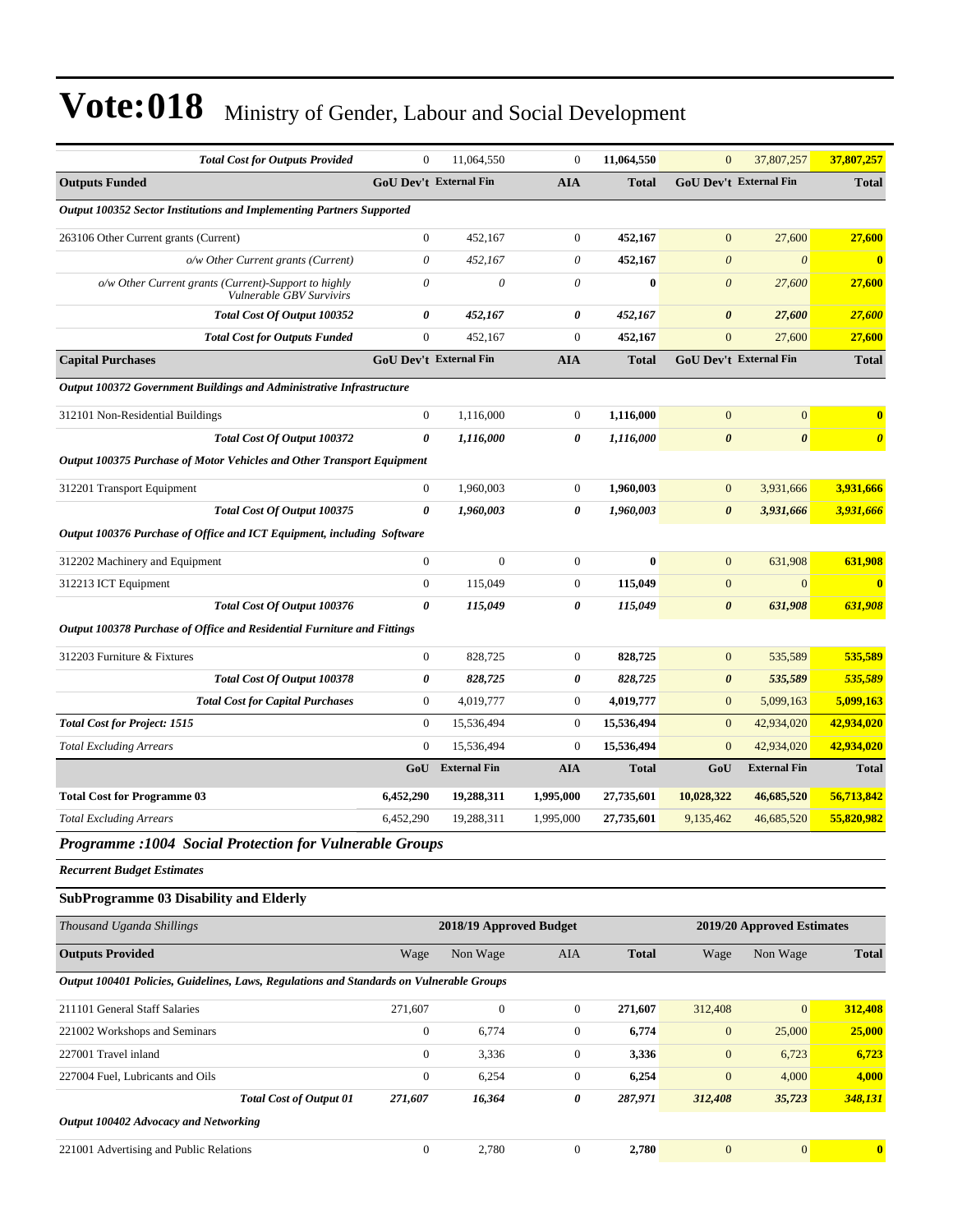| 221009 Welfare and Entertainment                                                         | $\boldsymbol{0}$          | $\mathbf{0}$          | $\mathbf{0}$     | $\bf{0}$     | $\mathbf{0}$          | 12,001                | 12,001                  |
|------------------------------------------------------------------------------------------|---------------------------|-----------------------|------------------|--------------|-----------------------|-----------------------|-------------------------|
| 227001 Travel inland                                                                     | $\boldsymbol{0}$          | 11,970                | $\boldsymbol{0}$ | 11,970       | $\boldsymbol{0}$      | $\mathbf{0}$          | $\bf{0}$                |
| 227004 Fuel, Lubricants and Oils                                                         | $\boldsymbol{0}$          | 5,250                 | $\mathbf{0}$     | 5,250        | $\mathbf{0}$          | $\mathbf{0}$          | $\bf{0}$                |
| <b>Total Cost of Output 02</b>                                                           | $\boldsymbol{\theta}$     | 20,000                | 0                | 20,000       | $\boldsymbol{\theta}$ | 12,001                | 12,001                  |
| Output 100403 Monitoring and Evaluation of Programmes for Vulnerable Groups              |                           |                       |                  |              |                       |                       |                         |
| 221002 Workshops and Seminars                                                            | $\boldsymbol{0}$          | $\boldsymbol{0}$      | $\mathbf{0}$     | $\bf{0}$     | $\mathbf{0}$          | 50,000                | 50,000                  |
| 221011 Printing, Stationery, Photocopying and Binding                                    | $\boldsymbol{0}$          | $\overline{0}$        | $\overline{0}$   | $\bf{0}$     | $\mathbf{0}$          | 50,000                | 50,000                  |
| 227001 Travel inland                                                                     | $\boldsymbol{0}$          | 6,796                 | $\mathbf{0}$     | 6,796        | $\mathbf{0}$          | 80,400                | 80,400                  |
| 227004 Fuel, Lubricants and Oils                                                         | $\boldsymbol{0}$          | 3,204                 | $\boldsymbol{0}$ | 3,204        | $\mathbf{0}$          | 40,000                | 40,000                  |
| <b>Total Cost of Output 03</b>                                                           | $\pmb{\theta}$            | 10,000                | 0                | 10,000       | $\boldsymbol{\theta}$ | 220,400               | 220,400                 |
| <b>Output 100404 Training and Skills Development</b>                                     |                           |                       |                  |              |                       |                       |                         |
| 221003 Staff Training                                                                    | $\boldsymbol{0}$          | 6,993                 | $\mathbf{0}$     | 6,993        | $\mathbf{0}$          | 8,000                 | 8,000                   |
| 221011 Printing, Stationery, Photocopying and Binding                                    | $\boldsymbol{0}$          | $\mathbf{0}$          | $\boldsymbol{0}$ | $\bf{0}$     | $\mathbf{0}$          | 2,000                 | 2,000                   |
| 227001 Travel inland                                                                     | $\mathbf{0}$              | $\mathbf{0}$          | $\mathbf{0}$     | $\bf{0}$     | $\boldsymbol{0}$      | 16,200                | 16,200                  |
| 227004 Fuel, Lubricants and Oils                                                         | $\boldsymbol{0}$          | 8,868                 | $\boldsymbol{0}$ | 8,868        | $\mathbf{0}$          | $\mathbf{0}$          | $\overline{\mathbf{0}}$ |
| <b>Total Cost of Output 04</b>                                                           | $\boldsymbol{\theta}$     | 15,861                | 0                | 15,861       | $\boldsymbol{\theta}$ | 26,200                | <b>26,200</b>           |
| <b>Total Cost Of Outputs Provided</b>                                                    | 271,607                   | 62,225                | $\bf{0}$         | 333,831      | 312,408               | 294,323               | 606,731                 |
| <b>Outputs Funded</b>                                                                    | Wage                      | Non Wage              | AIA              | <b>Total</b> | Wage                  | Non Wage              | <b>Total</b>            |
| Output 100451 Support to councils provided                                               |                           |                       |                  |              |                       |                       |                         |
| 264101 Contributions to Autonomous Institutions                                          | $\boldsymbol{0}$          | 1,437,352             | $\mathbf{0}$     | 1,437,352    | $\mathbf{0}$          | 1,037,352             | 1,037,352               |
| o/w o/w National Council for Disability                                                  | $\theta$                  | 511,000               | 0                | 511,000      | $\boldsymbol{\theta}$ | $\boldsymbol{\theta}$ | $\bf{0}$                |
| o/w o/w National Council for Older Persons                                               | $\theta$                  | 926,352               | 0                | 926,352      | $\boldsymbol{\theta}$ | $\boldsymbol{\theta}$ | $\bf{0}$                |
| o/w National Council for Disability                                                      | $\boldsymbol{\theta}$     | $\boldsymbol{\theta}$ | 0                | $\bf{0}$     | $\boldsymbol{\theta}$ | 511,000               | 511,000                 |
| o/w National Council for Older Persons                                                   | $\boldsymbol{\mathit{0}}$ | $\theta$              | 0                | $\bf{0}$     | $\boldsymbol{\theta}$ | 526,352               | 526,352                 |
| 264102 Contributions to Autonomous Institutions (Wage<br>Subventions)                    | $\boldsymbol{0}$          | 725,000               | $\boldsymbol{0}$ | 725,000      | $\mathbf{0}$          | 725,000               | 725,000                 |
| o/w o/w National Council for Disability                                                  | $\theta$                  | 425,000               | 0                | 425,000      | $\boldsymbol{\theta}$ | $\boldsymbol{0}$      | $\bf{0}$                |
| o/w o/w National Council for Older Persons                                               | $\theta$                  | 300,000               | 0                | 300,000      | $\boldsymbol{\theta}$ | $\boldsymbol{\theta}$ | $\bf{0}$                |
| o/w National Council for Disability                                                      | $\theta$                  | 0                     | 0                | 0            | $\boldsymbol{\theta}$ | 425,000               | 425,000                 |
| o/w National Council for Older Persons                                                   | $\theta$                  | $\theta$              | 0                | $\bf{0}$     | $\boldsymbol{0}$      | 300,000               | 300,000                 |
| <b>Total Cost of Output 51</b>                                                           | 0                         | 2,162,352             | 0                | 2,162,352    | $\boldsymbol{\theta}$ | 1,762,352             | 1,762,352               |
| Output 100452 Support to the Renovation and Maintenance of Centres for Vulnerable Groups |                           |                       |                  |              |                       |                       |                         |
| 263106 Other Current grants (Current)                                                    | $\boldsymbol{0}$          | 135,596               | $\boldsymbol{0}$ | 135,596      | $\boldsymbol{0}$      | 135,596               | 135,596                 |
| o/w Other Current grants (Current)                                                       | $\boldsymbol{\mathit{0}}$ | 135,596               | $\theta$         | 135,596      | $\boldsymbol{\theta}$ | $\boldsymbol{\theta}$ | $\bf{0}$                |
| o/w Other Current grants (Current)                                                       | $\boldsymbol{\mathit{0}}$ | $\boldsymbol{\theta}$ | 0                | $\bf{0}$     | $\boldsymbol{\theta}$ | 135,596               | 135,596                 |
| <b>Total Cost of Output 52</b>                                                           | 0                         | 135,596               | 0                | 135,596      | $\pmb{\theta}$        | 135,596               | 135,596                 |
| Output 100454 Sector Institutions and Implementing Partners Supported                    |                           |                       |                  |              |                       |                       |                         |
| 263106 Other Current grants (Current)                                                    | $\boldsymbol{0}$          | 32,880,000            | $\mathbf{0}$     | 32,880,000   | $\mathbf{0}$          | 64,770,000            | 64,770,000              |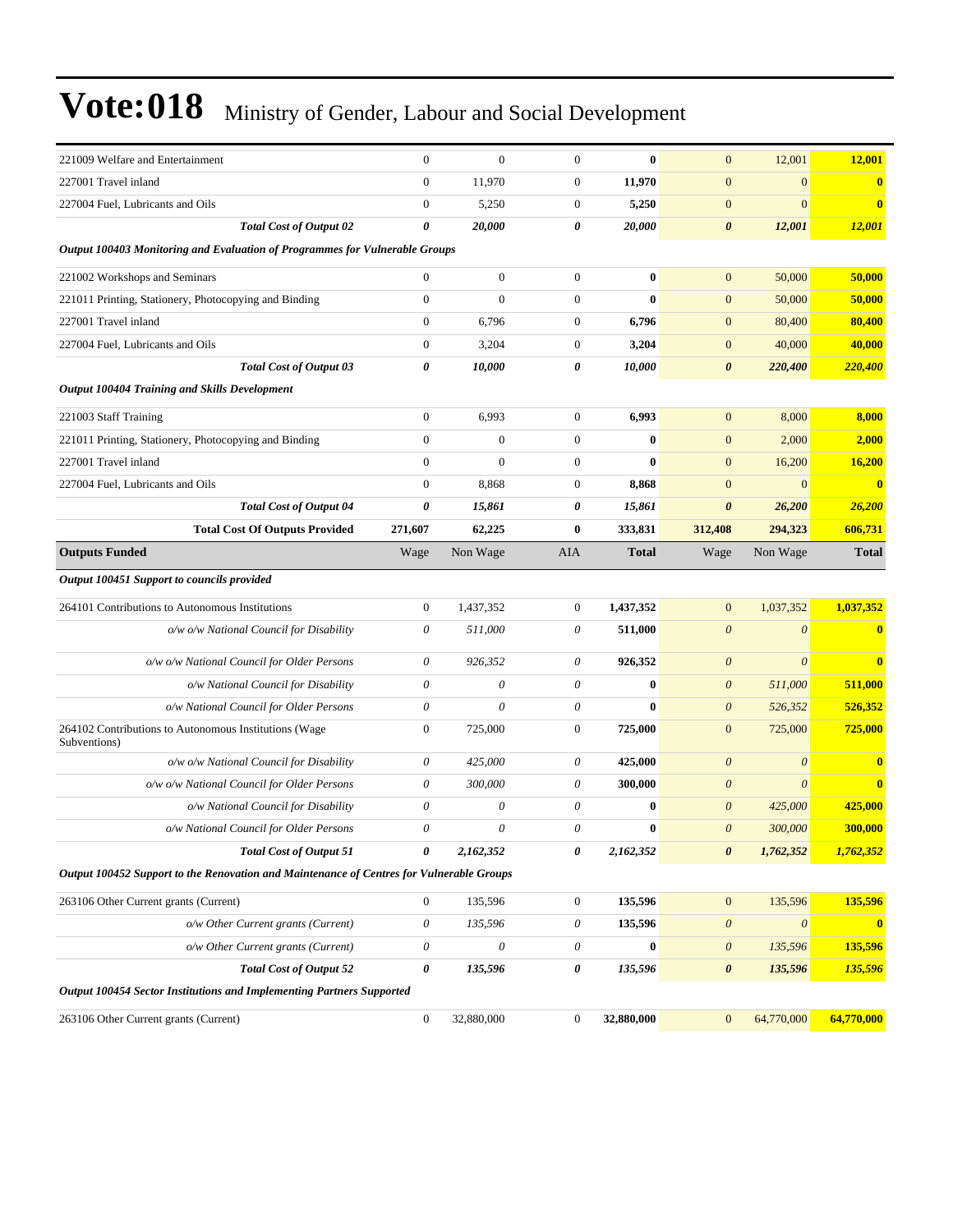| o/w o/w Transfer to SAGE beneficiaries                                                   | 0                | 32,880,000              | 0                | 32,880,000   | $\boldsymbol{\theta}$ | $\theta$                   | $\mathbf{0}$            |
|------------------------------------------------------------------------------------------|------------------|-------------------------|------------------|--------------|-----------------------|----------------------------|-------------------------|
| o/w Transfer of funds to ESP Secretariat and SAGE<br>beneficiaries                       | $\theta$         | 0                       | $\theta$         | $\bf{0}$     | 0                     | 62,880,000                 | 62,880,000              |
| o/w Other Current grants (Current-Local Governments -<br>Disabilities Grant)             | $\theta$         | $\theta$                | $\theta$         | $\bf{0}$     | $\theta$              | 1,890,000                  | 1,890,000               |
| <b>Total Cost of Output 54</b>                                                           | 0                | 32,880,000              | 0                | 32,880,000   | $\boldsymbol{\theta}$ | 64,770,000                 | 64,770,000              |
| <b>Total Cost Of Outputs Funded</b>                                                      | $\bf{0}$         | 35,177,948              | $\bf{0}$         | 35,177,948   | $\bf{0}$              | 66,667,948                 | 66,667,948              |
| <b>Total Cost for SubProgramme 03</b>                                                    | 271,607          | 35,240,173              | $\bf{0}$         | 35,511,779   | 312,408               | 66,962,271                 | 67,274,679              |
| <b>Total Excluding Arrears</b>                                                           | 271,607          | 35,240,173              | $\boldsymbol{0}$ | 35,511,779   | 312,408               | 66,962,271                 | 67,274,679              |
| <b>SubProgramme 05 Youth and Children Affairs</b>                                        |                  |                         |                  |              |                       |                            |                         |
| Thousand Uganda Shillings                                                                |                  | 2018/19 Approved Budget |                  |              |                       | 2019/20 Approved Estimates |                         |
| <b>Outputs Provided</b>                                                                  | Wage             | Non Wage                | AIA              | <b>Total</b> | Wage                  | Non Wage                   | <b>Total</b>            |
| Output 100401 Policies, Guidelines, Laws, Regulations and Standards on Vulnerable Groups |                  |                         |                  |              |                       |                            |                         |
| 211101 General Staff Salaries                                                            | 404,043          | $\mathbf{0}$            | $\boldsymbol{0}$ | 404,043      | 404,043               | $\mathbf{0}$               | 404,043                 |
| 221002 Workshops and Seminars                                                            | $\theta$         | 19,934                  | $\boldsymbol{0}$ | 19,934       | $\mathbf{0}$          | 44,306                     | 44,306                  |
| 221011 Printing, Stationery, Photocopying and Binding                                    | $\mathbf{0}$     | 6,420                   | $\mathbf{0}$     | 6,420        | $\mathbf{0}$          | $\overline{0}$             | $\bf{0}$                |
| 227004 Fuel, Lubricants and Oils                                                         | $\boldsymbol{0}$ | 3,646                   | $\boldsymbol{0}$ | 3,646        | $\mathbf{0}$          | $\mathbf{0}$               | $\mathbf{0}$            |
| <b>Total Cost of Output 01</b>                                                           | 404,043          | 30,000                  | 0                | 434,043      | 404,043               | 44,306                     | 448,350                 |
| Output 100402 Advocacy and Networking                                                    |                  |                         |                  |              |                       |                            |                         |
| 221001 Advertising and Public Relations                                                  | $\boldsymbol{0}$ | $\boldsymbol{0}$        | $\boldsymbol{0}$ | $\bf{0}$     | $\mathbf{0}$          | 11,558                     | 11,558                  |
| 221002 Workshops and Seminars                                                            | $\mathbf{0}$     | $\mathbf{0}$            | $\boldsymbol{0}$ | $\bf{0}$     | $\mathbf{0}$          | 24,000                     | 24,000                  |
| 221009 Welfare and Entertainment                                                         | $\mathbf{0}$     | 2,190                   | $\boldsymbol{0}$ | 2,190        | $\mathbf{0}$          | 4,500                      | 4,500                   |
| 221011 Printing, Stationery, Photocopying and Binding                                    | $\mathbf{0}$     | 500                     | $\boldsymbol{0}$ | 500          | $\boldsymbol{0}$      | 2,755                      | 2,755                   |
| 227001 Travel inland                                                                     | $\theta$         | 4,240                   | $\boldsymbol{0}$ | 4,240        | $\mathbf{0}$          | 53,400                     | 53,400                  |
| 227004 Fuel, Lubricants and Oils                                                         | $\boldsymbol{0}$ | 3,070                   | $\boldsymbol{0}$ | 3,070        | $\mathbf{0}$          | $\mathbf{0}$               | $\bf{0}$                |
| <b>Total Cost of Output 02</b>                                                           | 0                | 10,000                  | 0                | 10,000       | $\boldsymbol{\theta}$ | 96,213                     | 96,213                  |
| <b>Output 100403 Monitoring and Evaluation of Programmes for Vulnerable Groups</b>       |                  |                         |                  |              |                       |                            |                         |
| 211103 Allowances (Inc. Casuals, Temporary)                                              | $\mathbf{0}$     | 54,466                  | $\boldsymbol{0}$ | 54,466       | $\mathbf{0}$          | $\mathbf{0}$               | $\mathbf{0}$            |
| 212101 Social Security Contributions                                                     | $\mathbf{0}$     | 5,447                   | $\boldsymbol{0}$ | 5,447        | $\mathbf{0}$          | $\overline{0}$             | $\mathbf{0}$            |
| 227001 Travel inland                                                                     | $\mathbf{0}$     | 19,961                  | $\boldsymbol{0}$ | 19,961       | $\mathbf{0}$          | 114,270                    | 114,270                 |
| 227004 Fuel, Lubricants and Oils                                                         | $\boldsymbol{0}$ | 15,000                  | 0                | 15,000       | $\mathbf{0}$          | $\mathbf{0}$               |                         |
| 228002 Maintenance - Vehicles                                                            | $\bf{0}$         | 5,731                   | $\boldsymbol{0}$ | 5,731        | $\boldsymbol{0}$      | $\boldsymbol{0}$           | $\bf{0}$                |
| <b>Total Cost of Output 03</b>                                                           | 0                | 100,604                 | 0                | 100,604      | $\boldsymbol{\theta}$ | 114,270                    | 114,270                 |
| <b>Output 100404 Training and Skills Development</b>                                     |                  |                         |                  |              |                       |                            |                         |
| 211103 Allowances (Inc. Casuals, Temporary)                                              | $\boldsymbol{0}$ | 28,558                  | $\boldsymbol{0}$ | 28,558       | $\boldsymbol{0}$      | $\boldsymbol{0}$           | $\bf{0}$                |
| 212101 Social Security Contributions                                                     | $\boldsymbol{0}$ | 2,856                   | $\boldsymbol{0}$ | 2,856        | $\mathbf{0}$          | $\boldsymbol{0}$           | $\bf{0}$                |
| 282103 Scholarships and related costs                                                    | $\boldsymbol{0}$ | 300,000                 | $\boldsymbol{0}$ | 300,000      | $\boldsymbol{0}$      | 429,202                    | 429,202                 |
| <b>Total Cost of Output 04</b>                                                           | 0                | 331,414                 | 0                | 331,414      | $\pmb{\theta}$        | 429,202                    | <u>429,202</u>          |
| Output 100405 Empowerment, Support, Care and Protection of Vulnerable Groups             |                  |                         |                  |              |                       |                            |                         |
| 211103 Allowances (Inc. Casuals, Temporary)                                              | $\boldsymbol{0}$ | 44,831                  | $\boldsymbol{0}$ | 44,831       | $\mathbf{0}$          | $\boldsymbol{0}$           | $\bf{0}$                |
| 212101 Social Security Contributions                                                     | $\boldsymbol{0}$ | 4,483                   | $\overline{0}$   | 4,483        | $\boldsymbol{0}$      | $\overline{0}$             | $\overline{\mathbf{0}}$ |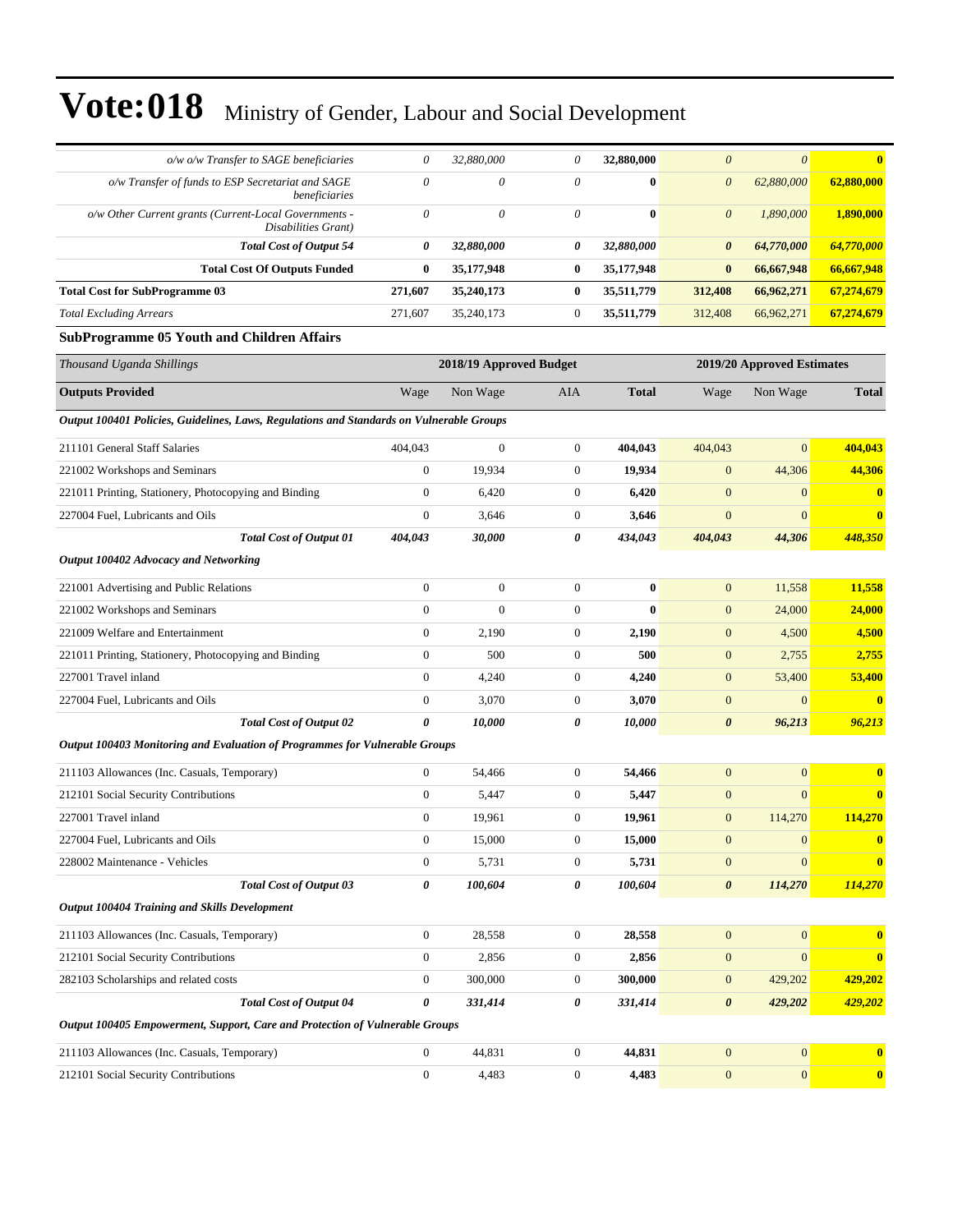| 221001 Advertising and Public Relations                                                  | $\mathbf{0}$              | 6,797                     | $\mathbf{0}$          | 6,797        | $\mathbf{0}$              | $\mathbf{0}$              | $\bf{0}$     |
|------------------------------------------------------------------------------------------|---------------------------|---------------------------|-----------------------|--------------|---------------------------|---------------------------|--------------|
| 221002 Workshops and Seminars                                                            | $\boldsymbol{0}$          | 2,400                     | $\mathbf{0}$          | 2,400        | $\boldsymbol{0}$          | $\overline{0}$            | $\bf{0}$     |
| 221009 Welfare and Entertainment                                                         | $\boldsymbol{0}$          | 43,580                    | $\boldsymbol{0}$      | 43,580       | $\boldsymbol{0}$          | 50,000                    | 50,000       |
| 227001 Travel inland                                                                     | $\boldsymbol{0}$          | 28,383                    | $\mathbf{0}$          | 28,383       | $\mathbf{0}$              | $\mathbf{0}$              | $\bf{0}$     |
| 227004 Fuel, Lubricants and Oils                                                         | $\boldsymbol{0}$          | 14,000                    | $\mathbf{0}$          | 14,000       | $\mathbf{0}$              | $\overline{0}$            | $\bf{0}$     |
| 228002 Maintenance - Vehicles                                                            | $\boldsymbol{0}$          | 4,820                     | $\mathbf{0}$          | 4,820        | $\mathbf{0}$              | $\overline{0}$            | $\bf{0}$     |
| 282103 Scholarships and related costs                                                    | $\mathbf{0}$              | 12,035                    | $\boldsymbol{0}$      | 12,035       | $\mathbf{0}$              | 135,000                   | 135,000      |
| <b>Total Cost of Output 05</b>                                                           | 0                         | 161,329                   | 0                     | 161,329      | $\boldsymbol{\theta}$     | 185,000                   | 185,000      |
| <b>Total Cost Of Outputs Provided</b>                                                    | 404,043                   | 633,347                   | $\bf{0}$              | 1,037,390    | 404,043                   | 868,991                   | 1,273,034    |
| <b>Outputs Funded</b>                                                                    | Wage                      | Non Wage                  | AIA                   | <b>Total</b> | Wage                      | Non Wage                  | <b>Total</b> |
| Output 100451 Support to councils provided                                               |                           |                           |                       |              |                           |                           |              |
| 264101 Contributions to Autonomous Institutions                                          | $\mathbf{0}$              | 2,249,531                 | $\mathbf{0}$          | 2,249,531    | $\mathbf{0}$              | 2,219,531                 | 2,219,531    |
| o/w o/w National Children<br>Authority                                                   | 0                         | 701,000                   | 0                     | 701,000      | $\boldsymbol{\theta}$     | $\boldsymbol{\theta}$     | $\bf{0}$     |
| o/w o/w National Youth Council                                                           | 0                         | 1,548,531                 | 0                     | 1,548,531    | $\boldsymbol{\theta}$     | $\boldsymbol{\theta}$     | $\bf{0}$     |
| o/w National Youth Council                                                               | $\theta$                  | 0                         | $\theta$              | $\bf{0}$     | $\boldsymbol{\theta}$     | 1,518,433                 | 1,518,433    |
| o/w National Children Authority                                                          | $\theta$                  | 0                         | $\theta$              | $\bf{0}$     | $\boldsymbol{\theta}$     | 701,098                   | 701,098      |
| 264102 Contributions to Autonomous Institutions (Wage<br>Subventions)                    | $\mathbf{0}$              | 855,567                   | $\boldsymbol{0}$      | 855,567      | $\mathbf{0}$              | 855,567                   | 855,567      |
| o/w o/w National Children Authority                                                      | $\theta$                  | 300,000                   | 0                     | 300,000      | $\theta$                  | $\boldsymbol{\theta}$     | $\bf{0}$     |
| o/w o/w National Youth Council                                                           | $\theta$                  | 555,567                   | 0                     | 555,567      | $\boldsymbol{\theta}$     | $\boldsymbol{\theta}$     | $\bf{0}$     |
| o/w National Youth Council                                                               | 0                         | 0                         | 0                     | $\bf{0}$     | $\boldsymbol{\theta}$     | 555,567                   | 555,567      |
| o/w National Children Authority                                                          | $\theta$                  | 0                         | $\theta$              | $\bf{0}$     | $\boldsymbol{\theta}$     | 300,000                   | 300,000      |
| <b>Total Cost of Output 51</b>                                                           | 0                         | 3,105,098                 | 0                     | 3,105,098    | $\boldsymbol{\theta}$     | 3,075,098                 | 3,075,098    |
| Output 100452 Support to the Renovation and Maintenance of Centres for Vulnerable Groups |                           |                           |                       |              |                           |                           |              |
| 263106 Other Current grants (Current)                                                    | $\mathbf{0}$              | 1,557,993                 | $\boldsymbol{0}$      | 1,557,993    | $\mathbf{0}$              | 1,472,482                 | 1,472,482    |
| o/w Grants to Kampirinigisa National Rehabilitation Centre                               | 0                         | 1,356,000                 | 0                     | 1,356,000    | $\boldsymbol{\theta}$     | $\boldsymbol{\theta}$     | $\bf{0}$     |
| o/w Grants to Naguru Reception Centre                                                    | 0                         | 42,000                    | 0                     | 42,000       | $\boldsymbol{\theta}$     | $\boldsymbol{\theta}$     | $\bf{0}$     |
| o/w Grants to Naguru Remand Home                                                         | $\theta$                  | 32,000                    | $\theta$              | 32,000       | $\theta$                  | $\boldsymbol{\theta}$     | $\bf{0}$     |
| o/w Grants to Mbale Remand Home                                                          | $\theta$                  | 17,993                    | 0                     | 17,993       | $\boldsymbol{\theta}$     | $\boldsymbol{\theta}$     | $\bf{0}$     |
| o/w Grant to Fort Portal Remand Home                                                     | $\boldsymbol{\theta}$     | 18,000                    | 0                     | 18,000       | $\boldsymbol{\theta}$     | $\theta$                  | $\bf{0}$     |
| o/w Grant to Arua Remand Home                                                            | 0                         | 16,000                    | 0                     | 16,000       | $\boldsymbol{\mathit{0}}$ | $\theta$                  | $\bf{0}$     |
| o/w Grant to GuluRemand Home                                                             | $\boldsymbol{\theta}$     | 16,000                    | 0                     | 16,000       | $\boldsymbol{\theta}$     | $\boldsymbol{\mathit{0}}$ | $\bf{0}$     |
| o/w Grant to Kabale Remand Home                                                          | $\boldsymbol{\mathit{0}}$ | 12,000                    | $\boldsymbol{\theta}$ | 12,000       | $\boldsymbol{0}$          | $\theta$                  | $\bf{0}$     |
| o/w Grant to Kobulin Youth Skills Centre                                                 | $\boldsymbol{\theta}$     | 20,000                    | 0                     | 20,000       | $\theta$                  | $\boldsymbol{\theta}$     | $\bf{0}$     |
| o/w Grant to Ntawo Youth Skills Centre                                                   | $\theta$                  | 20,000                    | 0                     | 20,000       | $\theta$                  | $\theta$                  | $\bf{0}$     |
| o/w Grant to Mobuku Youth Skills Centre                                                  | $\boldsymbol{\theta}$     | 8,000                     | $\theta$              | 8,000        | $\boldsymbol{\theta}$     | $\boldsymbol{\theta}$     | $\bf{0}$     |
| o/w Naguru Remand Home                                                                   | $\boldsymbol{\theta}$     | $\boldsymbol{\mathit{0}}$ | 0                     | $\bf{0}$     | $\boldsymbol{\theta}$     | 136,000                   | 136,000      |
| o/w Naguru Reception Centre                                                              | $\boldsymbol{\theta}$     | 0                         | $\theta$              | $\bf{0}$     | $\boldsymbol{\theta}$     | 120,000                   | 120,000      |
| o/w Arua Remand Home                                                                     | $\boldsymbol{\theta}$     | $\boldsymbol{\mathit{0}}$ | $\theta$              | $\bf{0}$     | $\boldsymbol{0}$          | 76,400                    | 76,400       |
| o/w Fort Portal Remand Home                                                              | $\boldsymbol{0}$          | $\boldsymbol{\mathit{0}}$ | $\boldsymbol{\theta}$ | $\bf{0}$     | $\boldsymbol{0}$          | 72,000                    | 72,000       |
| o/w Gulu Remand Home                                                                     | $\boldsymbol{\theta}$     | $\boldsymbol{\mathit{0}}$ | $\boldsymbol{\theta}$ | $\bf{0}$     | $\boldsymbol{\theta}$     | 50,000                    | 50,000       |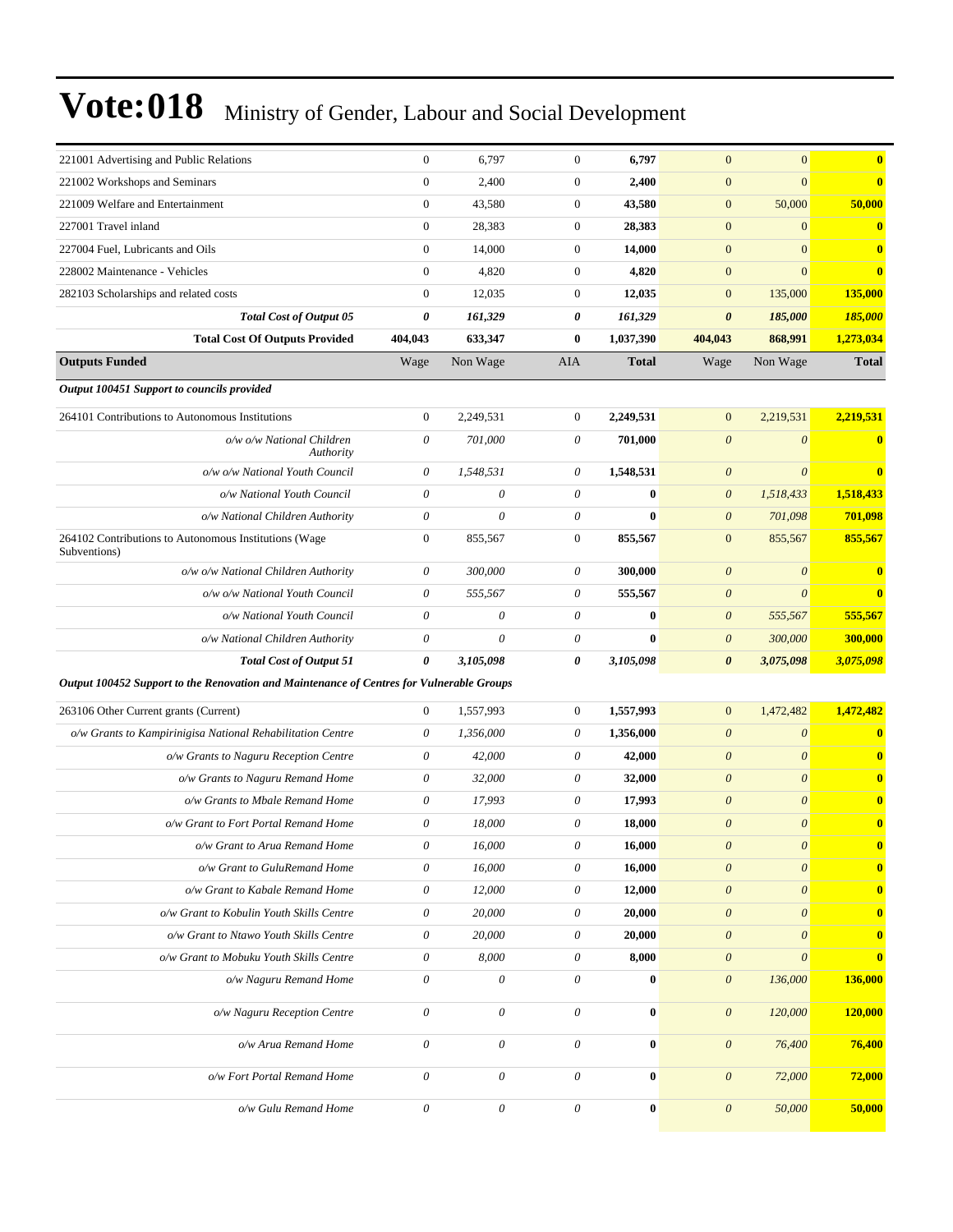| o/w<br>Kabale Remand Home                                                                                              | $\theta$              | $\theta$                | 0                | $\bf{0}$       | $\boldsymbol{\theta}$ | 33,600                     | 33,600                  |
|------------------------------------------------------------------------------------------------------------------------|-----------------------|-------------------------|------------------|----------------|-----------------------|----------------------------|-------------------------|
| o/w Masindi Remand Home                                                                                                | $\theta$              | $\theta$                | $\theta$         | $\bf{0}$       | $\boldsymbol{\theta}$ | 33,600                     | 33,600                  |
| o/w Mbale Remand Home                                                                                                  | $\theta$              | $\theta$                | 0                | $\bf{0}$       | $\theta$              | 72,000                     | 72,000                  |
| o/w Mobuku Youth Skills Centre                                                                                         | $\theta$              | $\theta$                | $\theta$         | $\mathbf{0}$   | $\theta$              | 40,000                     | 40,000                  |
| o/w Kobulin Youth Skills Centre                                                                                        | $\theta$              | $\theta$                | 0                | $\bf{0}$       | $\theta$              | 74,400                     | 74,400                  |
| o/w Ntawo Youth Skills Centre                                                                                          | $\theta$              | $\theta$                | 0                | $\bf{0}$       | $\boldsymbol{\theta}$ | 74,000                     | 74,000                  |
| o/w Kampiringisa National Rehabilitation Centre                                                                        | $\boldsymbol{\theta}$ | $\boldsymbol{\theta}$   | 0                | $\bf{0}$       | $\boldsymbol{\theta}$ | 690,483                    | 690,483                 |
| <b>Total Cost of Output 52</b>                                                                                         | $\pmb{\theta}$        | 1,557,993               | 0                | 1,557,993      | $\boldsymbol{\theta}$ | 1,472,482                  | 1,472,482               |
| Output 100453 Support to Street Children                                                                               |                       |                         |                  |                |                       |                            |                         |
| 263106 Other Current grants (Current)                                                                                  | $\boldsymbol{0}$      | 120,000                 | $\mathbf{0}$     | 120,000        | $\mathbf{0}$          | 146,152                    | 146,152                 |
| o/w Contribution towards implementation of street children<br>strategy                                                 | $\boldsymbol{\theta}$ | 120,000                 | 0                | 120,000        | $\boldsymbol{\theta}$ | $\boldsymbol{\theta}$      | $\overline{\mathbf{0}}$ |
| o/w Kobulin Youth Skills Centre                                                                                        | $\theta$              | $\theta$                | 0                | $\mathbf{0}$   | $\boldsymbol{\theta}$ | 146,152                    | 146,152                 |
| <b>Total Cost of Output 53</b>                                                                                         | $\boldsymbol{\theta}$ | 120,000                 | 0                | 120,000        | $\boldsymbol{\theta}$ | 146,152                    | 146,152                 |
| Output 100454 Sector Institutions and Implementing Partners Supported                                                  |                       |                         |                  |                |                       |                            |                         |
| 263106 Other Current grants (Current)                                                                                  | $\overline{0}$        | 240,400                 | $\overline{0}$   | 240,400        | $\mathbf{0}$          | 399,874                    | 399,874                 |
| o/w Contribution towards 10 community ECD centres                                                                      | $\theta$              | 100,000                 | $\theta$         | 100,000        | $\boldsymbol{\theta}$ | $\theta$                   | $\bf{0}$                |
| o/w Support towards Alternative Care interventions<br>(inspection of homes to reduce institutionalization of children) | $\theta$              | 97,200                  | $\theta$         | 97,200         | $\boldsymbol{0}$      | $\theta$                   | $\overline{\mathbf{0}}$ |
| o/w Contribution towards Uganda Child Helpline - Case<br>management and equipment maintenance                          | $\theta$              | 43,200                  | 0                | 43,200         | $\boldsymbol{\theta}$ | $\theta$                   | $\overline{\mathbf{0}}$ |
| o/w Uganda Child Helpline                                                                                              | $\boldsymbol{\theta}$ | $\theta$                | 0                | $\bf{0}$       | $\boldsymbol{\theta}$ | 399,874                    | 399,874                 |
| <b>Total Cost of Output 54</b>                                                                                         | $\pmb{\theta}$        | 240,400                 | $\pmb{\theta}$   | 240,400        | $\boldsymbol{\theta}$ | 399,874                    | 399,874                 |
| <b>Total Cost Of Outputs Funded</b>                                                                                    | $\bf{0}$              | 5,023,491               | $\bf{0}$         | 5,023,491      | $\bf{0}$              | 5,093,606                  | 5,093,606               |
| <b>Total Cost for SubProgramme 05</b>                                                                                  | 404,043               | 5,656,838               | $\bf{0}$         | 6,060,881      | 404,043               | 5,962,597                  | 6,366,640               |
| <b>Total Excluding Arrears</b>                                                                                         | 404,043               | 5,656,838               | $\boldsymbol{0}$ | 6,060,881      | 404,043               | 5,962,597                  | 6,366,640               |
| <b>SubProgramme 12 Equity and Rights</b>                                                                               |                       |                         |                  |                |                       |                            |                         |
| Thousand Uganda Shillings                                                                                              |                       | 2018/19 Approved Budget |                  |                |                       | 2019/20 Approved Estimates |                         |
| <b>Outputs Provided</b>                                                                                                | Wage                  | Non Wage                | AIA              | <b>Total</b>   | Wage                  | Non Wage                   | <b>Total</b>            |
| Output 100401 Policies, Guidelines, Laws, Regulations and Standards on Vulnerable Groups                               |                       |                         |                  |                |                       |                            |                         |
| 211101 General Staff Salaries                                                                                          | 140.384               | $\mathbf{0}$            | $\overline{0}$   | 140,384        | 140,384               | $\overline{0}$             | 140.384                 |
| $A + A A A + B B$                                                                                                      |                       | $\sim$ $\sim$           |                  | $\overline{1}$ |                       | 12000                      |                         |

| <b>Total Cost of Output 02</b>                        | 0            | 4,520        | 0            | 4,520    | $\theta$     | 4,800          | 4.800        |
|-------------------------------------------------------|--------------|--------------|--------------|----------|--------------|----------------|--------------|
| 227001 Travel inland                                  | $\mathbf{0}$ | 2,224        | $\mathbf{0}$ | 2,224    | $\mathbf{0}$ | $\overline{0}$ | $\mathbf{0}$ |
| 221002 Workshops and Seminars                         | $\mathbf{0}$ | 2,296        | $\mathbf{0}$ | 2,296    | $\mathbf{0}$ | 4,800          | 4,800        |
| Output 100402 Advocacy and Networking                 |              |              |              |          |              |                |              |
| <b>Total Cost of Output 01</b>                        | 140,384      | 36,070       | 0            | 176,454  | 140,384      | 20,840         | 161,224      |
| 227004 Fuel, Lubricants and Oils                      | $\mathbf{0}$ | 19,433       | $\mathbf{0}$ | 19,433   | $\mathbf{0}$ | 1,680          | 1,680        |
| 227001 Travel inland                                  | $\Omega$     | $\mathbf{0}$ | $\Omega$     | $\bf{0}$ | $\mathbf{0}$ | 4,160          | 4.160        |
| 221011 Printing, Stationery, Photocopying and Binding | $\theta$     | 3,315        | $\mathbf{0}$ | 3,315    | $\mathbf{0}$ | 3,000          | 3,000        |
| 221009 Welfare and Entertainment                      | $\mathbf{0}$ | 8,735        | $\mathbf{0}$ | 8,735    | $\mathbf{0}$ | $\overline{0}$ | $\mathbf 0$  |
| 221002 Workshops and Seminars                         | $\Omega$     | 4,586        | $\Omega$     | 4,586    | $\Omega$     | 12,000         | 12.000       |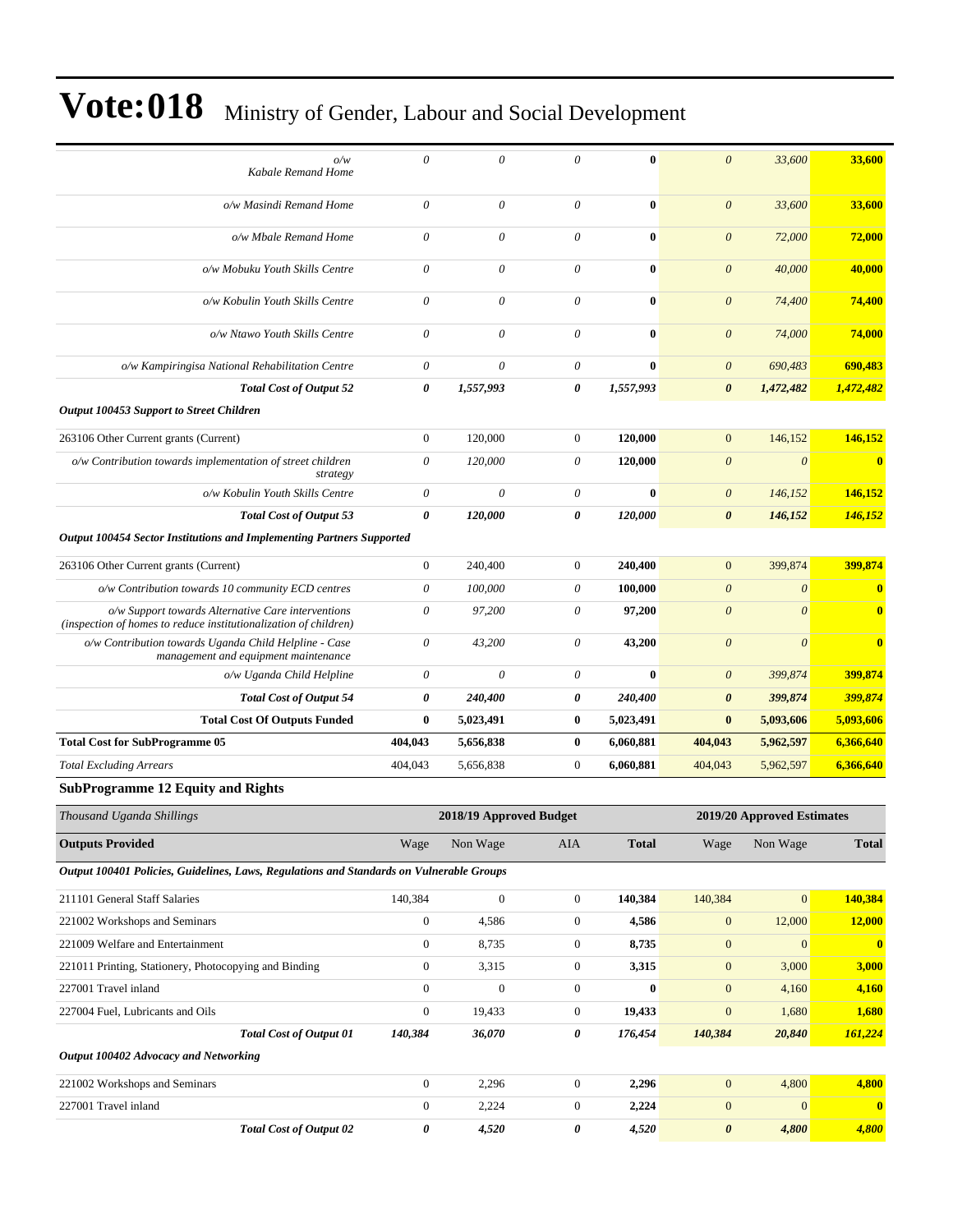| <b>Output 100403 Monitoring and Evaluation of Programmes for Vulnerable Groups</b>               |                               |                         |                  |              |                               |                            |               |
|--------------------------------------------------------------------------------------------------|-------------------------------|-------------------------|------------------|--------------|-------------------------------|----------------------------|---------------|
| 221011 Printing, Stationery, Photocopying and Binding                                            | $\boldsymbol{0}$              | $\overline{0}$          | $\boldsymbol{0}$ | $\bf{0}$     | $\mathbf{0}$                  | 1,988                      | 1,988         |
| 227001 Travel inland                                                                             | $\mathbf{0}$                  | 13,566                  | $\mathbf{0}$     | 13,566       | $\boldsymbol{0}$              | 37,440                     | 37,440        |
| 227004 Fuel, Lubricants and Oils                                                                 | $\mathbf{0}$                  | 3,434                   | $\mathbf{0}$     | 3,434        | $\mathbf{0}$                  | 6,720                      | 6,720         |
| <b>Total Cost of Output 03</b>                                                                   | 0                             | 17,000                  | 0                | 17,000       | $\boldsymbol{\theta}$         | 46,148                     | 46,148        |
| Output 100404 Training and Skills Development                                                    |                               |                         |                  |              |                               |                            |               |
| 227001 Travel inland                                                                             | $\mathbf{0}$                  | 20,748                  | $\mathbf{0}$     | 20,748       | $\mathbf{0}$                  | 48,258                     | 48,258        |
| 227004 Fuel. Lubricants and Oils                                                                 | $\boldsymbol{0}$              | 5,252                   | $\mathbf{0}$     | 5,252        | $\mathbf{0}$                  | 2,352                      | 2,352         |
| <b>Total Cost of Output 04</b>                                                                   | 0                             | 26,000                  | 0                | 26,000       | $\boldsymbol{\theta}$         | 50,610                     | 50,610        |
| <b>Total Cost Of Outputs Provided</b>                                                            | 140,384                       | 83,590                  | $\bf{0}$         | 223,974      | 140,384                       | 122,398                    | 262,782       |
| <b>Total Cost for SubProgramme 12</b>                                                            | 140,384                       | 83,590                  | $\bf{0}$         | 223,974      | 140,384                       | 122,398                    | 262,782       |
| <b>Total Excluding Arrears</b>                                                                   | 140,384                       | 83,590                  | $\mathbf{0}$     | 223,974      | 140,384                       | 122,398                    | 262,782       |
| <b>Development Budget Estimates</b>                                                              |                               |                         |                  |              |                               |                            |               |
| Project 1557 Youth Livelihood Project Phase II                                                   |                               |                         |                  |              |                               |                            |               |
| Thousand Uganda Shillings                                                                        |                               | 2018/19 Approved Budget |                  |              |                               | 2019/20 Approved Estimates |               |
| <b>Outputs Provided</b>                                                                          | <b>GoU Dev't External Fin</b> |                         | <b>AIA</b>       | <b>Total</b> | <b>GoU Dev't External Fin</b> |                            | <b>Total</b>  |
| Output 100401 Policies, Guidelines, Laws, Regulations and Standards on Vulnerable Groups         |                               |                         |                  |              |                               |                            |               |
| 211102 Contract Staff Salaries                                                                   | $\boldsymbol{0}$              | $\boldsymbol{0}$        | $\boldsymbol{0}$ | $\bf{0}$     | 478,500                       | $\boldsymbol{0}$           | 478,500       |
| 212101 Social Security Contributions                                                             | $\boldsymbol{0}$              | $\boldsymbol{0}$        | $\boldsymbol{0}$ | $\bf{0}$     | 71,775                        | $\boldsymbol{0}$           | 71,775        |
| 227001 Travel inland                                                                             | $\boldsymbol{0}$              | $\boldsymbol{0}$        | $\mathbf{0}$     | $\bf{0}$     | 240,000                       | $\overline{0}$             | 240,000       |
| 227002 Travel abroad                                                                             | $\overline{0}$                | $\boldsymbol{0}$        | $\mathbf{0}$     | $\bf{0}$     | 16,000                        | $\overline{0}$             | <b>16,000</b> |
| 228002 Maintenance - Vehicles                                                                    | $\mathbf{0}$                  | $\boldsymbol{0}$        | $\mathbf{0}$     | $\bf{0}$     | 40,000                        | $\overline{0}$             | 40,000        |
| Total Cost Of Output 100401                                                                      | 0                             | 0                       | $\pmb{\theta}$   | 0            | 846,275                       | $\boldsymbol{\theta}$      | 846,275       |
| Output 100402 Advocacy and Networking                                                            |                               |                         |                  |              |                               |                            |               |
| 211102 Contract Staff Salaries                                                                   | $\mathbf{0}$                  | $\boldsymbol{0}$        | $\boldsymbol{0}$ | $\bf{0}$     | 478,500                       | $\overline{0}$             | 478,500       |
| 212101 Social Security Contributions                                                             | $\boldsymbol{0}$              | $\boldsymbol{0}$        | $\mathbf{0}$     | $\bf{0}$     | 71,775                        | $\overline{0}$             | 71,775        |
|                                                                                                  | $\boldsymbol{0}$              | $\boldsymbol{0}$        | $\mathbf{0}$     | $\bf{0}$     |                               | $\overline{0}$             | 96,000        |
| 221001 Advertising and Public Relations<br>221011 Printing, Stationery, Photocopying and Binding | $\boldsymbol{0}$              | $\boldsymbol{0}$        | $\mathbf{0}$     | $\bf{0}$     | 96,000                        | $\overline{0}$             | 40,000        |
| 227001 Travel inland                                                                             | $\overline{0}$                | $\boldsymbol{0}$        | $\boldsymbol{0}$ | $\bf{0}$     | 40,000                        | $\overline{0}$             |               |
|                                                                                                  |                               |                         |                  |              | 72,000                        |                            | 72,000        |
| 227002 Travel abroad                                                                             | 0                             | 0                       | 0                | $\bf{0}$     | 10,000                        | $\mathbf{0}$               | <b>10,000</b> |
| 227004 Fuel, Lubricants and Oils                                                                 | $\boldsymbol{0}$              | $\boldsymbol{0}$        | $\mathbf{0}$     | $\bf{0}$     | 60,000                        | $\mathbf{0}$               | 60,000        |
| 228002 Maintenance - Vehicles                                                                    | $\boldsymbol{0}$              | $\boldsymbol{0}$        | $\mathbf{0}$     | $\bf{0}$     | 40,000                        | $\boldsymbol{0}$           | 40,000        |
| Total Cost Of Output 100402                                                                      | 0                             | 0                       | 0                | 0            | 868,275                       | $\boldsymbol{\theta}$      | 868,275       |
| Output 100403 Monitoring and Evaluation of Programmes for Vulnerable Groups                      |                               |                         |                  |              |                               |                            |               |
| 211102 Contract Staff Salaries                                                                   | $\overline{0}$                | $\boldsymbol{0}$        | $\mathbf{0}$     | $\bf{0}$     | 478,500                       | $\mathbf{0}$               | 478,500       |
| 212101 Social Security Contributions                                                             | $\boldsymbol{0}$              | $\boldsymbol{0}$        | $\mathbf{0}$     | $\bf{0}$     | 71,775                        | $\overline{0}$             | 71,775        |
| 227001 Travel inland                                                                             | $\boldsymbol{0}$              | $\boldsymbol{0}$        | $\mathbf{0}$     | $\bf{0}$     | 260,000                       | $\overline{0}$             | 260,000       |
| 228002 Maintenance - Vehicles                                                                    | $\boldsymbol{0}$              | $\boldsymbol{0}$        | $\boldsymbol{0}$ | $\bf{0}$     | 40,000                        | $\mathbf{0}$               | 40,000        |
| Total Cost Of Output 100403                                                                      | 0                             | 0                       | 0                | 0            | 850,275                       | $\boldsymbol{\theta}$      | 850,275       |
| Output 100404 Training and Skills Development                                                    |                               |                         |                  |              |                               |                            |               |
| 211102 Contract Staff Salaries                                                                   | $\boldsymbol{0}$              | $\boldsymbol{0}$        | $\mathbf{0}$     | $\bf{0}$     | 478,500                       | $\mathbf{0}$               | 478,500       |
| 212101 Social Security Contributions                                                             | $\mathbf{0}$                  | $\boldsymbol{0}$        | $\boldsymbol{0}$ | $\bf{0}$     | 71,775                        | $\mathbf{0}$               | 71,775        |
| 227001 Travel inland                                                                             | $\boldsymbol{0}$              | $\boldsymbol{0}$        | $\boldsymbol{0}$ | $\bf{0}$     | 160,000                       | $\mathbf{0}$               | 160,000       |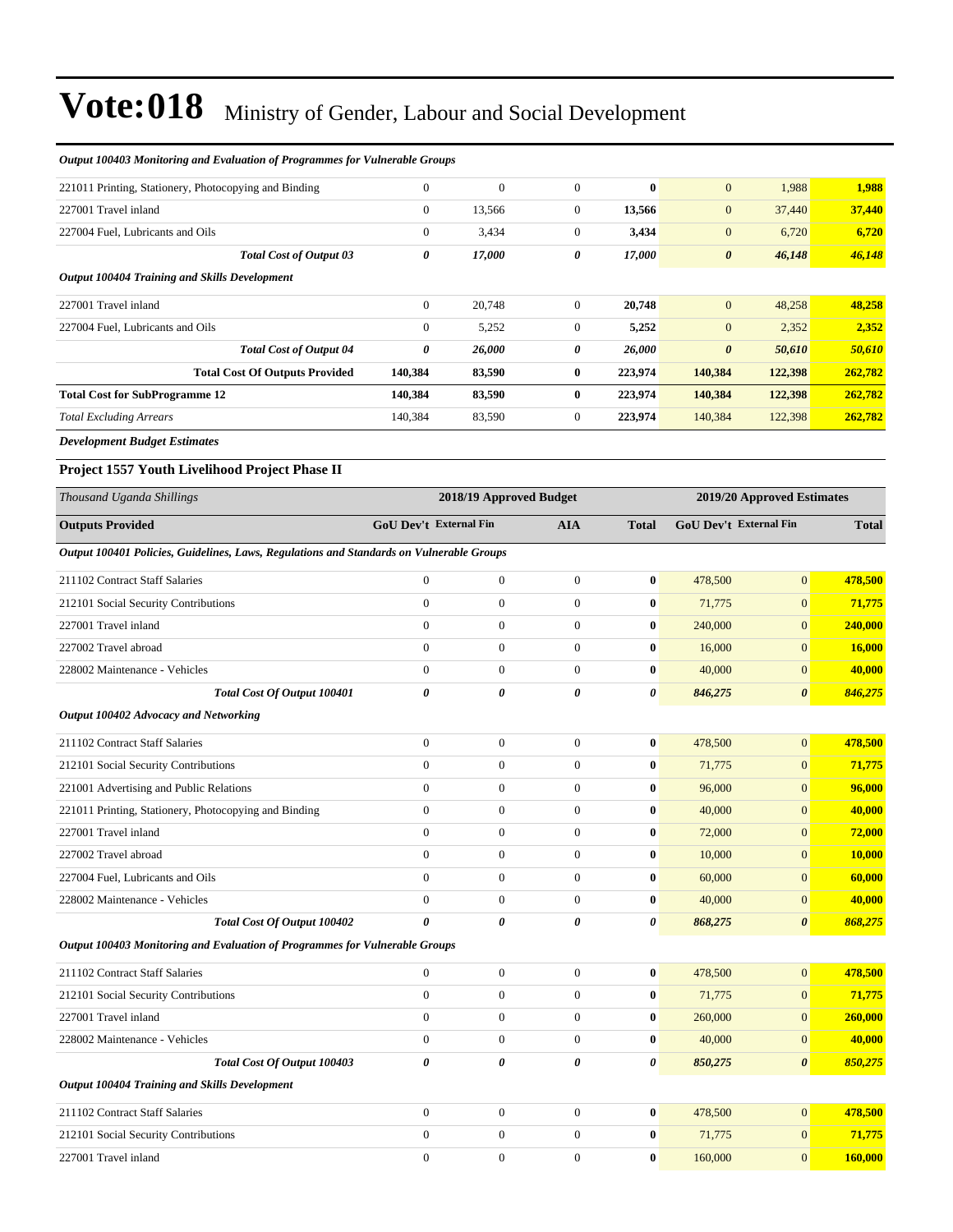| 228002 Maintenance - Vehicles                                                                                                                                                                                                                                                                                     | $\mathbf{0}$                  | $\mathbf{0}$        | $\Omega$       | $\bf{0}$     | 20,000                        | $\overline{0}$        | 20,000       |
|-------------------------------------------------------------------------------------------------------------------------------------------------------------------------------------------------------------------------------------------------------------------------------------------------------------------|-------------------------------|---------------------|----------------|--------------|-------------------------------|-----------------------|--------------|
| Total Cost Of Output 100404                                                                                                                                                                                                                                                                                       | 0                             | 0                   | 0              | 0            | 730,275                       | $\boldsymbol{\theta}$ | 730,275      |
| <b>Total Cost for Outputs Provided</b>                                                                                                                                                                                                                                                                            | $\boldsymbol{0}$              | $\mathbf{0}$        | $\mathbf{0}$   | $\bf{0}$     | 3,295,100                     | $\mathbf{0}$          | 3,295,100    |
| <b>Capital Purchases</b>                                                                                                                                                                                                                                                                                          | <b>GoU Dev't External Fin</b> |                     | <b>AIA</b>     | <b>Total</b> | <b>GoU Dev't External Fin</b> |                       | <b>Total</b> |
| Output 100476 Purchase of Office and ICT Equipment, including Software                                                                                                                                                                                                                                            |                               |                     |                |              |                               |                       |              |
| 312213 ICT Equipment                                                                                                                                                                                                                                                                                              | $\overline{0}$                | $\mathbf{0}$        | $\theta$       | $\bf{0}$     | 4,900                         | $\mathbf{0}$          | 4,900        |
| Total Cost Of Output 100476                                                                                                                                                                                                                                                                                       | 0                             | 0                   | 0              | 0            | 4,900                         | $\boldsymbol{\theta}$ | 4,900        |
| <b>Total Cost for Capital Purchases</b>                                                                                                                                                                                                                                                                           | $\mathbf{0}$                  | $\mathbf{0}$        | $\theta$       | $\bf{0}$     | 4,900                         | $\mathbf{0}$          | 4,900        |
| <b>Total Cost for Project: 1557</b>                                                                                                                                                                                                                                                                               | $\mathbf{0}$                  | $\mathbf{0}$        | $\theta$       | $\bf{0}$     | 3,300,000                     | $\overline{0}$        | 3,300,000    |
| <b>Total Excluding Arrears</b>                                                                                                                                                                                                                                                                                    | $\mathbf{0}$                  | $\mathbf{0}$        | $\Omega$       | $\bf{0}$     | 3,300,000                     | $\overline{0}$        | 3,300,000    |
|                                                                                                                                                                                                                                                                                                                   | GoU                           | <b>External Fin</b> | <b>AIA</b>     | <b>Total</b> | GoU                           | <b>External Fin</b>   | <b>Total</b> |
| <b>Total Cost for Programme 04</b>                                                                                                                                                                                                                                                                                | 41,796,634                    | $\mathbf{0}$        | $\bf{0}$       | 41,796,634   | 77,204,101                    | $\bf{0}$              | 77,204,101   |
| <b>Total Excluding Arrears</b>                                                                                                                                                                                                                                                                                    | 41,796,634                    | $\mathbf{0}$        | $\overline{0}$ | 41,796,634   | 77,204,101                    | $\mathbf{0}$          | 77,204,101   |
| $\mathbf{D}_{11}$ and $\mathbf{D}_{21}$ and $\mathbf{D}_{31}$ and $\mathbf{D}_{11}$ and $\mathbf{D}_{21}$ and $\mathbf{D}_{31}$ and $\mathbf{D}_{41}$ and $\mathbf{D}_{51}$ and $\mathbf{D}_{61}$ and $\mathbf{D}_{71}$ and $\mathbf{D}_{81}$ and $\mathbf{D}_{91}$ and $\mathbf{D}_{10}$ and $\mathbf{D}_{11}$ a |                               |                     |                |              |                               |                       |              |

*Programme :1049 General Administration, Policy and Planning* 

*Recurrent Budget Estimates*

#### **SubProgramme 01 Headquarters, Planning and Policy**

| Thousand Uganda Shillings                                                                   |                  | 2018/19 Approved Budget |                  |              |                  | 2019/20 Approved Estimates |                         |
|---------------------------------------------------------------------------------------------|------------------|-------------------------|------------------|--------------|------------------|----------------------------|-------------------------|
| <b>Outputs Provided</b>                                                                     | Wage             | Non Wage                | <b>AIA</b>       | <b>Total</b> | Wage             | Non Wage                   | <b>Total</b>            |
| Output 104901 Policy, Consultation, Planning, Resource Mobilisation and Monitoring Services |                  |                         |                  |              |                  |                            |                         |
| 211101 General Staff Salaries                                                               | 2,233,598        | $\overline{0}$          | $\overline{0}$   | 2,233,598    | 2,039,400        | $\overline{0}$             | 2,039,400               |
| 221007 Books, Periodicals & Newspapers                                                      | $\boldsymbol{0}$ | 14,400                  | $\boldsymbol{0}$ | 14,400       | $\mathbf{0}$     | 100,000                    | 100,000                 |
| 221011 Printing, Stationery, Photocopying and Binding                                       | $\Omega$         | $\Omega$                | $\overline{0}$   | $\mathbf{0}$ | $\mathbf{0}$     | 133,011                    | 133,011                 |
| 227004 Fuel, Lubricants and Oils                                                            | $\Omega$         | 20.632                  | $\overline{0}$   | 20,632       | $\mathbf{0}$     | 100,000                    | 100,000                 |
| 228001 Maintenance - Civil                                                                  | $\mathbf{0}$     | 7,200                   | $\boldsymbol{0}$ | 7,200        | $\mathbf{0}$     | $\overline{0}$             | $\mathbf{0}$            |
| 228002 Maintenance - Vehicles                                                               | $\overline{0}$   | $\overline{0}$          | $\overline{0}$   | $\bf{0}$     | $\boldsymbol{0}$ | 200,000                    | 200,000                 |
| <b>Total Cost of Output 01</b>                                                              | 2,233,598        | 42,232                  | 0                | 2,275,830    | 2,039,400        | 533,011                    | 2,572,411               |
| Output 104902 Support Services (Finance and Administration) to the Ministry Provided        |                  |                         |                  |              |                  |                            |                         |
| 211103 Allowances (Inc. Casuals, Temporary)                                                 | $\mathbf{0}$     | 68,000                  | $\overline{0}$   | 68,000       | $\boldsymbol{0}$ | 796,000                    | 796,000                 |
| 221002 Workshops and Seminars                                                               | $\overline{0}$   | $\boldsymbol{0}$        | $\boldsymbol{0}$ | $\bf{0}$     | $\mathbf{0}$     | 600,000                    | 600,000                 |
| 221008 Computer supplies and Information Technology (IT)                                    | $\overline{0}$   | $\overline{0}$          | $\overline{0}$   | $\bf{0}$     | $\mathbf{0}$     | 400,000                    | 400,000                 |
| 221009 Welfare and Entertainment                                                            | $\Omega$         | $\overline{0}$          | $\overline{0}$   | $\mathbf{0}$ | $\mathbf{0}$     | 410,000                    | 410,000                 |
| 221011 Printing, Stationery, Photocopying and Binding                                       | $\mathbf{0}$     | $\overline{0}$          | $\overline{0}$   | $\mathbf{0}$ | $\mathbf{0}$     | 240,000                    | 240,000                 |
| 221016 IFMS Recurrent costs                                                                 | $\mathbf{0}$     | 58                      | $\boldsymbol{0}$ | 58           | $\mathbf{0}$     | 200,000                    | 200,000                 |
| 221020 IPPS Recurrent Costs                                                                 | $\overline{0}$   | 12.958                  | $\overline{0}$   | 12,958       | $\overline{0}$   | $\overline{0}$             | $\overline{\mathbf{0}}$ |
| 222001 Telecommunications                                                                   | $\mathbf{0}$     | 120,000                 | $\overline{0}$   | 120,000      | $\mathbf{0}$     | 181,200                    | 181,200                 |
| 222002 Postage and Courier                                                                  | $\mathbf{0}$     | 6,000                   | $\overline{0}$   | 6,000        | $\mathbf{0}$     | 12,000                     | 12,000                  |
| 222003 Information and communications technology (ICT)                                      | $\mathbf{0}$     | $\overline{0}$          | $\overline{0}$   | $\mathbf{0}$ | $\mathbf{0}$     | 200,000                    | 200,000                 |
| 223003 Rent – (Produced Assets) to private entities                                         | $\boldsymbol{0}$ | 2,432,000               | $\boldsymbol{0}$ | 2,432,000    | $\mathbf{0}$     | 3,342,000                  | 3,342,000               |
| 223004 Guard and Security services                                                          | $\mathbf{0}$     | 70,682                  | $\overline{0}$   | 70,682       | $\mathbf{0}$     | 100,000                    | 100,000                 |
| 223005 Electricity                                                                          | $\Omega$         | 120,000                 | $\overline{0}$   | 120,000      | $\mathbf{0}$     | 270,000                    | 270,000                 |
| 223006 Water                                                                                | $\mathbf{0}$     | 120,000                 | $\overline{0}$   | 120,000      | $\mathbf{0}$     | 166,000                    | 166,000                 |
| 224004 Cleaning and Sanitation                                                              | $\mathbf{0}$     | 66,102                  | $\overline{0}$   | 66,102       | $\mathbf{0}$     | 123,300                    | 123,300                 |
| 227001 Travel inland                                                                        | $\overline{0}$   | 192,611                 | $\overline{0}$   | 192.611      | $\overline{0}$   | 1,580,000                  | 1,580,000               |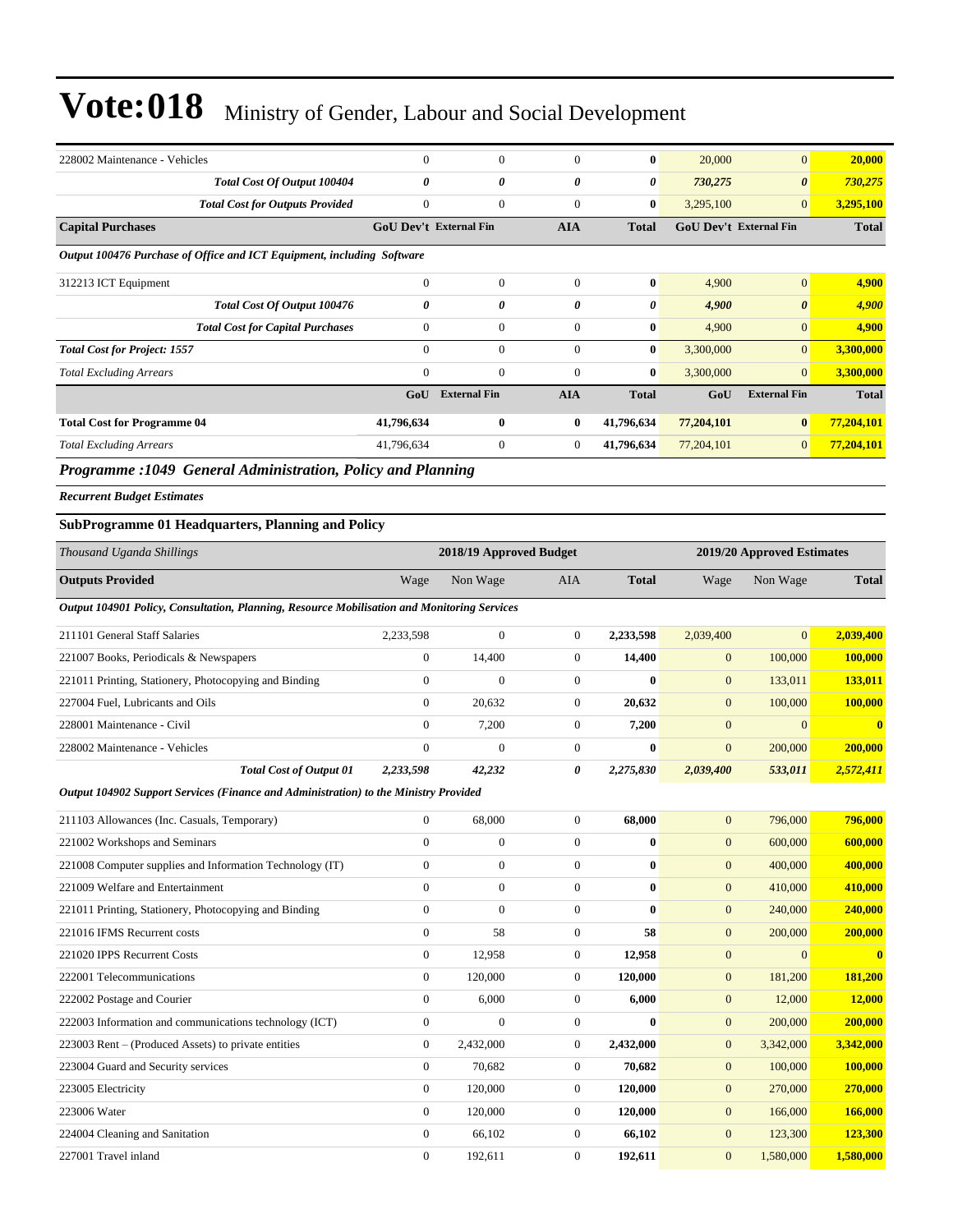| 227002 Travel abroad                                      | $\overline{0}$ | $\Omega$  | $\Omega$       | $\mathbf{0}$ | $\mathbf{0}$          | 513,415               | 513,415               |
|-----------------------------------------------------------|----------------|-----------|----------------|--------------|-----------------------|-----------------------|-----------------------|
| 227004 Fuel, Lubricants and Oils                          | $\Omega$       | $\Omega$  | $\Omega$       | $\bf{0}$     | $\mathbf{0}$          | 400,000               | 400,000               |
| 228002 Maintenance - Vehicles                             | $\Omega$       | $\Omega$  | $\Omega$       | $\mathbf{0}$ | $\mathbf{0}$          | 750,000               | 750,000               |
| 228003 Maintenance - Machinery, Equipment & Furniture     | $\overline{0}$ | $\Omega$  | $\Omega$       | $\mathbf{0}$ | $\mathbf{0}$          | 80,000                | 80,000                |
| <b>Total Cost of Output 02</b>                            | 0              | 3,208,411 | 0              | 3,208,411    | $\boldsymbol{\theta}$ | 10,363,915            | 10,363,915            |
| Output 104919 Human Resource Management Services          |                |           |                |              |                       |                       |                       |
| 212102 Pension for General Civil Service                  | $\Omega$       | 3,354,954 | $\overline{0}$ | 3,354,954    | $\mathbf{0}$          | $\overline{0}$        | $\mathbf{0}$          |
| 213004 Gratuity Expenses                                  | $\Omega$       | 714,172   | $\overline{0}$ | 714,172      | $\overline{0}$        | $\Omega$              | $\bf{0}$              |
| <b>Total Cost of Output 19</b>                            | 0              | 4,069,126 | 0              | 4,069,126    | $\boldsymbol{\theta}$ | $\boldsymbol{\theta}$ | $\boldsymbol{\theta}$ |
| <b>Total Cost Of Outputs Provided</b>                     | 2,233,598      | 7,319,768 | $\bf{0}$       | 9,553,366    | 2,039,400             | 10,896,926            | 12,936,326            |
| <b>Arrears</b>                                            | Wage           | Non Wage  | <b>AIA</b>     | <b>Total</b> | Wage                  | Non Wage              | <b>Total</b>          |
| Output 104999 Arrears                                     |                |           |                |              |                       |                       |                       |
| 321605 Domestic arrears (Budgeting)                       | $\Omega$       | 446,870   | $\theta$       | 446.870      | $\overline{0}$        | 1,294,740             | 1.294.740             |
| 321608 General Public Service Pension arrears (Budgeting) | $\overline{0}$ | 19,748    | $\theta$       | 19,748       | $\mathbf{0}$          | $\Omega$              |                       |
| 321612 Water arrears(Budgeting)                           | $\overline{0}$ | 119,120   | $\theta$       | 119,120      | $\mathbf{0}$          | $\overline{0}$        | 0                     |
| 321614 Electricity arrears (Budgeting)                    | $\Omega$       | 130,106   | $\theta$       | 130,106      | $\mathbf{0}$          | $\Omega$              | $\mathbf{0}$          |
| <b>Total Cost of Output 99</b>                            | 0              | 715,844   | 0              | 715,844      | $\boldsymbol{\theta}$ | 1,294,740             | 1,294,740             |
| <b>Total Cost Of Arrears</b>                              | $\bf{0}$       | 715,844   | $\bf{0}$       | 715,844      | $\bf{0}$              | 1,294,740             | 1,294,740             |
| <b>Total Cost for SubProgramme 01</b>                     | 2,233,598      | 8,035,612 | $\bf{0}$       | 10,269,210   | 2,039,400             | 12,191,666            | 14,231,066            |
| <b>Total Excluding Arrears</b>                            | 2,233,598      | 7,319,768 | $\theta$       | 9,553,366    | 2,039,400             | 10,896,926            | 12,936,326            |
|                                                           |                |           |                |              |                       |                       |                       |

#### **SubProgramme 09 Office of the D/G&CD; D/SP and D/L**

| Thousand Uganda Shillings                                                                                           | 2018/19 Approved Budget<br>2019/20 Approved Estimates |              |                |              |              |                |              |
|---------------------------------------------------------------------------------------------------------------------|-------------------------------------------------------|--------------|----------------|--------------|--------------|----------------|--------------|
| <b>Outputs Provided</b>                                                                                             | Wage                                                  | Non Wage     | AIA            | <b>Total</b> | Wage         | Non Wage       | <b>Total</b> |
| Output 104901 Policy, Consultation, Planning, Resource Mobilisation and Monitoring Services                         |                                                       |              |                |              |              |                |              |
| 211101 General Staff Salaries                                                                                       | 42,072                                                | $\Omega$     | $\overline{0}$ | 42,072       | 42,072       | $\overline{0}$ | 42,072       |
| 221009 Welfare and Entertainment                                                                                    | $\mathbf{0}$                                          | 4,000        | $\overline{0}$ | 4,000        | $\mathbf{0}$ | 36,000         | 36,000       |
| 227001 Travel inland                                                                                                | $\overline{0}$                                        | 11,059       | $\Omega$       | 11,059       | $\mathbf{0}$ | 11,059         | 11,059       |
| 227002 Travel abroad                                                                                                | $\mathbf{0}$                                          | $\mathbf{0}$ | $\mathbf{0}$   | $\mathbf{0}$ | $\mathbf{0}$ | 104,263        | 104,263      |
| 227004 Fuel, Lubricants and Oils                                                                                    | $\overline{0}$                                        | 12,000       | $\overline{0}$ | 12,000       | $\mathbf{0}$ | 69,600         | 69,600       |
| 228002 Maintenance - Vehicles                                                                                       | $\mathbf{0}$                                          | 8,791        | $\theta$       | 8,791        | $\mathbf{0}$ | 10,000         | 10,000       |
| <b>Total Cost of Output 01</b>                                                                                      | 42,072                                                | 35,850       | 0              | 77,922       | 42,072       | 230,921        | 272,993      |
| <b>Total Cost Of Outputs Provided</b>                                                                               | 42,072                                                | 35,850       | $\bf{0}$       | 77,922       | 42,072       | 230,921        | 272,993      |
| <b>Total Cost for SubProgramme 09</b>                                                                               | 42,072                                                | 35,850       | $\bf{0}$       | 77,922       | 42,072       | 230,921        | 272,993      |
| <b>Total Excluding Arrears</b>                                                                                      | 42,072                                                | 35,850       | $\overline{0}$ | 77,922       | 42,072       | 230,921        | 272,993      |
| $\alpha$ in<br>$\mathbf{A} \times \mathbf{F}$ and $\mathbf{A} \times \mathbf{F}$ and $\mathbf{A} \times \mathbf{F}$ |                                                       |              |                |              |              |                |              |

#### **SubProgramme 16 Internal Audit**

| Thousand Uganda Shillings                                                            |        | 2018/19 Approved Budget |     |              | 2019/20 Approved Estimates |                |              |
|--------------------------------------------------------------------------------------|--------|-------------------------|-----|--------------|----------------------------|----------------|--------------|
| <b>Outputs Provided</b>                                                              | Wage   | Non Wage                | AIA | <b>Total</b> | Wage                       | Non Wage       | <b>Total</b> |
| Output 104902 Support Services (Finance and Administration) to the Ministry Provided |        |                         |     |              |                            |                |              |
| 211101 General Staff Salaries                                                        | 26,608 | 0                       |     | 26,608       | 26,608                     | $\overline{0}$ | 26,608       |
| 227001 Travel inland                                                                 |        | 31,938                  |     | 31.938       | $\overline{0}$             | 36,000         | 36,000       |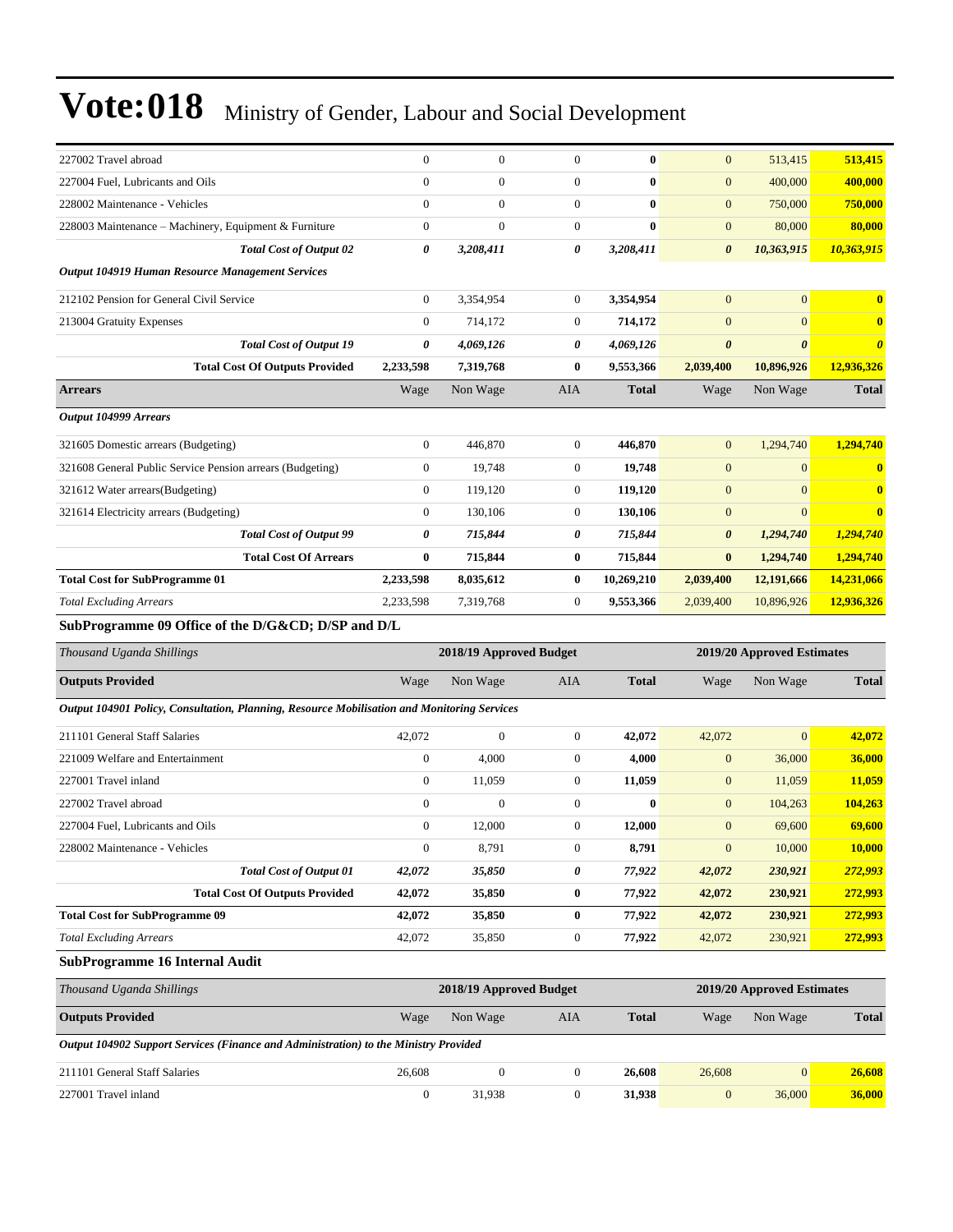| 227004 Fuel, Lubricants and Oils                                                            | $\mathbf{0}$           | 8,062                   | $\mathbf{0}$     | 8,062                 | $\overline{0}$        | 24,000                     | 24,000        |
|---------------------------------------------------------------------------------------------|------------------------|-------------------------|------------------|-----------------------|-----------------------|----------------------------|---------------|
| <b>Total Cost of Output 02</b>                                                              | 26,608                 | 40,000                  | 0                | 66,608                | 26,608                | 60,000                     | 86,608        |
| <b>Total Cost Of Outputs Provided</b>                                                       | 26,608                 | 40,000                  | $\bf{0}$         | 66,608                | 26,608                | 60,000                     | 86,608        |
| <b>Total Cost for SubProgramme 16</b>                                                       | 26,608                 | 40,000                  | $\bf{0}$         | 66,608                | 26,608                | 60,000                     | 86,608        |
| <b>Total Excluding Arrears</b>                                                              | 26,608                 | 40,000                  | $\boldsymbol{0}$ | 66,608                | 26,608                | 60,000                     | 86,608        |
| <b>SubProgramme 17 Human Resource Management Department</b>                                 |                        |                         |                  |                       |                       |                            |               |
| Thousand Uganda Shillings                                                                   |                        | 2018/19 Approved Budget |                  |                       |                       | 2019/20 Approved Estimates |               |
| <b>Outputs Provided</b>                                                                     | Wage                   | Non Wage                | AIA              | <b>Total</b>          | Wage                  | Non Wage                   | <b>Total</b>  |
| Output 104919 Human Resource Management Services                                            |                        |                         |                  |                       |                       |                            |               |
| 211101 General Staff Salaries                                                               | $\boldsymbol{0}$       | $\mathbf{0}$            | $\overline{0}$   | $\bf{0}$              | 54,776                | $\overline{0}$             | 54,776        |
| 211103 Allowances (Inc. Casuals, Temporary)                                                 | $\mathbf{0}$           | $\mathbf{0}$            | $\overline{0}$   | $\bf{0}$              | $\boldsymbol{0}$      | 1,085,819                  | 1,085,819     |
| 212102 Pension for General Civil Service                                                    | $\boldsymbol{0}$       | $\boldsymbol{0}$        | $\boldsymbol{0}$ | $\bf{0}$              | $\boldsymbol{0}$      | 3,746,389                  | 3,746,389     |
| 213002 Incapacity, death benefits and funeral expenses                                      | $\boldsymbol{0}$       | $\boldsymbol{0}$        | $\boldsymbol{0}$ | $\bf{0}$              | $\boldsymbol{0}$      | 80,000                     | 80,000        |
| 213004 Gratuity Expenses                                                                    | $\mathbf{0}$           | $\mathbf{0}$            | $\boldsymbol{0}$ | $\bf{0}$              | $\mathbf{0}$          | 715,000                    | 715,000       |
| 221002 Workshops and Seminars                                                               | $\mathbf{0}$           | $\mathbf{0}$            | $\overline{0}$   | $\bf{0}$              | $\mathbf{0}$          | 160,000                    | 160,000       |
| 221003 Staff Training                                                                       | $\mathbf{0}$           | $\mathbf{0}$            | $\mathbf{0}$     | $\bf{0}$              | $\boldsymbol{0}$      | 280,000                    | 280,000       |
| 221009 Welfare and Entertainment                                                            | $\boldsymbol{0}$       | $\boldsymbol{0}$        | $\boldsymbol{0}$ | $\bf{0}$              | $\boldsymbol{0}$      | 288,200                    | 288,200       |
| 221020 IPPS Recurrent Costs                                                                 | $\boldsymbol{0}$       | $\boldsymbol{0}$        | $\boldsymbol{0}$ | $\bf{0}$              | $\boldsymbol{0}$      | 160,000                    | 160,000       |
| 227001 Travel inland                                                                        | $\mathbf{0}$           | $\mathbf{0}$            | $\boldsymbol{0}$ | $\bf{0}$              | $\mathbf{0}$          | 400,000                    | 400,000       |
| 227002 Travel abroad                                                                        | $\mathbf{0}$           | $\mathbf{0}$            | $\mathbf{0}$     | $\bf{0}$              | $\mathbf{0}$          | 400,000                    | 400,000       |
| 227004 Fuel, Lubricants and Oils                                                            | $\mathbf{0}$           | $\mathbf{0}$            | $\mathbf{0}$     | $\bf{0}$              | $\overline{0}$        | 80,000                     | 80,000        |
| <b>Total Cost of Output 19</b>                                                              | 0                      | 0                       | 0                | $\boldsymbol{\theta}$ | 54,776                | 7,395,408                  | 7,450,183     |
| <b>Output 104920 Records Management Services</b>                                            |                        |                         |                  |                       |                       |                            |               |
| 227001 Travel inland                                                                        | $\boldsymbol{0}$       | $\boldsymbol{0}$        | $\boldsymbol{0}$ | $\bf{0}$              | $\mathbf{0}$          | 80,000                     | 80,000        |
| 227004 Fuel, Lubricants and Oils                                                            | $\mathbf{0}$           | $\boldsymbol{0}$        | $\boldsymbol{0}$ | $\bf{0}$              | $\mathbf{0}$          | 20,000                     | 20,000        |
| <b>Total Cost of Output 20</b>                                                              | 0                      | 0                       | 0                | $\boldsymbol{\theta}$ | $\boldsymbol{\theta}$ | 100,000                    | 100,000       |
| <b>Total Cost Of Outputs Provided</b>                                                       | $\bf{0}$               | $\bf{0}$                | 0                | $\bf{0}$              | 54,776                | 7,495,408                  | 7,550,183     |
| <b>Total Cost for SubProgramme 17</b>                                                       | $\bf{0}$               | $\bf{0}$                | $\bf{0}$         | $\bf{0}$              | 54,776                | 7,495,408                  | 7,550,183     |
| <b>Total Excluding Arrears</b>                                                              | $\boldsymbol{0}$       | $\boldsymbol{0}$        | $\boldsymbol{0}$ | $\bf{0}$              | 54,776                | 7,495,408                  | 7,550,183     |
| <b>Development Budget Estimates</b>                                                         |                        |                         |                  |                       |                       |                            |               |
| Project 0345 Strengthening MSLGD                                                            |                        |                         |                  |                       |                       |                            |               |
| Thousand Uganda Shillings                                                                   |                        | 2018/19 Approved Budget |                  |                       |                       | 2019/20 Approved Estimates |               |
| <b>Outputs Provided</b>                                                                     | GoU Dev't External Fin |                         | <b>AIA</b>       | <b>Total</b>          |                       | GoU Dev't External Fin     | <b>Total</b>  |
| Output 104901 Policy, Consultation, Planning, Resource Mobilisation and Monitoring Services |                        |                         |                  |                       |                       |                            |               |
| 211102 Contract Staff Salaries                                                              | 165,887                | $\boldsymbol{0}$        | $\boldsymbol{0}$ | 165,887               | 170,000               | $\mathbf{0}$               | 170,000       |
| 211103 Allowances (Inc. Casuals, Temporary)                                                 | 68,913                 | $\boldsymbol{0}$        | $\boldsymbol{0}$ | 68,913                | $\mathbf{0}$          | $\mathbf{0}$               | $\bf{0}$      |
| 212101 Social Security Contributions                                                        | 16,589                 | $\boldsymbol{0}$        | $\boldsymbol{0}$ | 16,589                | 17,000                | $\mathbf{0}$               | <b>17,000</b> |
| 221002 Workshops and Seminars                                                               | $\boldsymbol{0}$       | $\boldsymbol{0}$        | $\boldsymbol{0}$ | $\bf{0}$              | 110,084               | $\mathbf{0}$               | 110,084       |
| 221011 Printing, Stationery, Photocopying and Binding                                       | 155,667                | $\boldsymbol{0}$        | $\boldsymbol{0}$ | 155,667               | $\boldsymbol{0}$      | $\mathbf{0}$               | $\bf{0}$      |
| 227001 Travel inland                                                                        | 86,305                 | $\boldsymbol{0}$        | $\boldsymbol{0}$ | 86,305                | 200,000               | $\mathbf{0}$               | 200,000       |
| 227004 Fuel, Lubricants and Oils                                                            | 81,573                 | $\boldsymbol{0}$        | $\boldsymbol{0}$ | 81,573                | 150,000               | $\mathbf{0}$               | 150,000       |
| Total Cost Of Output 104901                                                                 | 574,933                | 0                       | 0                | 574,933               | 647,084               | 0                          | 647,084       |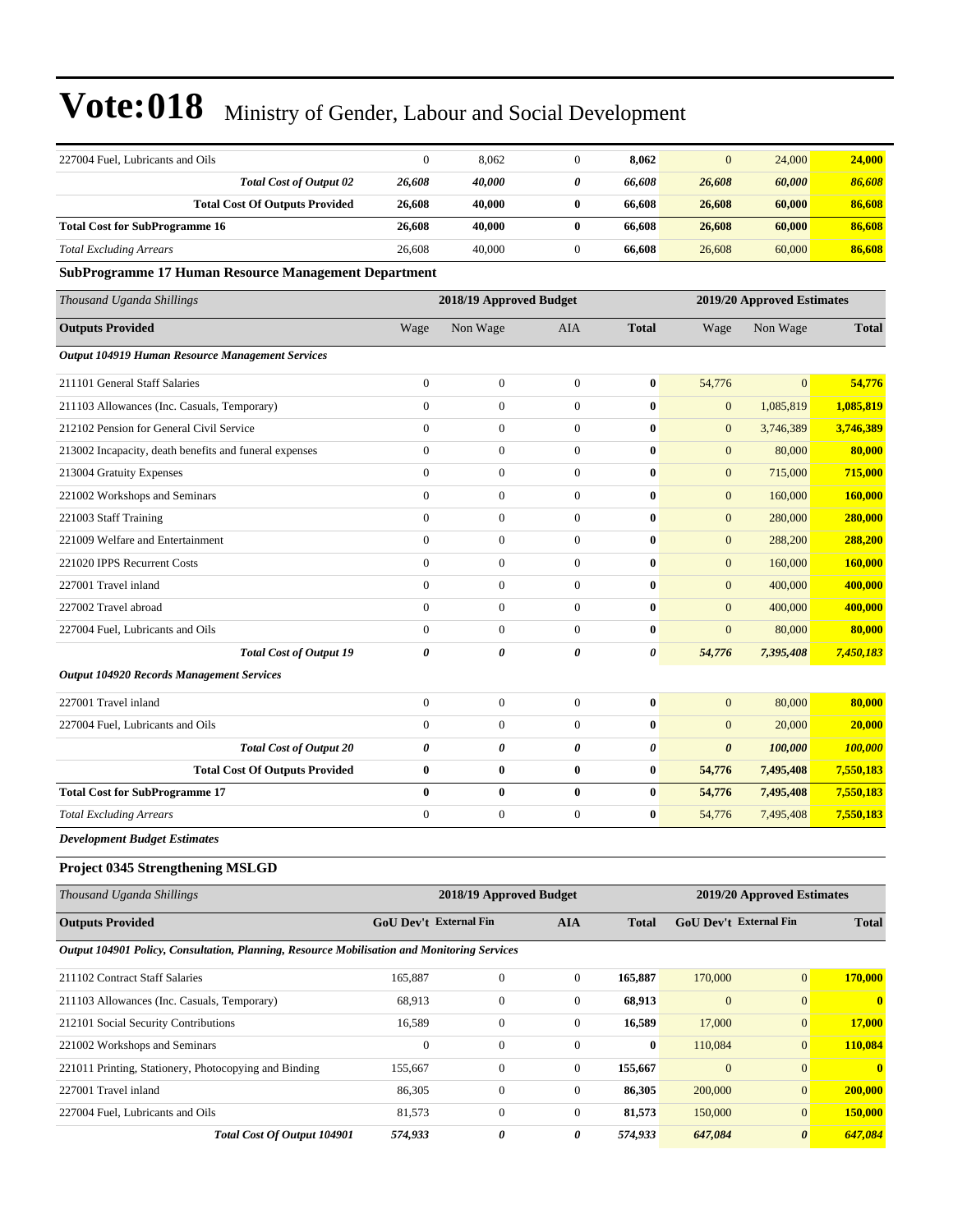| 211103 Allowances (Inc. Casuals, Temporary)                                    | 79,000                        | $\overline{0}$                       | $\overline{0}$        | 79,000                 | $\mathbf{0}$                  | $\overline{0}$                 | $\bf{0}$              |
|--------------------------------------------------------------------------------|-------------------------------|--------------------------------------|-----------------------|------------------------|-------------------------------|--------------------------------|-----------------------|
| 221009 Welfare and Entertainment                                               | 155,667                       | $\overline{0}$                       | $\mathbf{0}$          | 155,667                | $\mathbf{0}$                  | $\overline{0}$                 | $\bf{0}$              |
| 222003 Information and communications technology (ICT)                         | 100,000                       | $\boldsymbol{0}$                     | $\boldsymbol{0}$      | 100,000                | $\mathbf{0}$                  | $\overline{0}$                 | $\mathbf{0}$          |
| 227001 Travel inland                                                           | 141,340                       | $\boldsymbol{0}$                     | $\boldsymbol{0}$      | 141,340                | $\mathbf{0}$                  | $\overline{0}$                 | $\bf{0}$              |
| 227004 Fuel, Lubricants and Oils                                               | 190,508                       | $\boldsymbol{0}$                     | $\boldsymbol{0}$      | 190,508                | $\mathbf{0}$                  | $\overline{0}$                 | $\mathbf{0}$          |
| Total Cost Of Output 104902                                                    | 666,515                       | 0                                    | 0                     | 666,515                | $\boldsymbol{\theta}$         | 0                              | $\boldsymbol{\theta}$ |
| Output 104903 Ministerial and Top Management Services Provided                 |                               |                                      |                       |                        |                               |                                |                       |
| 211103 Allowances (Inc. Casuals, Temporary)                                    | 190,000                       | $\boldsymbol{0}$                     | $\boldsymbol{0}$      | 190,000                | $\mathbf{0}$                  | $\overline{0}$                 | $\mathbf{0}$          |
| 221009 Welfare and Entertainment                                               | 300,000                       | $\boldsymbol{0}$                     | $\mathbf{0}$          | 300,000                | $\mathbf{0}$                  | $\overline{0}$                 | $\mathbf{0}$          |
| 227004 Fuel, Lubricants and Oils                                               | 70,000                        | $\boldsymbol{0}$                     | $\boldsymbol{0}$      | 70,000                 | $\mathbf{0}$                  | $\overline{0}$                 | $\bf{0}$              |
| Total Cost Of Output 104903                                                    | <i><b>560,000</b></i>         | 0                                    | 0                     | 560,000                | $\boldsymbol{\theta}$         | $\boldsymbol{\theta}$          | $\boldsymbol{\theta}$ |
| <b>Output 104919 Human Resource Management Services</b>                        |                               |                                      |                       |                        |                               |                                |                       |
| 211102 Contract Staff Salaries                                                 | 20,000                        | $\boldsymbol{0}$                     | $\mathbf{0}$          | 20,000                 | $\mathbf{0}$                  | $\overline{0}$                 | $\mathbf{0}$          |
| 212101 Social Security Contributions                                           | 2,000                         | $\overline{0}$                       | 0                     | 2,000                  | $\mathbf{0}$                  | $\overline{0}$                 | $\bf{0}$              |
| 221003 Staff Training                                                          | 154,000                       | $\boldsymbol{0}$                     | $\boldsymbol{0}$      | 154,000                | $\mathbf{0}$                  | $\overline{0}$                 | $\bf{0}$              |
| Total Cost Of Output 104919                                                    | 176,000                       | 0                                    | 0                     | 176,000                | $\boldsymbol{\theta}$         | $\boldsymbol{\theta}$          | $\boldsymbol{\theta}$ |
| <b>Total Cost for Outputs Provided</b>                                         | 1,977,448                     | $\boldsymbol{0}$                     | 0                     | 1,977,448              | 647,084                       | $\boldsymbol{0}$               | 647,084               |
| <b>Capital Purchases</b>                                                       | <b>GoU Dev't External Fin</b> |                                      | <b>AIA</b>            | <b>Total</b>           | <b>GoU Dev't External Fin</b> |                                | <b>Total</b>          |
|                                                                                |                               |                                      |                       |                        |                               |                                |                       |
| Output 104972 Government Buildings and Administrative Infrastructure           |                               |                                      |                       |                        |                               |                                |                       |
| 312101 Non-Residential Buildings                                               | 2,018,085                     | $\boldsymbol{0}$                     | $\mathbf{0}$          | 2,018,085              | 2,450,000                     | $\overline{0}$                 | 2,450,000             |
| Total Cost Of Output 104972                                                    | 2,018,085                     | 0                                    | 0                     | 2,018,085              | 2,450,000                     | $\boldsymbol{\theta}$          | 2,450,000             |
| Output 104975 Purchase of Motor Vehicles and Other Transport Equipment         |                               |                                      |                       |                        |                               |                                |                       |
| 312201 Transport Equipment                                                     | 936,000                       | $\overline{0}$                       | $\mathbf{0}$          | 936,000                | $\mathbf{0}$                  | $\overline{0}$                 | $\mathbf{0}$          |
| Total Cost Of Output 104975                                                    | 936,000                       | 0                                    | 0                     | 936,000                | $\boldsymbol{\theta}$         | $\boldsymbol{\theta}$          | $\boldsymbol{\theta}$ |
| Output 104976 Purchase of Office and ICT Equipment, including Software         |                               |                                      |                       |                        |                               |                                |                       |
| 312202 Machinery and Equipment                                                 | 50,000                        | $\boldsymbol{0}$                     | $\mathbf{0}$          | 50,000                 | $\mathbf{0}$                  | $\boldsymbol{0}$               | $\bf{0}$              |
| 312213 ICT Equipment                                                           | $\mathbf{0}$                  | $\boldsymbol{0}$                     | $\mathbf{0}$          | $\bf{0}$               | 140,000                       | $\overline{0}$                 | 140,000               |
| Total Cost Of Output 104976                                                    | 50,000                        | 0                                    | 0                     | 50,000                 | 140,000                       | $\boldsymbol{\theta}$          | 140,000               |
| Output 104977 Purchase of Specialised Machinery & Equipment                    |                               |                                      |                       |                        |                               |                                |                       |
| 312202 Machinery and Equipment                                                 | $\mathbf{0}$                  | $\boldsymbol{0}$                     | $\mathbf{0}$          | $\bf{0}$               | 850,000                       | $\mathbf{0}$                   | 850,000               |
| Total Cost Of Output 104977                                                    | $\boldsymbol{\theta}$         | 0                                    | 0                     | 0                      | 850,000                       | $\boldsymbol{\theta}$          | 850,000               |
| Output 104978 Purchase of Office and Residential Furniture and Fittings        |                               |                                      |                       |                        |                               |                                |                       |
|                                                                                |                               |                                      |                       |                        |                               |                                |                       |
| 312203 Furniture & Fixtures<br>Total Cost Of Output 104978                     | 205,551<br>205,551            | $\boldsymbol{0}$<br>0                | $\boldsymbol{0}$<br>0 | 205,551<br>205,551     | 100,000<br>100,000            | $\mathbf{0}$                   | 100,000<br>100,000    |
|                                                                                |                               |                                      |                       |                        |                               | 0                              | 3,540,000             |
| <b>Total Cost for Capital Purchases</b><br><b>Total Cost for Project: 0345</b> | 3,209,636                     | $\boldsymbol{0}$<br>$\boldsymbol{0}$ | 0<br>$\boldsymbol{0}$ | 3,209,636<br>5,187,084 | 3,540,000                     | $\overline{0}$<br>$\mathbf{0}$ | 4,187,084             |
| <b>Total Excluding Arrears</b>                                                 | 5,187,084<br>5,187,084        | $\boldsymbol{0}$                     | 0                     | 5,187,084              | 4,187,084<br>4,187,084        | $\overline{0}$                 | 4,187,084             |
|                                                                                | GoU                           | <b>External Fin</b>                  | <b>AIA</b>            | <b>Total</b>           | GoU                           | <b>External Fin</b>            | <b>Total</b>          |
|                                                                                |                               |                                      |                       |                        |                               |                                |                       |
| <b>Total Cost for Programme 49</b>                                             | 15,600,823                    | $\boldsymbol{0}$                     | $\bf{0}$              | 15,600,823             | 26,327,933                    | $\bf{0}$                       | 26,327,933            |
| <b>Total Excluding Arrears</b>                                                 | 14,884,979                    | $\boldsymbol{0}$                     | $\mathbf{0}$          | 14,884,979             | 25,033,193                    | $\mathbf{0}$                   | 25,033,193            |
|                                                                                | GoU                           | <b>External Fin</b>                  | <b>AIA</b>            | <b>Total</b>           | GoU                           | <b>External Fin.</b>           | <b>Total</b>          |
| <b>Grand Total for Vote 018</b>                                                | 108,549,243                   | 19,288,311                           | 1,995,000             | 129,832,554            | 152,819,601                   | 46,685,520                     | 199,505,121           |

#### *Output 104902 Support Services (Finance and Administration) to the Ministry Provided*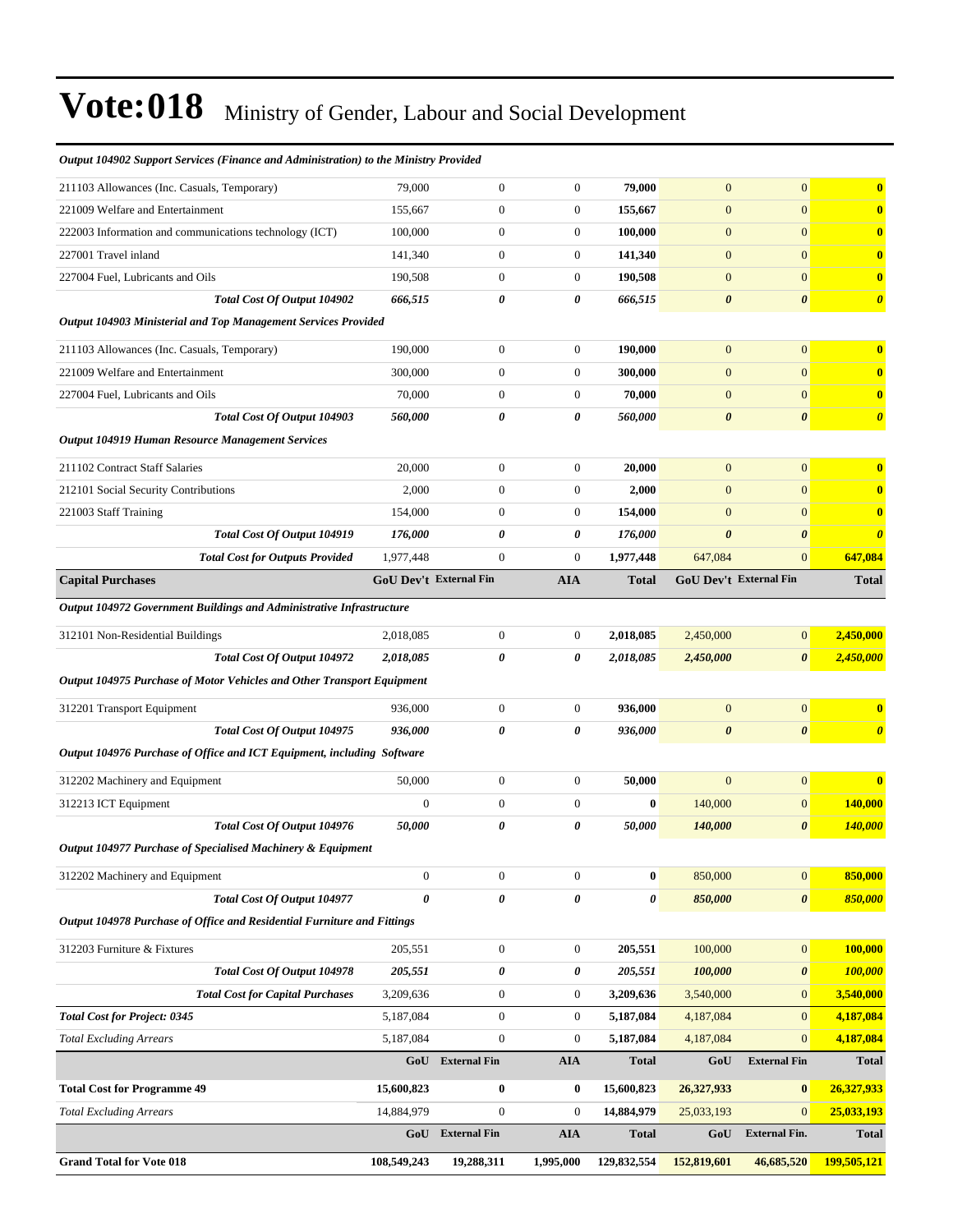*Total Excluding Arrears* 107,833,399 19,288,311 1,995,000 **129,116,710** 150,632,002 46,685,520 **197,317,522**